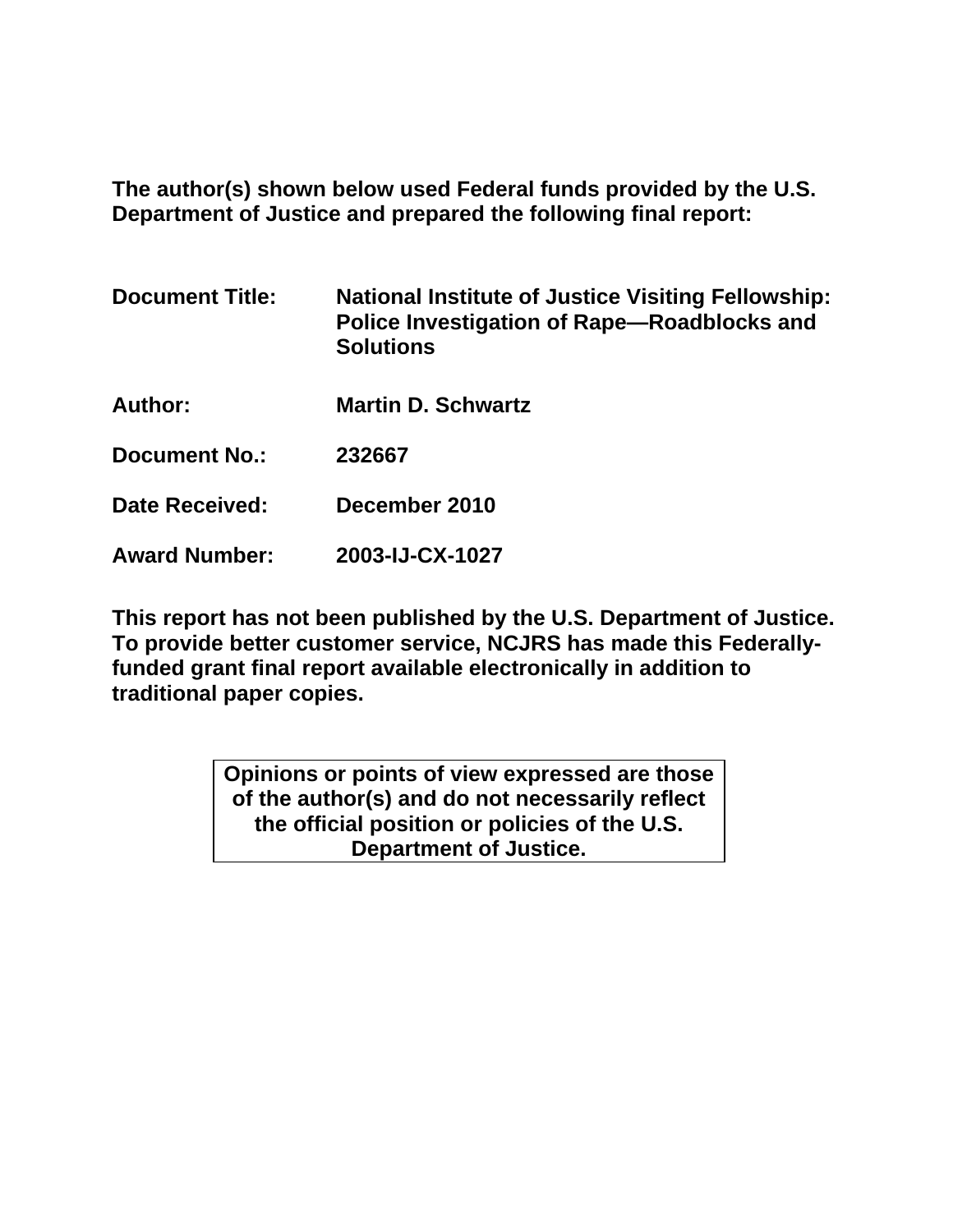### FINAL REPORT

#### NATIONAL INSTITUTE OF JUSTICE VISITING FELLOWSHIP

#### MARTIN D. SCHWARTZ

GRANT #2003-IJ-CX-1027

#### ABSTRACT

 This project began as a qualitative investigation into the views of sexual assault detectives. However, in consultation with NIJ Managers, the decision was made to add a quantitative component. Since these two parts are related, but are comprised of vastly different data gathering and analysis schemes, so too this report will be similarly split. The first part of this report covers what was designed to be an exploratory study to explore the attitudes and experiences of active and experienced police rape investigators. The second half of the study, a pencil and paper study of active duty patrol officers (as opposed to investigators), will be reported in the second section of this report.

 An important supposition behind this study has been that despite an enormous literature on police investigation of sexual assault, very little of this prior study involved speaking to police officers themselves. In particular, part one of the study was designed to ask police detectives what they perceived as their frustrations, roadblocks, or obstacles to successfully completing a rape investigation, and then as a follow-up to ask these same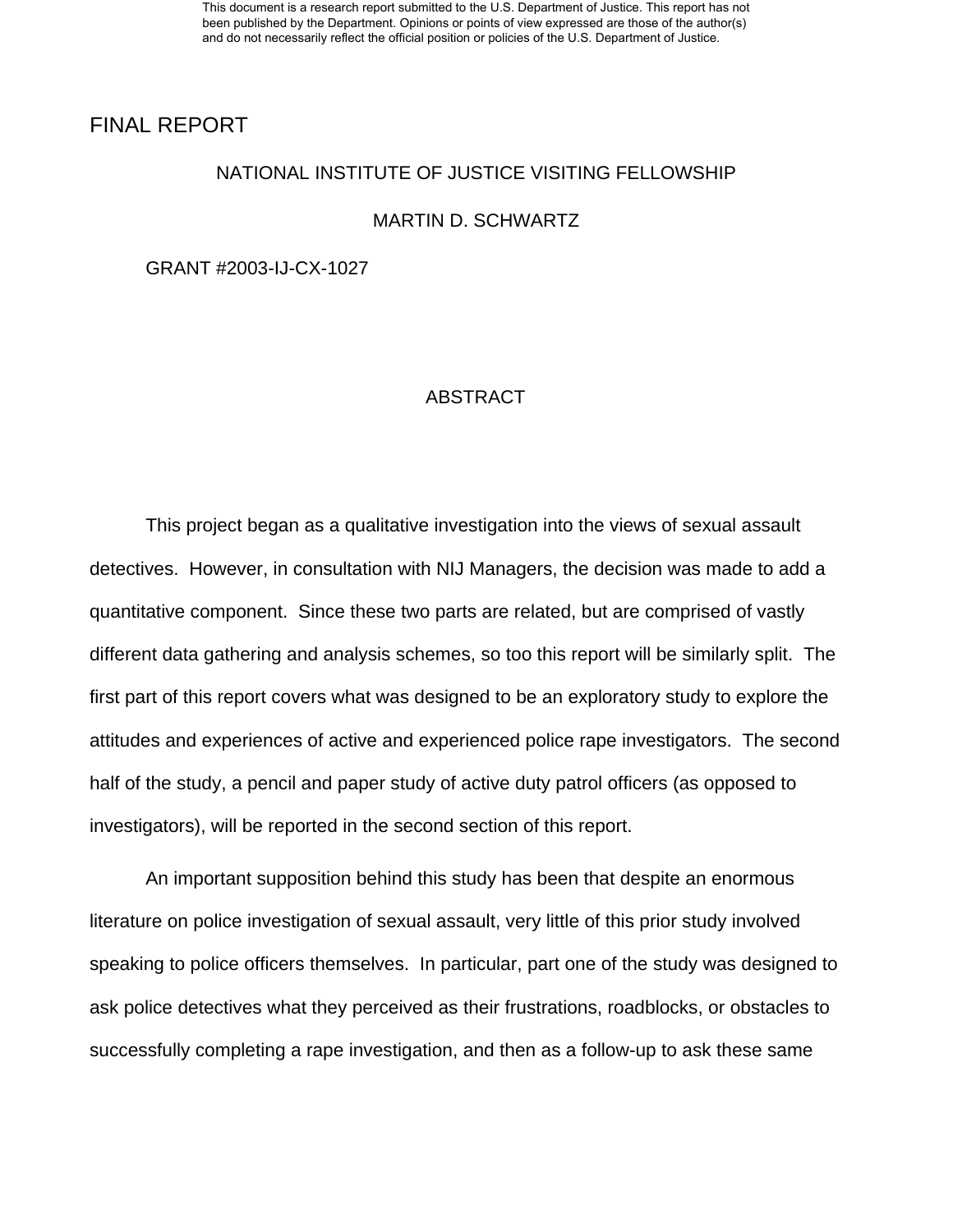officers what they have been able to successfully do in order to bypass these roadblocks or obstacles.

In these qualitative interviews a variety of subtopics was drawn from the literature to be investigated. In some cases these subtopics were ones commonly represented in the literature as problems often faced by police. In other cases, informants, women's groups, and the various published stories of rape survivors suggested other topics that traditionally have not been discussed extensively in the police literature. Finally, some attempt was made to discuss frustrations or roadblocks that officers might have within their own organizations, with other organizations (e.g., the district attorney's office) that might hinder successful prosecution of cases, from their point of view.

In the report below, the basic literature that led to the various questions and topics will be reviewed. After this, the literature in each of the subtopics will be introduced, and the findings of this study will be explained in that area. The most important findings will appear toward the end, in dealing with false reports. Finally, a first attempt at recommendations that come out of this study will be made.

# **I. Introduction**

Certainly there have been a substantial number of articles written on sexual assault. They have not, however, covered the entire field of possible topics for scholarly investigation. Rather, they have centered on the nature of the offense, the reactions of the victim, the nature of the offender, treatment for the victim and treatment for the offender. Missing from this list is the scholarly investigation of the actions of police detectives and patrol officers. There have been statistical analyses of such things as reports, arrests and prosecutions, of

Page 2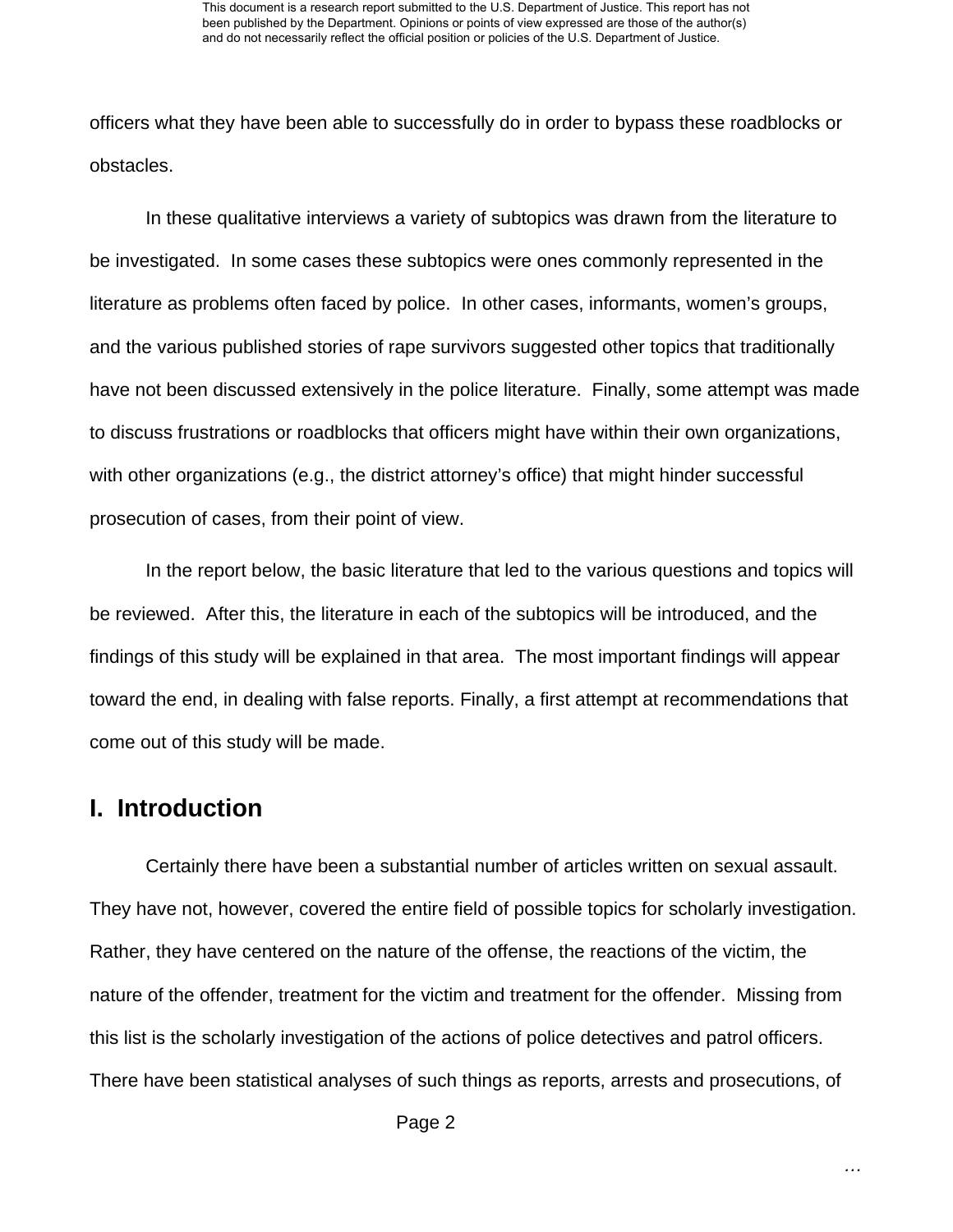course. There are manuals written on police investigation of sexual assault, and certainly many complaints about police practices from victim advocates. However, there has been less scholarly work on police investigators themselves. Police investigators have not been studied to see what they see as the obstacles, roadblocks, frustrations and hindrances to the successful completion of a rape investigation. Nor has there been any investigation into what police investigators see as the best way to overcome these problems. This study asked police officers about these issues not only in relation to stranger rape, but also intimate sexual assault, same-sex rape, false reports, false confessions, drug-facilitated rape, rape of prostitutes, and the emotional labor problems of people who work with rape victims.

# *II. Literature Review*

## **A. Attacks on Policing**

The investigation of rape by the state or state-sponsored authorities is not a new phenomenon. For better or worse, rape investigations (at least of certain victims) have been going on as far back as we have written authority. However, starting about 40 years ago, groups across the country began to "speak out" on forcible rape (Jordan, 2001). It was no secret that rape was a good rallying issue for organizing feminist groups because women from all races, classes, occupations, and religions were to some degree or another worried about being raped. It was an issue that touched a large percentage of the population. The key hurdle was identified then as police attitudes toward women. The argument was that police automatically presume that most women who filed rape reports were lying (Estrich, 1988). Women who behaved in a manner which the police did not approve (sex outside marriage, drinking in a bar without an escort, use of bad language, wearing immodest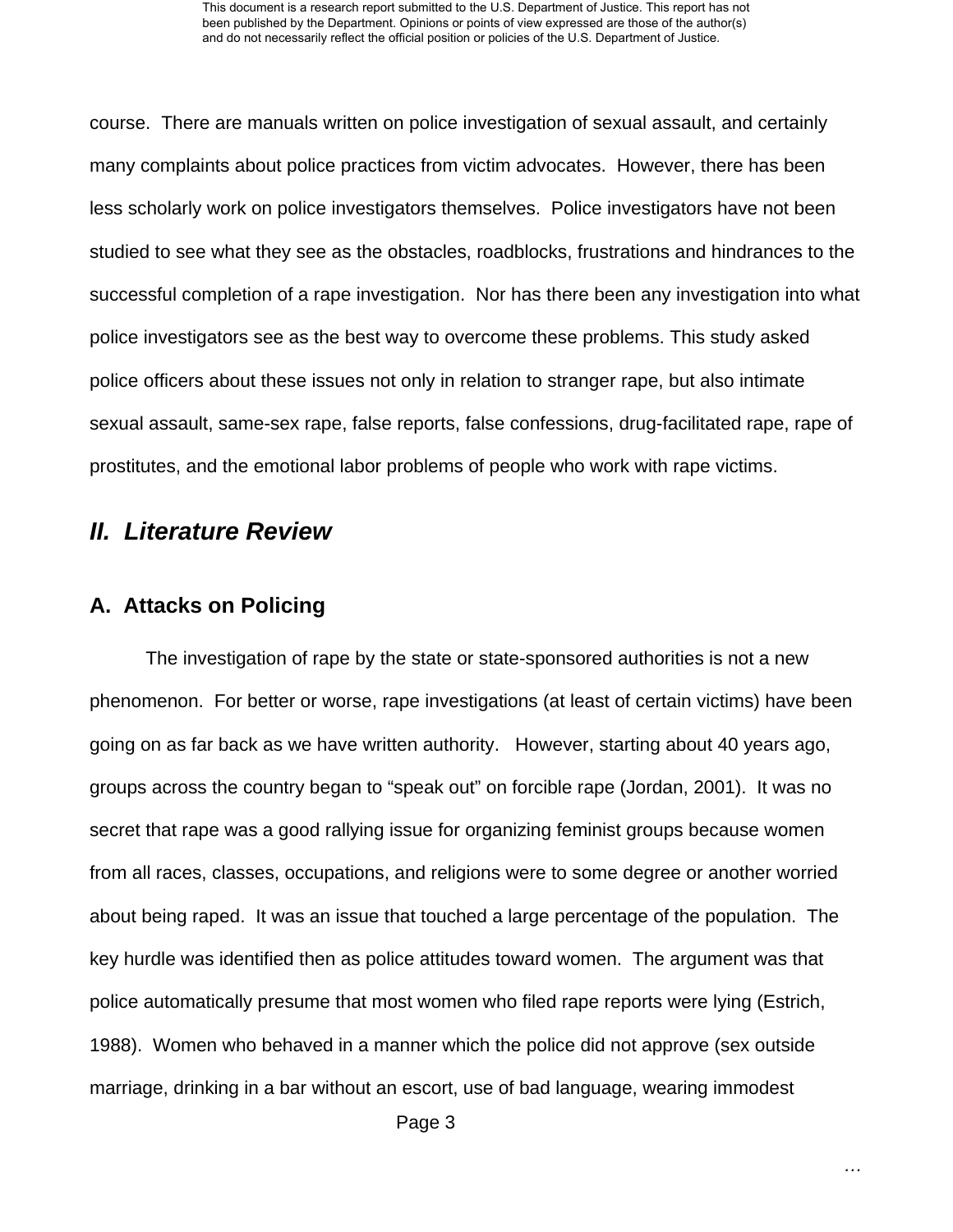clothing) were not allowed to file rape complaints at all, or had their complaints listed as false reports or "unfounded." Fairstein (1993) even claims that several localities stamped certain rape complaints where the police had no respect for the victim as NHI, for "no human involved." Current studies continue to claim that the further women are from the approved mainstream, the harder it has been to get police to take rape complaints. For example, Miller and Schwartz (1995) interviewed prostitutes who said that they could not go to the police. Jane, to choose one woman, said she was gang-raped, but the police "don't have no pity for no prostitutes. They figure if you out there whoring you s'posed to take what's coming to you…"

Feminist literature has made it clear that most police investigations may have been half-hearted or outright disbelieving, but certainly there is more interest now in conducting a proper investigation. Today, there are many guides to the police investigation of rape, including the classic Hazelwood and Burgess (2008) reader, now in its fourth edition, and the government sponsored Epstein and Langenbahn ([1](#page-4-0)994) set of recommendations.<sup>1</sup> The popularity of these guides is rooted in the belief that the police are the most important criminal justice officials in a rape case (Lord & Rassel, 2002).

Whatever people believe, there is no question that police behavior has been the most scrutinized of the various criminal justice officials. No matter how important prosecution or judicial authorities are in advancing or retarding conviction rates, the literature on the influence of courts on rape convictions is relatively thin. At the same time, the literature is replete with complaints about the way in which police investigators have traditionally handled

l

<span id="page-4-0"></span><sup>&</sup>lt;sup>1</sup> Other guides include Strandberg, 2001; Macdonald & Haney, 1990; Powers, 1996; Gaensslen & Lee, 2002; LeBeau et al., 1999; Rossmo, 1995; Easteal, F1992; AIMS, 1994, O'Reilly, 1982; Moody & Hayes, 1980; Murphy, 1980.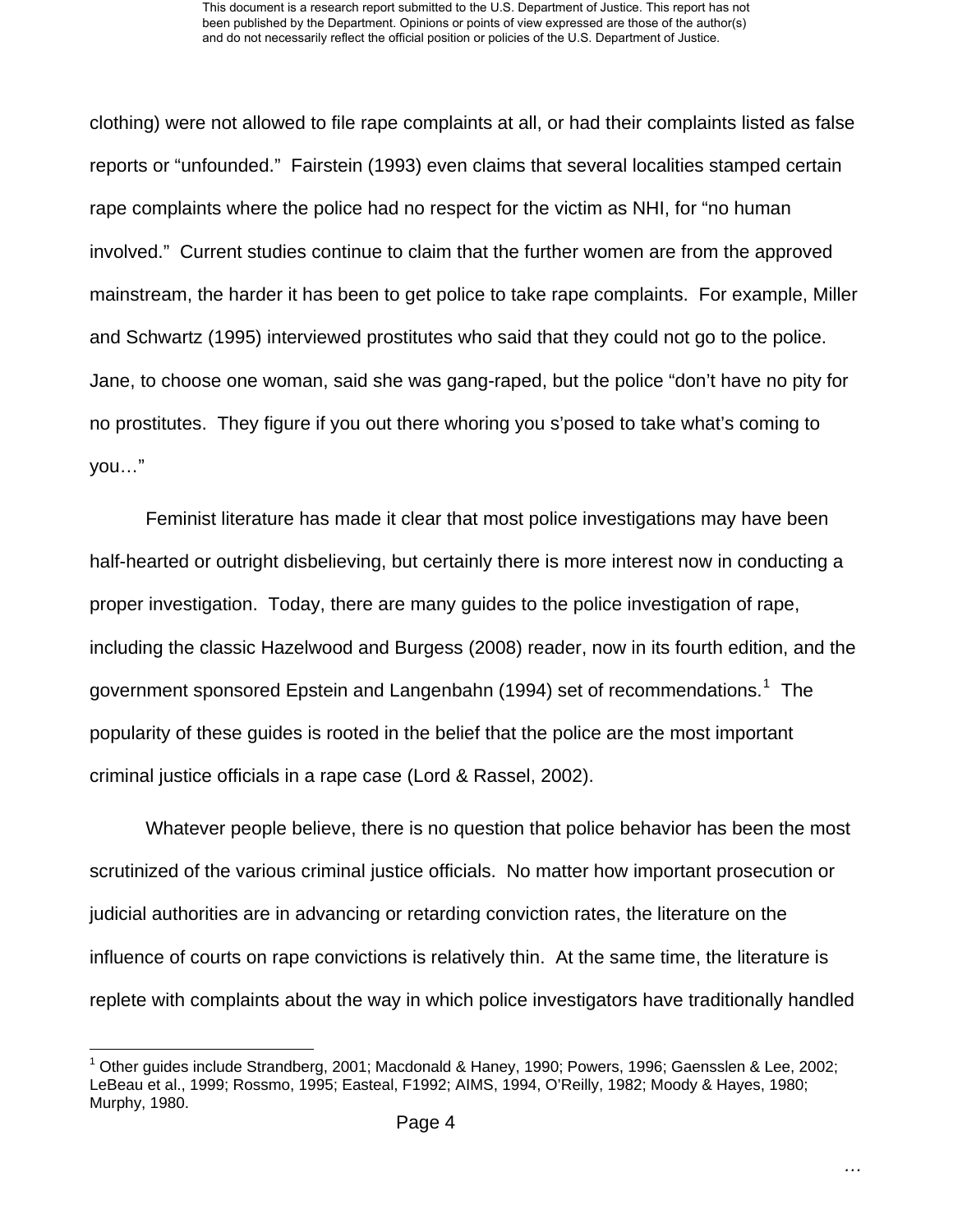rape cases. To deal with these complaints about the police, officials generally agree that it is essential for police operations to be studied by researchers (McDonald & Paromchik, 1996), not necessarily to uncover flaws in technique, but to point out methods of improving service.

### **B. False Reports**

Police attitudes toward the victims of rape have often been studied (Coombs, 1986; LeDoux & Hazelwood, 1985; Madigan & Gamble, 1991; LaFree, 1989; Adler, 1987) and too often the results of such investigations show that, in fact, the police are distrustful of women. They believe that women who are not of perfect virtue (whatever that might be) may be lying (DuMont, Miller & Myhr, 2003; Jordan, 2001; Temkin, 1997). In fact, from the victim's standpoint, the extreme pressure and harassment of a police investigator working from this ideological position has been called "the second rape," (Madigan & Gamble, 1991) with some discussion of whether in fact the first or the second rape is worse (McMullen, 1990).

The issue or problem (researchers believe) is that in these cases police investigators suppose that large numbers of rape reports are false (Burgess & Hazelwood, 2001). In addition to the difficulty discussed above that women of whom the police do not approve may not be allowed to make reports at all, in some cases police investigators are suspicious of all women, most women, or a great many women (Temkin, 2002). Susan Estrich (1988), for example, reports that although she was raped outdoors, essentially on a snow bank in some bushes, investigating officers had questions as to whether she may have been a willing participant in the sex act. Luckily for her, she reports, the rapist also stole her car, and the investigators decided that it was impossible that she would willingly give away her car to a stranger. That a Harvard University law student might decide to have sex in a snow bank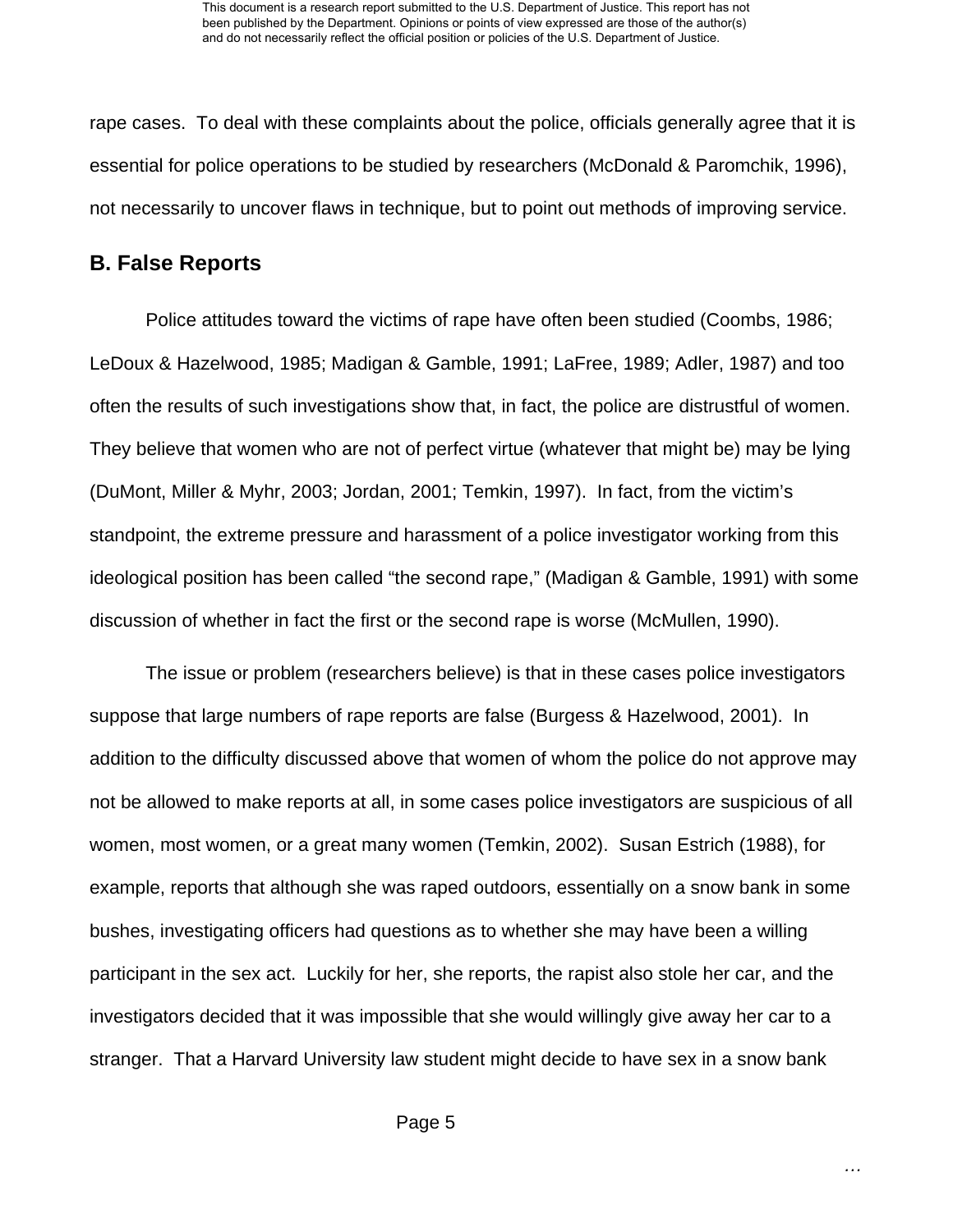along a public path with a stranger seemed perhaps believable to them, she reports. Certainly to this day, rape complainants in many departments are routinely given polygraph tests as a first order of business (Lord & Rassel, 2002; Temkin, 2002), an investigative technique rarely used with victims in any other criminal complaint.

Yet, even though it has been widely reported that a tremendous number of people in the criminal justice system believe that many or most rape victimization reports are false, it is a major problem in the literature that there have been few studies of false reports of rape. The studies that have been done have been spectacularly divergent in their results. McDowell (1990) and Kanin (2001) believe that there are a substantial number of malicious and false reports, while Lees (2002) reports on her analysis of the extant research and her study of the police that the rate is very low. Fairstein (1993) similarly argues that her 10 years as a Manhattan sex crimes prosecutor has proven to her that there are very few false reports. Of course, even less studied are false confessions to rape by men (Leo, 2001; Johnson, 1997, White 1997), which are similarly an important problem for police investigators.

# **C. Have Policing Practices Changed?**

l

To counteract complaints about police practice, there have been many exhortations and much training of police to act sensitively and with compassion toward rape victims.<sup>[2](#page-6-0)</sup> Certainly this is also the creed of most of the investigation manuals. This not only is something that any crime victim deserves, but it also furthers the investigative goal, because crime victims are more likely to cooperate and help in the investigation and prosecution of

<span id="page-6-0"></span> $^2$  These include Coombs, 1996; LeDoux & Hazelwood, 1985; LaFree, 1989; Madigan & Gamble,1991; and Adler, 1987.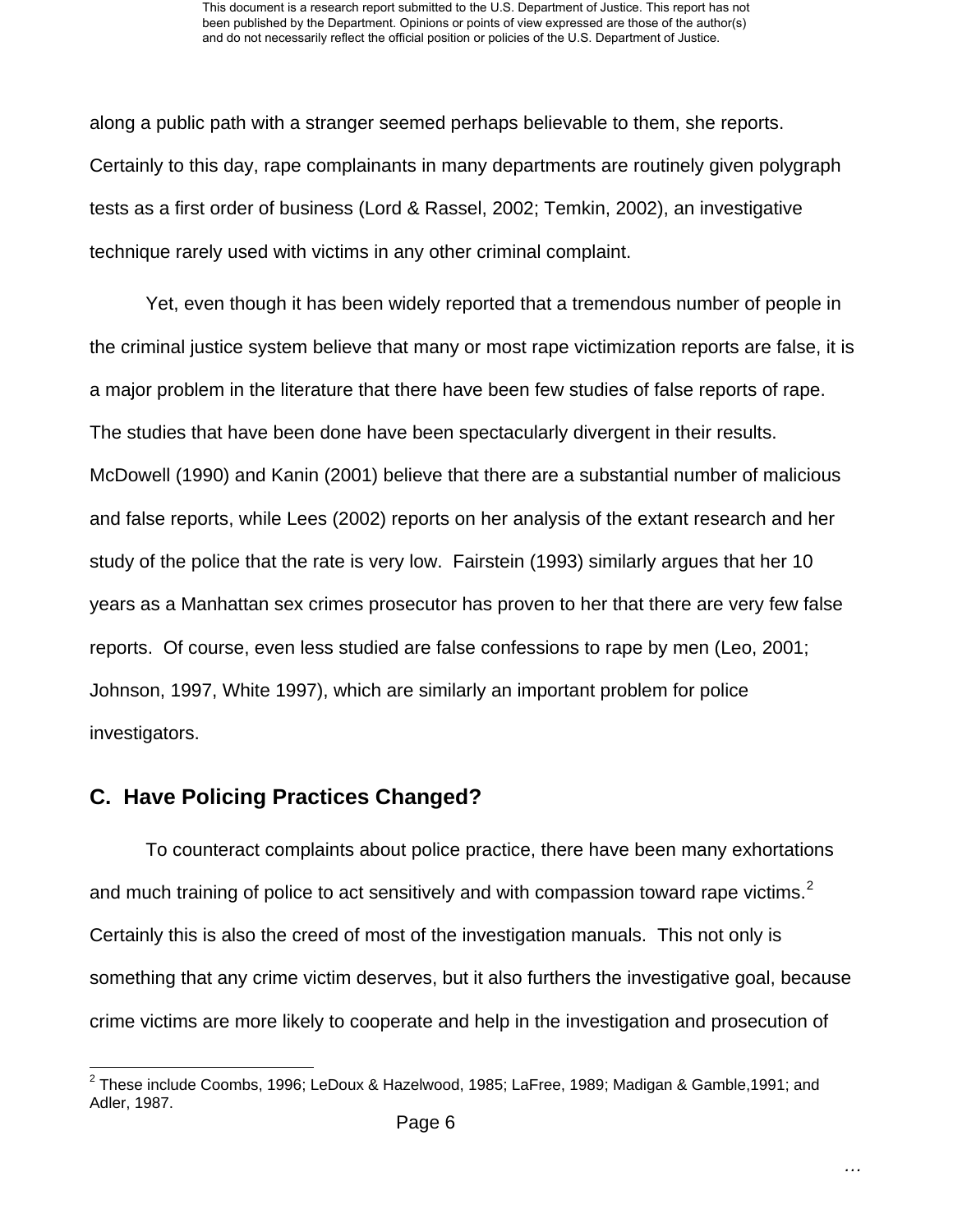rapists when they see the police as more sensitive. They are also more likely to report rape in the first place.

It is common for observers today to report that the average police officer now knows that he or she is supposed to be supportive and sympathetic toward women reporting rape victimization, and some observers feel that the police are getting better all of the time (Lord & Rassel, 2002). This view, however, is not unanimous. Lonsway, Welch and Fitzgerald (2001), some of the more important rape researchers in the field of Psychology, report that sensitivity training and education about rape may improve officer behavior. Unfortunately, they did not discover any evidence that such training changes the officers' attitudes toward and opinions of rape victims. Presumably such attitudinal change would improve the quality of rape investigations, but a lack of attitudinal change would impede any change in rape investigation quality.

Moving from attitude into practice, some researchers have found no improvement at all in police practice (DuMont, Miller & Myhr, 2003; Jordan, 2001; Temkin, 1997). Other investigators find that police culture is still sexist and homophobic (Lees, 2002), and that police have not, in fact, done very much in many locations to improve things (Lord & Rassel, 2002; Gregory & Lees, 2003). The strongest statement is from Hodgson (2002), who argues that the changes that people may be seeing in police attitudes toward rape victims are superficial. Changes in police procedures, he charges, amount to little more than "impression management," where "internal operations, for the most part, go unchanged and unchallenged" (p. 173).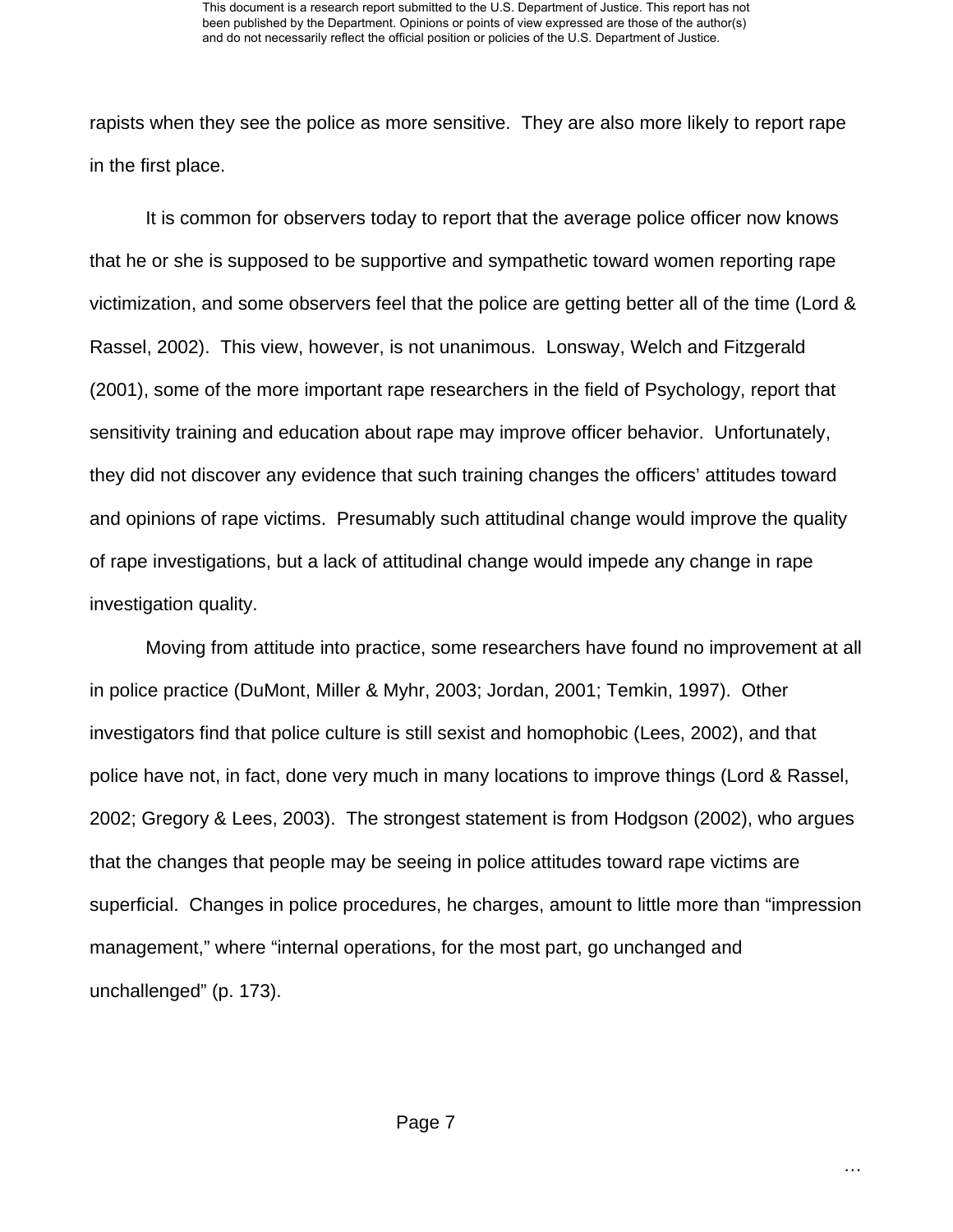This document is a research report submitted to the U.S. Department of Justice. This report has not been published by the Department. Opinions or points of view expressed are those of the author(s) and do not necessarily reflect the official position or policies of the U.S. Department of Justice.

## **D. Victim Reporting**

The first problem facing both police and researchers is that most rapes are not reported (Rennison, 2002; Easteal, 1992; LeDoux & Hazelwood, 1985). There is no way of knowing what percentage of the total number of rapes are reported to the National Crime Victimization Survey, but it is possible to calculate the percentage of rapes reported to the NCVS that are also reported to police. Of the rapes the NCVS statisticians know about, 36 percent of completed rapes, 34 percent of attempted rapes, and 26 percent of sexual assaults were reported to the police in the period 1992-2000 (Rennison, 2002). These numbers could be very high. The British Crime Survey, using Computer Assisted Self-Interview technology, found that less than 20 percent of rape victims reported to the police (Temkin, 2002). Diana Russell (1984) estimated, based on her representative sample of California women, that less than 10 percent reported their victimization, while on college campuses researchers have found that reporting can be as low as 5 percent (Schwartz & DeKeseredy, 1997; Koss, 1988).

No doubt there are a number of ecological factors that affect the reporting rate. For example, Ruback and Menard (2001) recently found that although rape rates were higher in rural areas, rape reporting rates were higher in urban areas. The one general constant is a low or relatively low rate of reporting. Whether this is due to the reputation of police, or private reasons of the victims, the point still remains that the police can rarely engage in the investigation of rapes that are not reported to them by the victim.

 Page 8 Perhaps another strong factor, though, is that victims themselves grow up and live in the same culture as everyone else. Like the police, they accept certain rape myths as true, and when they are raped under circumstances similar to these myths they, too, believe that

*…*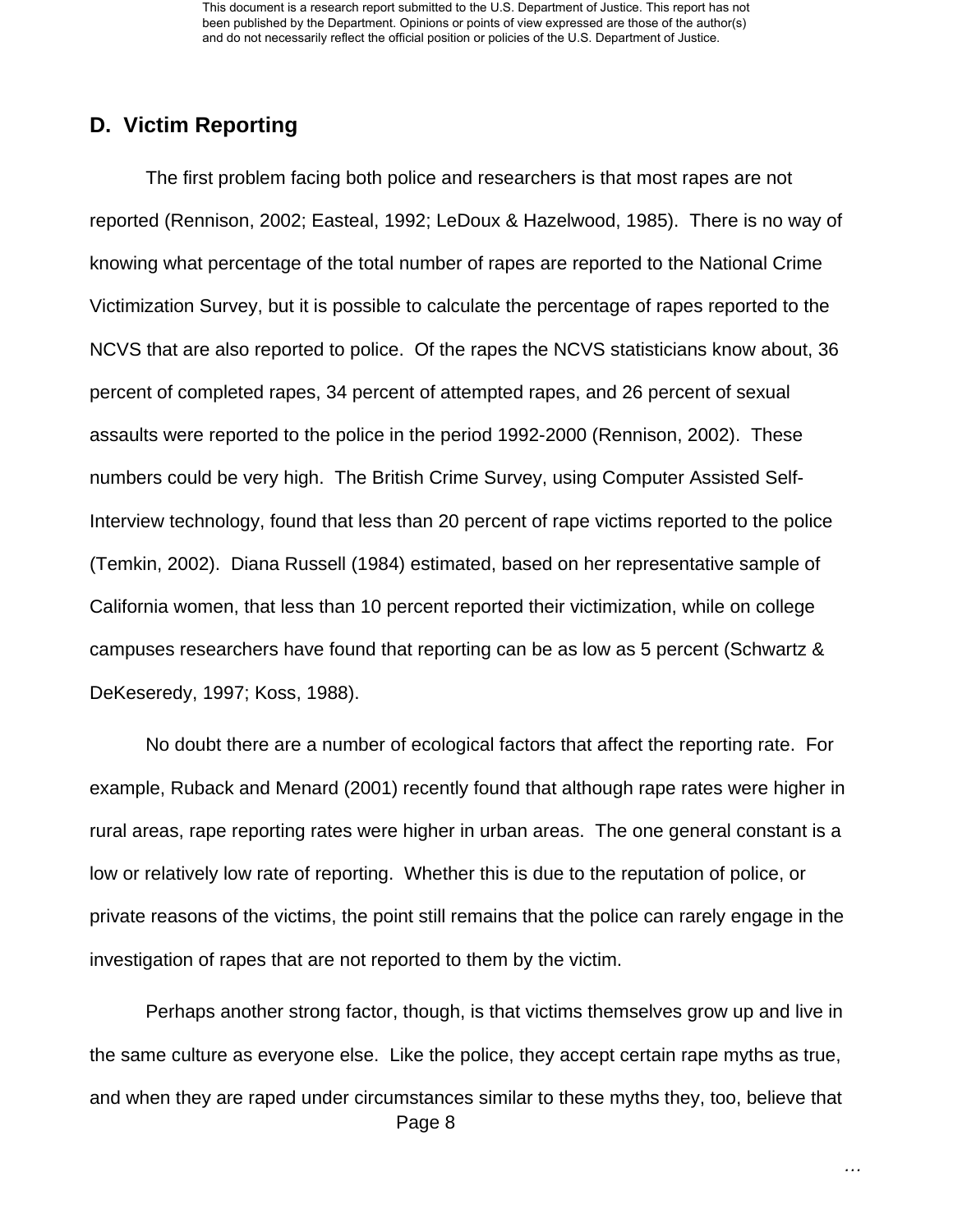what happened to them was not rape (Peterson and Muehlenhard, 2004) or not a police matter (DuMont et al., 2003). For example, women who are raped by a former boyfriend, even if it is a violent rape that takes place long after the relationship has ended, often believe that what happened is not rape. If they are married to or living with the rapist, or in the process of breaking up with the man, then they are almost certain not to believe that they can report it to the police (DeKeseredy and Schwartz, 2009). The police in turn are almost certain not to accept it as a "real rape."

## **E. Rape Myths**

Underlying the entire notion outlined above that some people, including police investigators, don't believe rape survivors are telling the truth is based on a set of beliefs about rape that are often considered wrong. A central tenet of sociological and psychological inquiry into these beliefs, and certainly of feminist analysis, has been that these beliefs about women do not involve truth or reality, but rather are myths. They are stereotypes or presumptions about women that are not true: whether some women are more likely to be raped than others (always the women who behave in ways we don't like); how women should act after being raped (e.g., women who are too calm are lying); whether women use rape commonly and typically as an accusation to get men into trouble; whether it is possible for prostitutes to be raped, or whether women lie about rape for instrumental reasons – to provide an excuse that keeps them from getting into trouble if they are out late or doing something else that they should not have done.

Within the sociological, psychological and feminist activist literature, there have been a number of definitions used for rape myths, but the one used here is taken from Lonsway and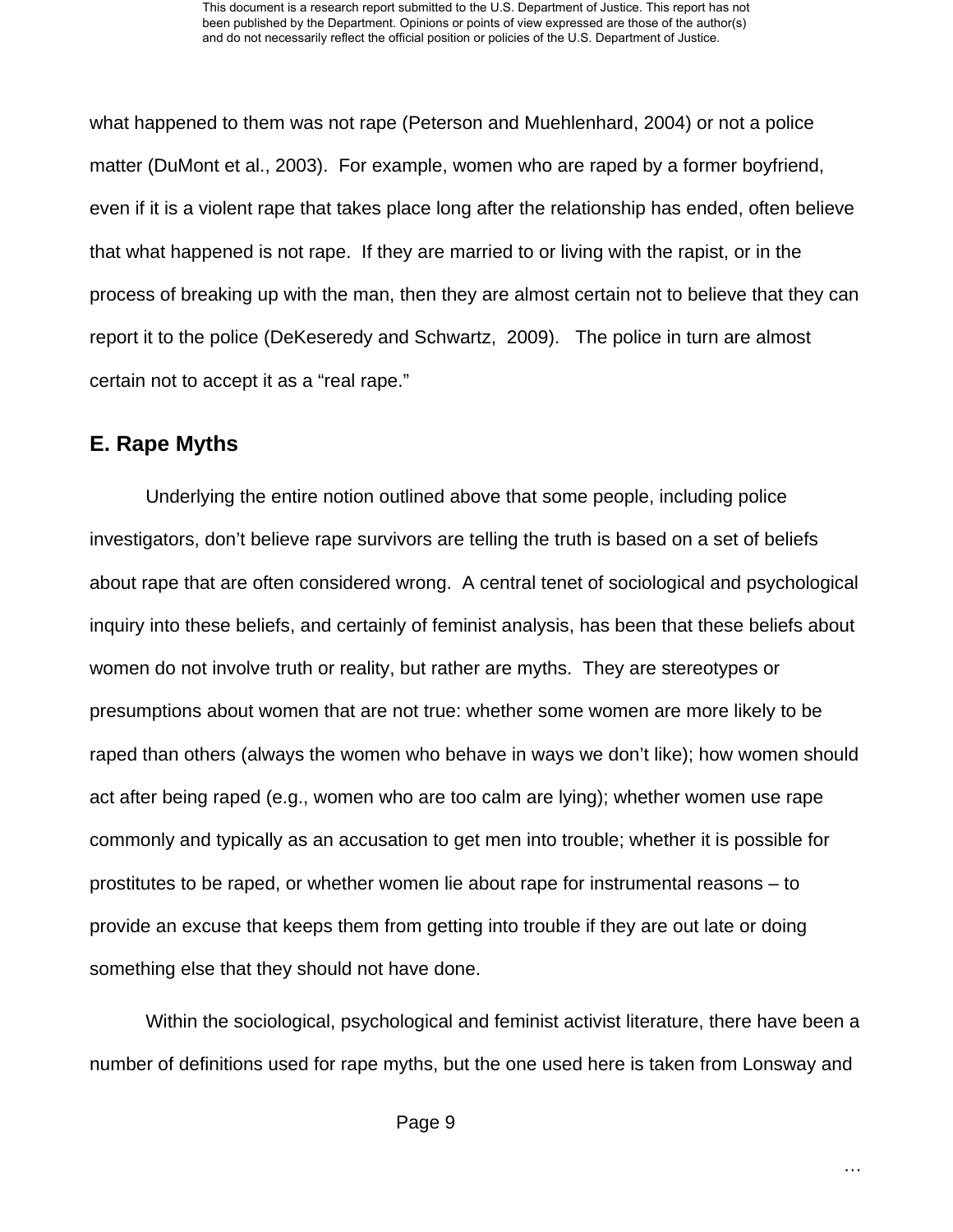#### This document is a research report submitted to the U.S. Department of Justice. This report has not been published by the Department. Opinions or points of view expressed are those of the author(s) and do not necessarily reflect the official position or policies of the U.S. Department of Justice.

Fitzgerald (1994): "attitudes and generally false beliefs about rape that are widely and persistently held, and that serve to deny and justify male sexual aggression against women." These myths are typically considered to be held by men, and in the extreme case are used by rapists to justify their behavior (Lea and Auburn, 2001). Still, it isn't only rapists or even only men who subscribe to rape myths. They are also part of the belief systems maintained by a minority but substantial number of women (Carmody and Washington, 2001). In fact, Peterson and Muehlenhard (2004) argue that one reason that rape victims do not label their experience as "rape" is that they too hold rape myths that serve to excuse the male offender.

For example, Schwartz and Leggett (1999) found that fully 25% of those women who had been raped claimed that the blame was 100% theirs, and another 50% said that they shared the blame with their rapist. They explained this finding by arguing that these women held beliefs that suggested that women who behaved in certain ways or placed themselves in certain situations, "deserved" to be raped. Similarly, DuMont, Miller and Myhr (2003) found that women who reported rape to the police were likely to believe that only violent sexual assaults were rapes. Thus, we assume that a woman raped but without accompanying strong physical violence might conclude that it wasn't a real rape, and thus would not report it to the police. Pitts and Schwartz (1997) found that the women in their sample who were told by close associates that they were at fault for being where they were when they were raped all claimed that they had never been raped; women with identical behavior who were told that they were not at fault all claimed that they had been raped. Thus, a problem remains: to many scholars, rape complainants must still battle to gain credibility in the eyes of a broad variety of police investigators (Jordan, 2004). Of course, as suggested above, this does not and has never applied to all victims. One issue is that some victims are better suited to the

*…*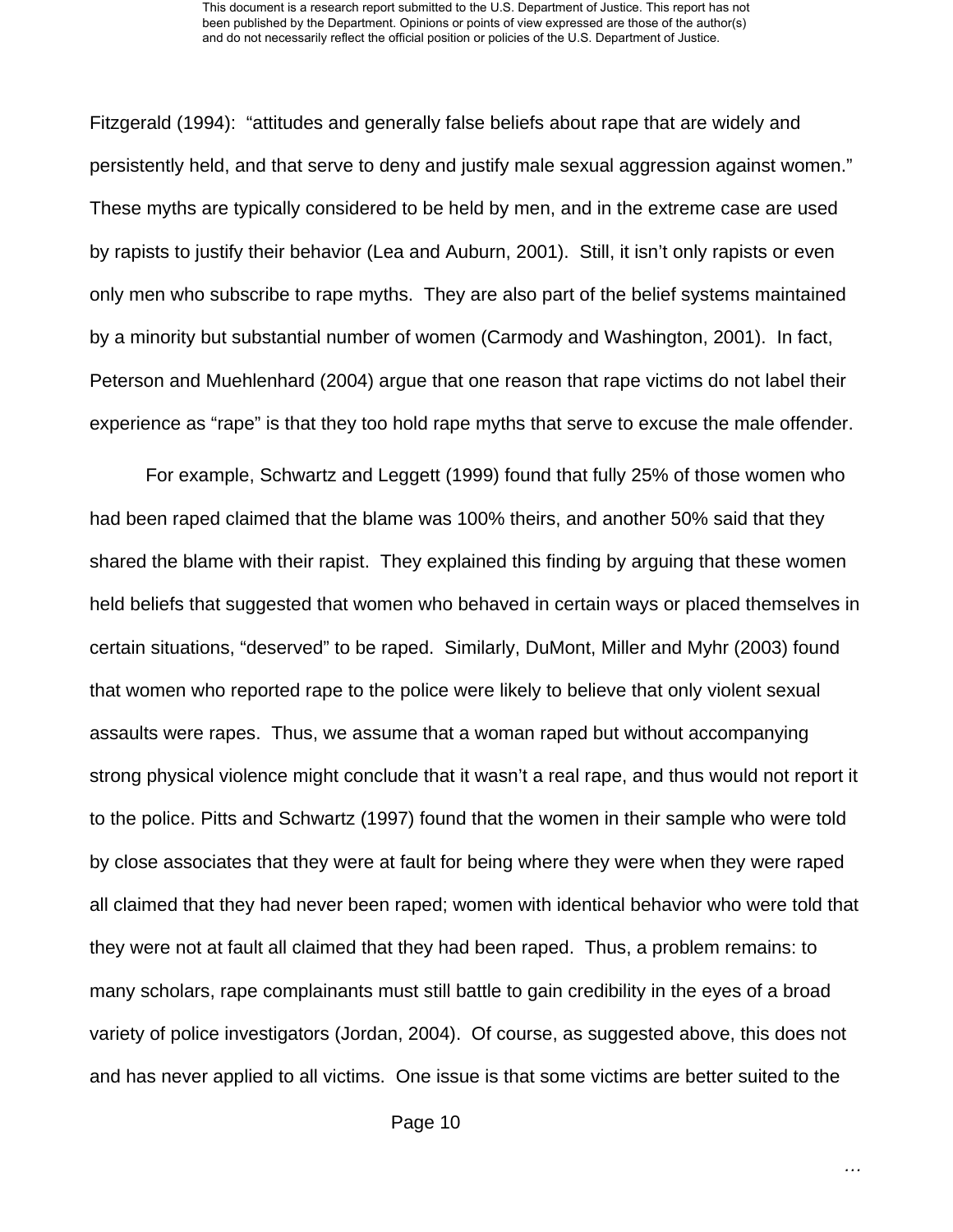role of "credible victim" than others (Ekstrom, 2003, Estrich, 1988), and rape myths still affect many people's perception of victim blame (Frese, Moya and Megias, 2004). Throughout history, wealthy women raped by poor men, and especially minority men, were accorded much more respect than the reverse, to give just one example.

# *II. THE METHODOLOGY OF THE INTERVIEW STUDY*

The sample was developed through the help of several people in the field. Those known to be experts were solicited to help, which often led to contacts with others. These in turn led to police departments. When the proper authorities were reached, the project explained, and a request bumped up the chain of command, permission was almost always granted to interview detectives, although this could take as long as six months to set a firm date.

Interviews were conducted with 49 detectives who specialized in sexual assault, usually by being attached to a special sexual assault unit. Of this group, 39 were male and 12 female. All detectives were experienced police officers, with at least 1-3 years of sexual assault unit experience. All but four were white: there were two African American males and two African American women. Of the 49, 21 had 8 or more years of sexual assault unit experience. However, police officers invariably start out as uniformed first response officers, and if promoted to detective almost invariably begin their careers in street narcotics or in economic crimes (check fraud, auto theft, etc.). As will be seen below, there are real differences in the kind of training these officers have had. All had basic police school training, usually for about six months, although the amount of time spent on sexual assault was negligible. Virtually all were additionally sent to some sort of basic detective or basic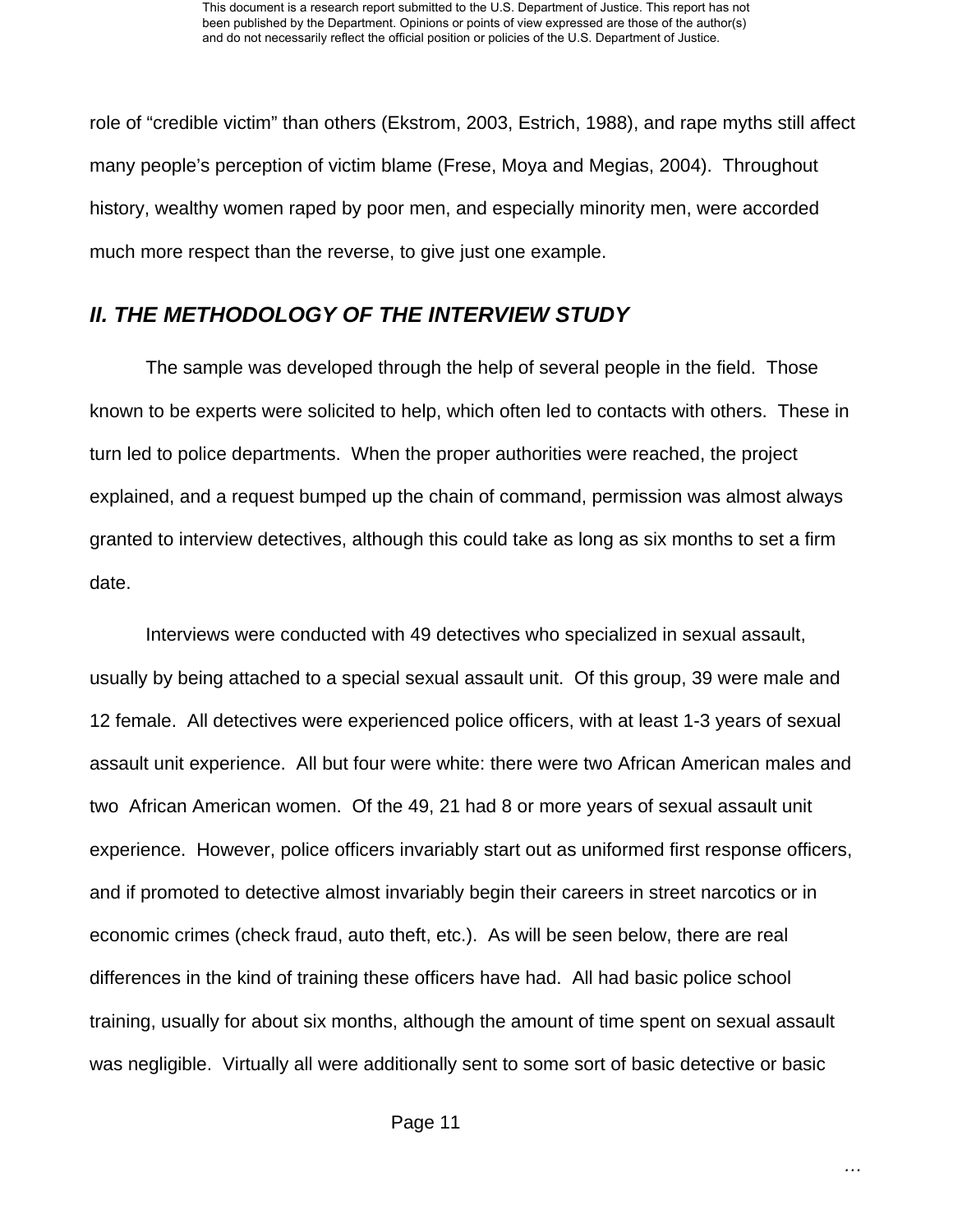investigation training after being promoted to detective. Much of this training, however, is mechanical: which forms to fill out, departmental filing systems, the nature of the state law, when to make an arrest under department policy, preparing a case for the prosecutor, etc. Some detectives received more training when they were moved from other detective units to sexual assault, generally consisting of a three-day to one-week sexual assault school held statewide or citywide. A much smaller number have had more extensive training, including special schools held around the country in sexual assault, or occasionally training put on by their own department (guest speakers) or the statewide coalition against sexual assault. But about half have had no special training at all, often being scornful of training and insisting that "on the job" training was all that was needed in detective work. One officer rather haughtily told me that he had a family and under no conditions was he ever leaving town for any reason whatsoever (specifically training) and leaving them behind.

The goal in scheduling police interviews was to talk to detectives from a wide range of departments. Although confidentiality promises prevent listing the specific departments, detectives were interviewed in a total of 16 departments, including two extremely large cities, cities with major crime problems, very large suburban police departments, smaller town police departments, university police and college town police to talk about the special problems there, and rural sheriff's departments. The interviews were semi-structured, with similar questions asked of each officer. However, the officers themselves often influenced the direction of the interviews and the order of the questions, although eventually all were asked the same questions. Interviews were conducted at police stations, almost always in suspect interview rooms, but occasionally in a quiet time at an officer's desk. One officer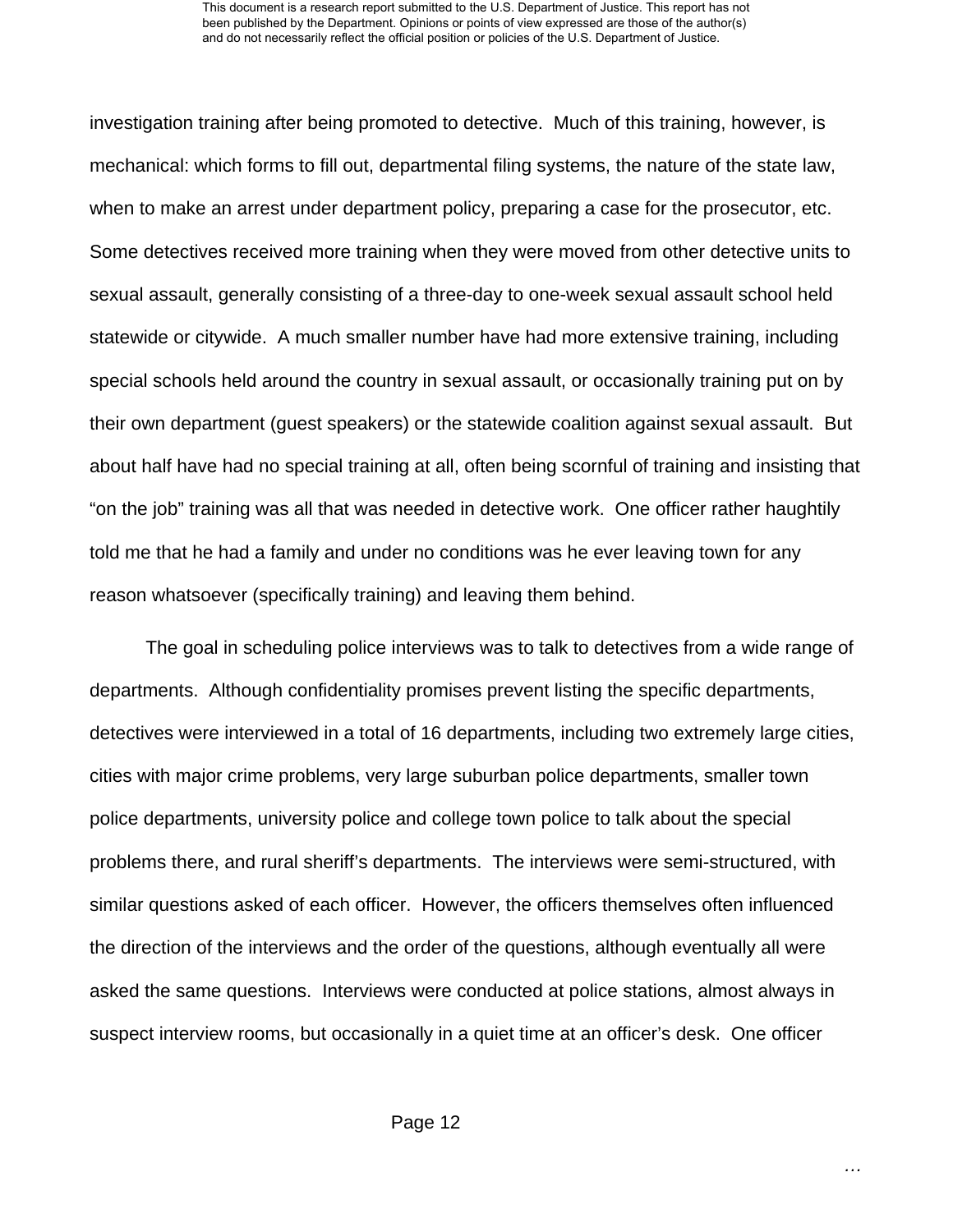refused to be interviewed unless the interview took place over lunch in a bar, which is where we went. The interviews took a minimum of an hour and sometimes 90 minutes.

All officers signed a written consent form to being tape recorded, and all tapes were transcribed for analysis. A doctoral criminology student with secretarial skills and former employment in a police department (to assure knowledge of confidentiality problems) transcribed all of the tapes. After transcribing, all tapes were destroyed.

## **III. THE** *FINDINGS*

There was a tremendous amount of information uncovered, with more than 1,200 pages of transcripts analyzed. Here I will focus on issues related to training and false reports, but there are some other findings that can be quickly mentioned:

## *A) Acquaintance Rape*

One of the most important findings in this study was that detectives in every jurisdiction reported that the ratio of acquaintance rape to stranger rape was about 80/20, although many thought that this was too low, and estimated the percentage of acquaintance rapes to be as high as 98%. Only one large city detective felt that the split was nearer to 50/50. All agreed that the concept of "acquaintance" covered a very broad field, ranging from someone who had just been met in a bar, to a neighborhood figure not well known to the victim (e.g., the custodian in a girlfriend's building), all the way up to incestuous rape. From the detective's point of view, the key is whether the victim can tell them who did it, although the city detectives generally reported that it was very common that the woman only knew the man's street name. This was not seen as a problem: all agreed that a description like "Boo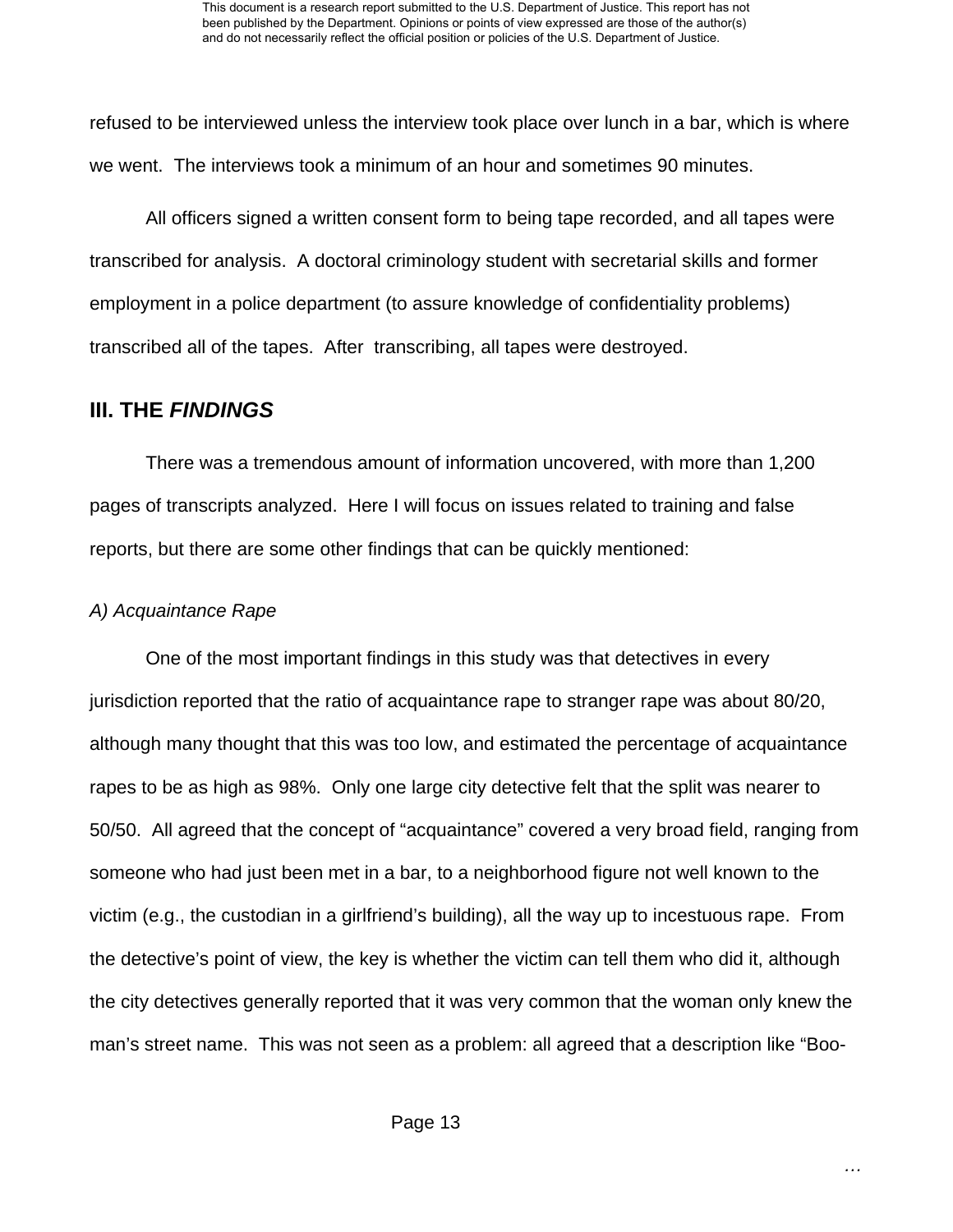Boo; he often hangs with Tony over to the Paramount" would be enough for any detective to immediately pick the man up.

What is interesting is that most of the examples given, and most of the discussion was about stranger rape, serial rape, or at least cases where forensic evidence was important. Yet, upon questioning, most detectives agreed that the overwhelming bulk of their business consisted of cases reported long enough after the event that forensic evidence was not available. Further, all of those who had gone to training reported that (even though 80% of rape was acquaintance rape) all of their training was on stranger rape. Of course, forensics may be important even in an acquaintance rape, such as when the offender denies having had sexual intercourse with the victim. However, none of the detectives reported having had specific training on how to deal with acquaintance rape, although only a couple volunteered this as a problem.

#### *B) Some Departments Seem to be Better than Others*

It was relatively easy to discover which departments were having problems. Sometimes a problem is that leadership does not provide physical facilities. For example, one very large department does not have an interview room for either victims or offenders. A rape victim can only be publicly interviewed at a detective's desk, which sits in an open arrangement, and can only sit down if a chair is available to be borrowed from another detective's desk. For another example, in some departments all requests for training are routinely refused. However, some departments are constantly seeking to become better. These include departments where the leadership works closely with community groups to bring in speakers to provide free training on a broad variety of issues.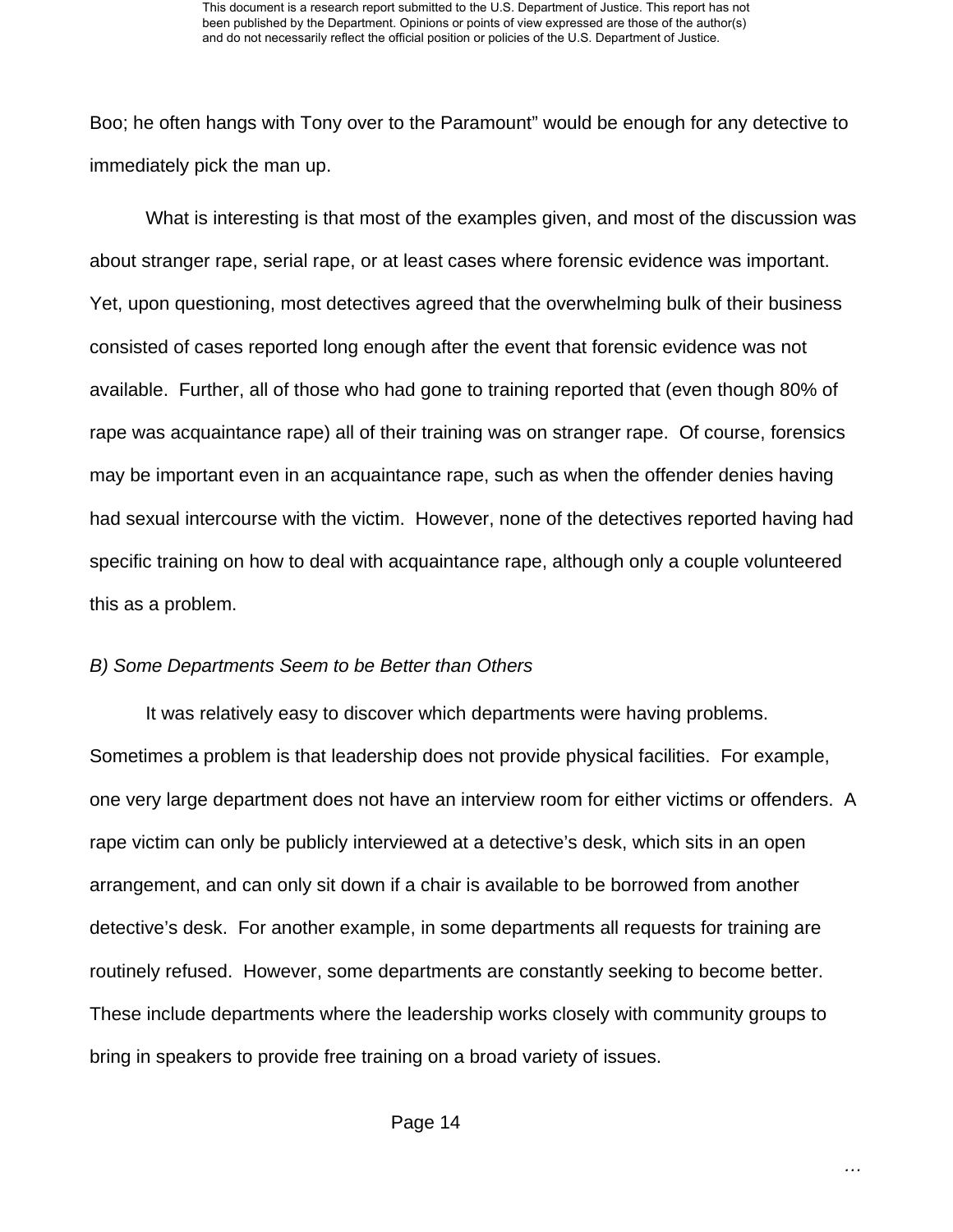This document is a research report submitted to the U.S. Department of Justice. This report has not been published by the Department. Opinions or points of view expressed are those of the author(s) and do not necessarily reflect the official position or policies of the U.S. Department of Justice.

#### *C) Cleared Cases*

One of the standard measures used in North American and British style policing to determine police effectiveness is to calculate the percentage of cleared cases. In other words, of all of the cases on the books, what percentage has been "cleared" by arrest? In the case of a serial rapist, it is possible that one arrest can clear multiple cases. It may seem confusing that the most professional and the least professional departments report similar clearance rates. Departments where detectives report extensive training, follow rules carefully, have close supervision, and consider themselves professional, have the same clearance rates as departments where there is no training at all and supervision seems fairly loose. In both cases, detectives at least informally report exceptionally high clearance rates, usually in the region of 80 percent. In later informal discussions outside the interviews to try to determine why these rates were so high, it became clear that some departments find ways to "dispose" of cases that they did not like. They then calculated the clearance rate on the "good" cases. Susan Estrich (1988) discusses this phenomenon in detail, where cases that did not meet the officer's definition of a "proper" victim were denied the status of "real rape," and were not taken seriously. The clearance rate would then be calculated on a base of real rapes only. Interestingly, in this study virtually all detectives insisted that they accepted all cases and sent them forward to the prosecutor for a decision on whether to prosecute. Unfortunately privately, or when questioned in detail, they outlined situations where they would not take reports from certain women, or else other detectives said that some detectives in their unit did this commonly.

Some detectives made no effort to hide the fact that they dismissed certain types of cases out of hand. One detective at a major college campus, for example, reported that rape

Page 15

*…*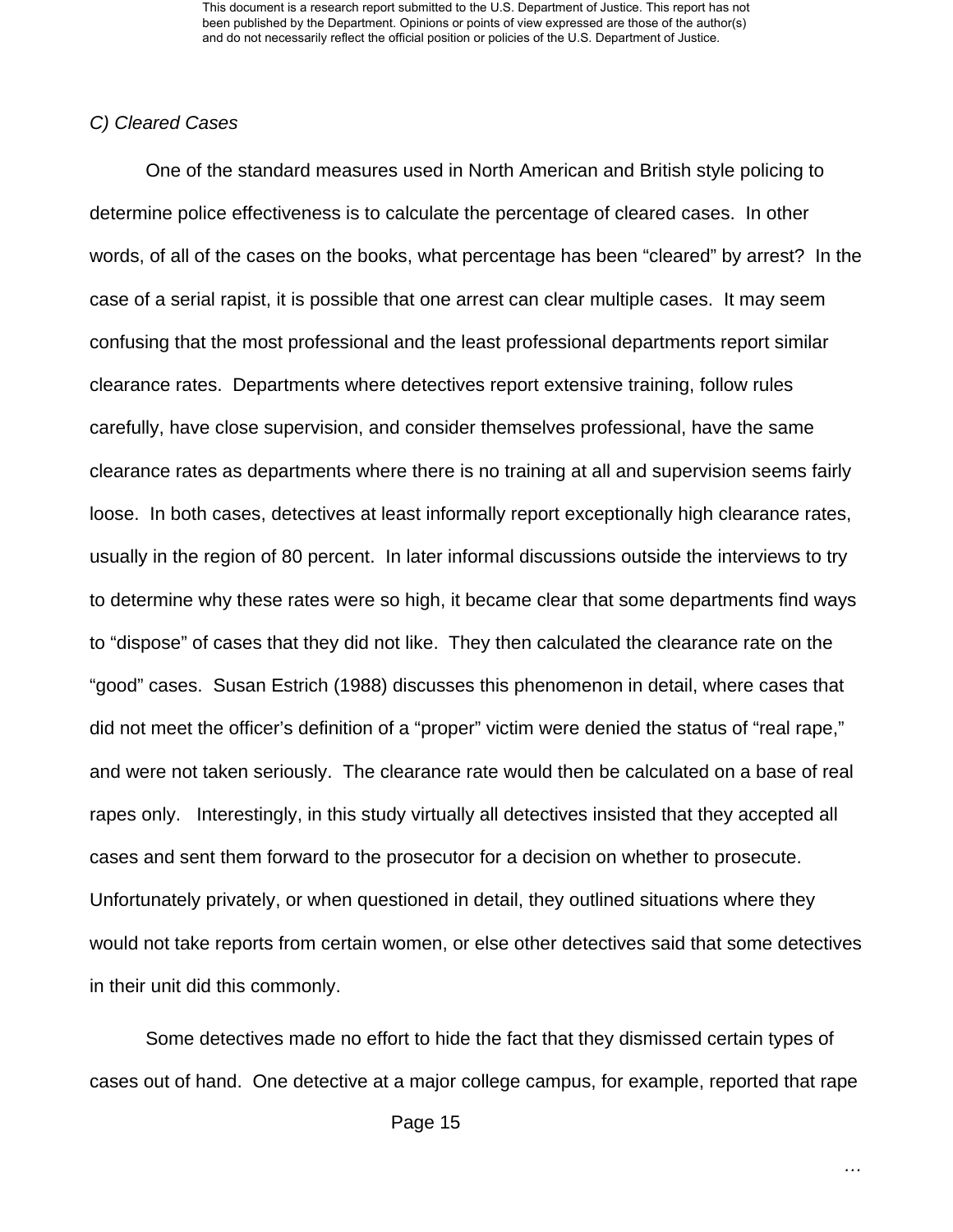reports at his campus were all or mostly attempts by women to get out of exams, so there was no point in taking them seriously. As another example, one big city detective announced that he would not accept any case where the girl or woman claimed to be forced into a car or van:

Whenever they say – what's the word I'm looking for – abduction, it's not true. If the word abduction is used by a complainant in any kind of complaint, it's not true. I'll tell you what it is, it's two girls that went out, met these guys, gotten laid, smoking weed, were supposed to be home, didn't come home, and that's where – now they're in trouble.

Others made it clear that there are many stories that they would just not believe. The problem, of course, is that these stories are often enough true. One lieutenant said:

We had a young lady who claimed she had been raped on one of our busiest – I mean, abducted from one of our busiest corners here by two male blacks, taken to a par…forced at gunpoint, raped at gunpoint, okay. She was there at the corner, a white Cadillac pulled up and they grabbed her, put her in the car, took her to a park and raped her at gunpoint. And, two of them. I had problems with the busiest corner that nobody saw this and nobody called it in. But, going beyond that, I felt like she wasn't telling me everything.

After investigation, and a re-interview by a female investigator,

it was determined that she was holding back information that she wasn't actually sexually raped, she was forced to give oral sex and she had a problem with coming out with that information, but she passed that it did occur.

Page 16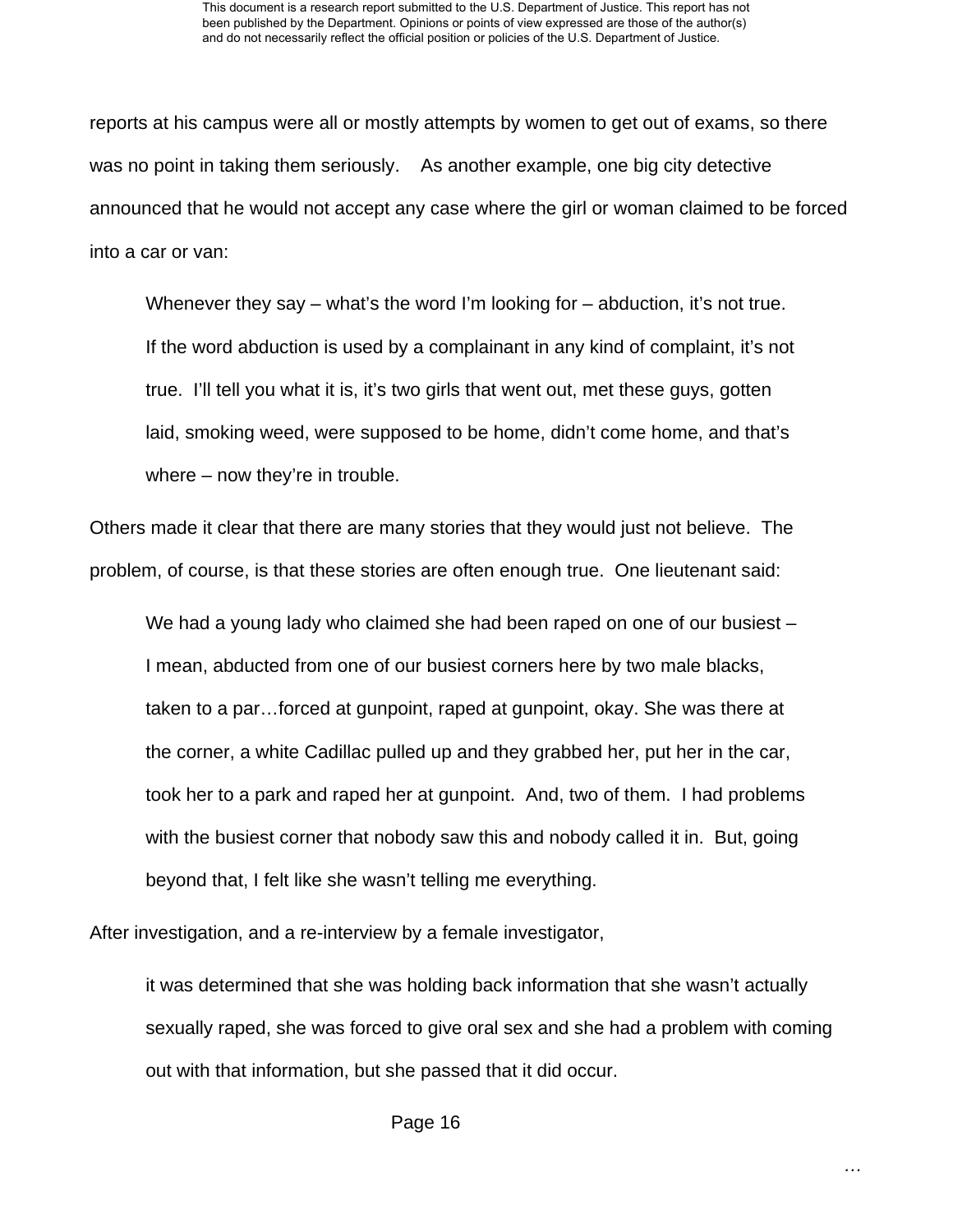Thus, although this issue cannot be definitively answered in this exploratory study, it is certainly an issue for future studies or departments themselves to look into clearance rates. Here we found reason to believe that some clearance rates may be manipulated and reported to the public at an artificially high level.

### D) *Impression Management*

Virtually all of the detectives in this study (although not all) said that a major issue was that girls and women commonly come to them telling a story that does not seem right to them, and that it isn't until after extensive questioning that the detectives come to a story that they are willing to accept as the truth. One sergeant pointed out that:

But, a lot of times, they don't want to be either embarrassed or whatever, or people think it's their fault because society typically blames the victim. And the police a lot of times said, "You shouldn't have been there," even though it's not really our place to say that, but it does happen. So, the victims in a lot of cases will lie to us, even if it's about one little thing.

Following convention in the symbolic interactionist school of social psychology, I refer to this as "impression management." People don't like to admit that they were doing something that they think, or that they believe that others think, was a bad choice. They find it easier to manipulate a few facts around the sexual assault that they feel will put them in a better light. Thus, a victim who was grabbed cutting through a dark alley that she had been often warned to avoid might tell the truth, but claim that she was grabbed on the main street where she was supposed to have been walking. Typically, this is a major problem in interviewing offenders;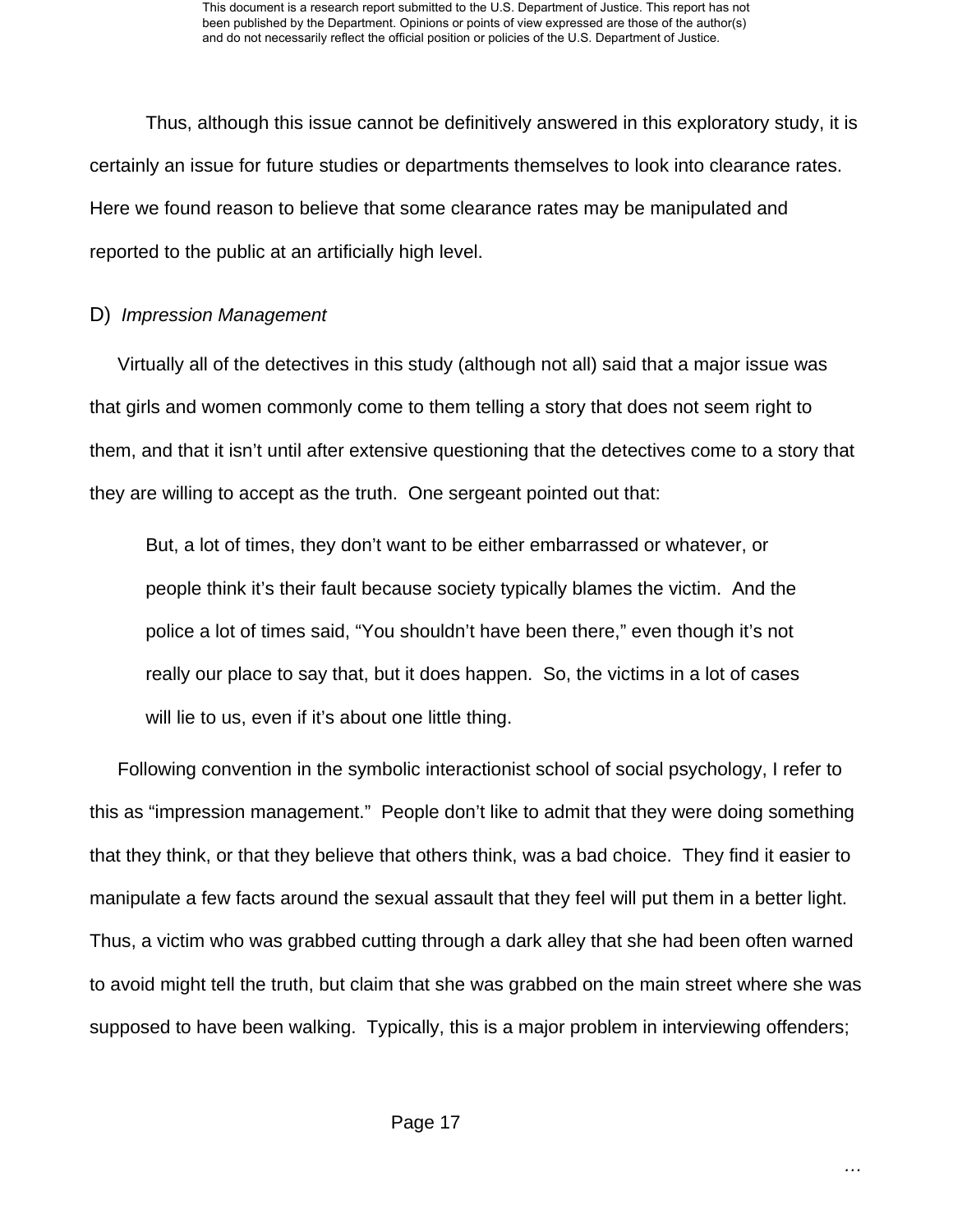for example, offenders often claim that victims were willing participants. But, with the victim, the problem with the slight manipulation of facts is, as a Midwestern detective pointed out:

…they're afraid that if they divulge some part of the story that may make them look bad… they're afraid to tell. It will hurt their case or we'll pass judgment on them in some way, so they don't tell that part of the story. But, then when it comes out, it makes it look like they're not being completely truthful and it hurts their case eventually.

The detectives were somewhat split as to what they do when they find a woman untruthful in at least part of her story, although all agreed that it was a common and typical part of rape investigation. Some obviously were counting all of these cases as false reports. Some looked sad that they could not bring such cases to the prosecutor, but were convinced that the prosecutor would not take a case where the woman had changed her story, especially if she changed it more than once. For the most part, the most sympathetic detectives talked about how to get the rape victim to tell the truth, but then pointed out that the case would not be prosecuted if she had changed her story. Interestingly, several detectives claimed that they had developed long standing relationships with prosecutors that convinced them to take strong cases even if the woman had initially changed her story. Only a few detectives told me that they just did not take initial reports on suspicious cases until the girl or woman had a couple of chances to develop her final story. One said that he had learned to take notes on initial reports in a shorthand that was undecipherable even to cryptologists; thus if his files were obtained by defense attorneys they would be unable to read them. When he got to what he considered the truth he would type up his final report. Most detectives, however, even the ones who claimed to be the most sympathetic to the

Page 18

*…*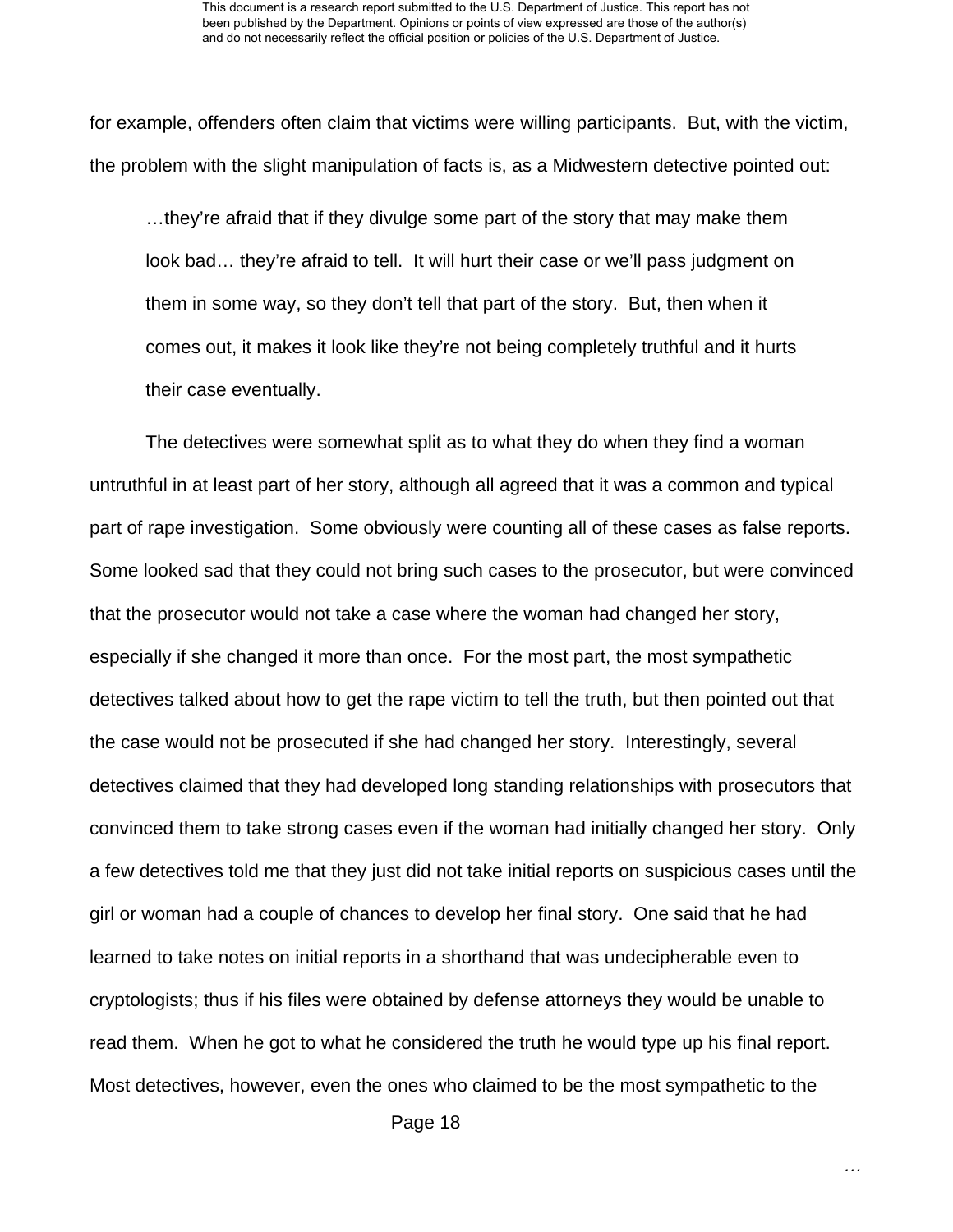victim, reported that they took complete notes and wrote up a report on what aspects of her story had changed. When I pointed out that these reports could be obtained by defense attorneys, they all agreed that this was a problem, but not one they planned to deal with.

#### *E) Better Practices*

One of the original goals of this project was to locate better practices as used by detectives in a variety of agencies, and then to be in a position to recommend them to other departments. While a number of detectives made suggestions to me about things that could improve their work, there remains the problem that for all intents and purposes these detectives are all doing the same thing. There seem to be no magic wands or special activities that these detectives have discovered that will make things flow better. Even the departments with the most extensive overhaul and redevelopment of practices in rape investigation still seemed to be essentially doing the same things as other departments.

#### *IV. Specific Crimes and Circumstances*

In my original plan I proposed to investigate several other things. Here are the results of these investigations.

#### *a) Drug Facilitated Sexual Assault*

 Page 19 Considering the publicity and literature about so-called date rape drugs, the amount of information we have is sparse indeed. After a lengthy NIJ investigation in the late 1990s, a final conclusion developed in a highly charged political atmosphere was reached that we have no idea how widespread the problem is, and that there is "a considerable amount of conflicting information amid differing viewpoints" (Fitzgerald & Riley, 2000, p. 9). Certainly there is sufficient forensic literature on how to conduct a toxicological investigation (e.g.,

*…*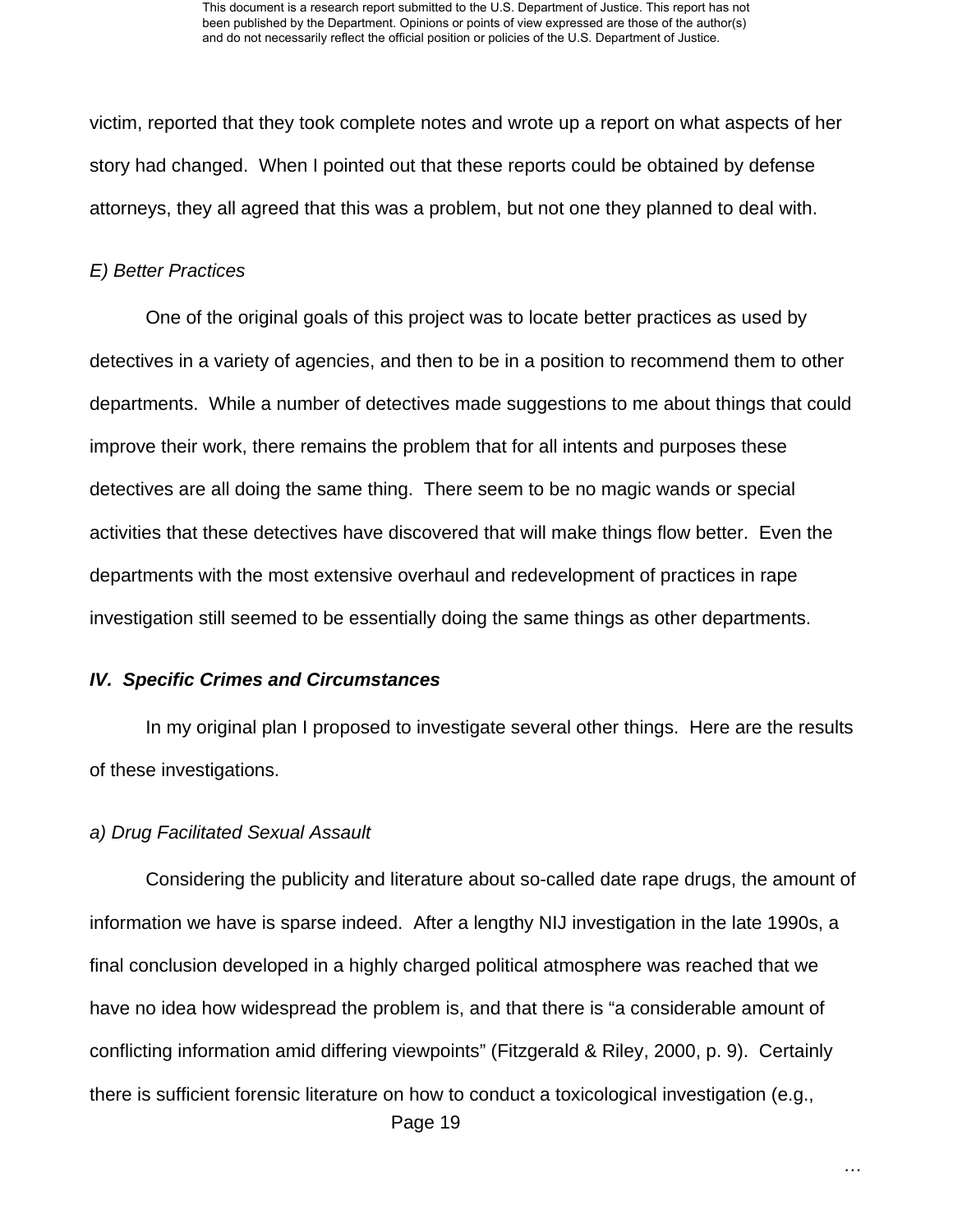Vogel, 2002; Riveira & Hart, 2000; Chapman, 2000; LeBeau et al., 1999), but little else in the literature to guide police officers.

The detectives in this study generally did not find drug-facilitated sexual assault to be at the top of their list of concerns. All had handled or heard of cases where the complainant said that she had been drugged. However, most had very few or no cases where the complaint was made within the short amount of time that current knowledge of toxicology would allow for testing of the victim. Generally, testing must be done within 72 hours, or any drugs of the various sorts that are considered to render a person unconscious and available for sexual exploitation would be completely passed through the human system. While expensive drug kits specifically designed to test for date rape drugs have been stocked at local hospitals in some jurisdictions I studied, and often used, no detective in this study had ever heard of a positive result. One detective said that he has been extremely active in statewide sexual assault policing task forces and groups, but:

the big stories was in the media years ago about the roofies and these are the date-rape drug and people were – had all concerns about roofies, and I've talked to people who are in the state. Nobody's ever had a positive result of somebody taking rohypnol or roofies.

Interestingly, several said that it was possible that they would not have heard of any result, because the results might have gone directly to the prosecutors or senior police officials, but these were the main investigating officers on these cases, and they made it very clear that lab and forensic results were important parts of their cases normally. They would expect to receive any lab results.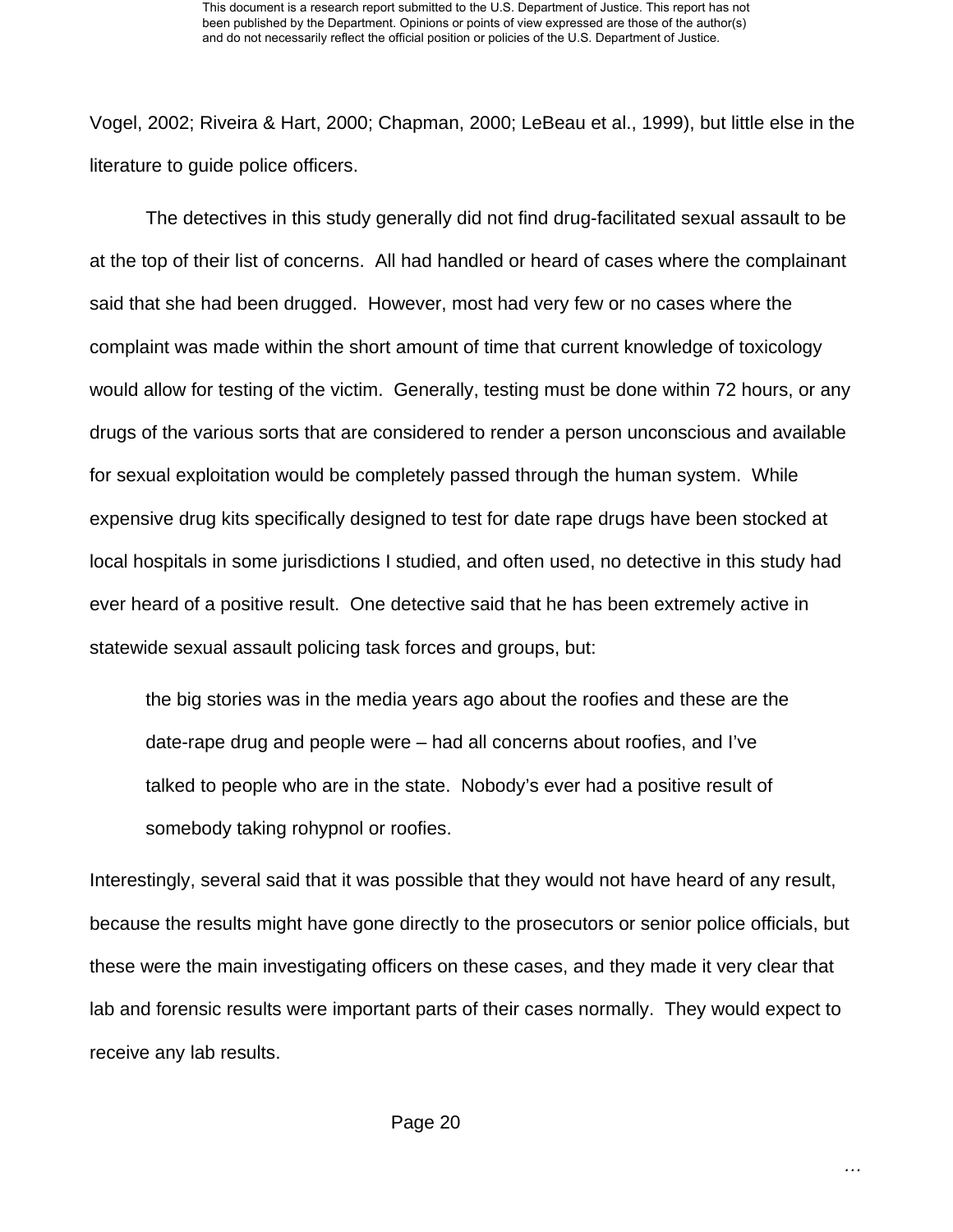Of course, all of those who discussed this issue argued that the main date rape drug they dealt with was alcohol, and many said that victims who could not account for their dizziness and lack of memory often turned out to be extremely drunk at the time. In fact, several detectives said that one of the best forensic devices that they had, particularly in college communities and among older victims, was the credit card. Sometimes a victim who claims to only have had one or two drinks will be found to have signed for as many as 10 or 12 identical mixed drinks on her credit card. This does not mean that she was not raped; in fact, it could make her extremely vulnerable to a sexual predator. The detectives, however, felt that this kind of evidence would suggest that she was not the victim of rohypnol or other drugs.

#### *b) Female Offenders*

Although there are not a large number of female sex offenders, any police investigator could be faced with one. Women can be charged with facilitating or aiding a male-on-female rape, or being the primary offender, commonly of children or adolescents (Warren & Hislop, 2001). They may also be the primary offender of another woman. There is general agreement in the literature that one certainty is that lesbians do not report same-sex rape in great numbers, making it difficult to be sure of this crime's frequency. Generally, academic researchers studying this problem have concluded that too often lesbians do not feel that a homophobic and heterosexist legal system will provide any help to them, so they will not report victimization to the police (Girshick, 2002; Ristock, 2002).

 Page 21 Whether it is because these crimes do not often occur, or because they are unreported, the detectives in this study unanimously reported that they did not see many cases. Most had seen a few, or had heard of a few cases of female offenders victimizing

*…*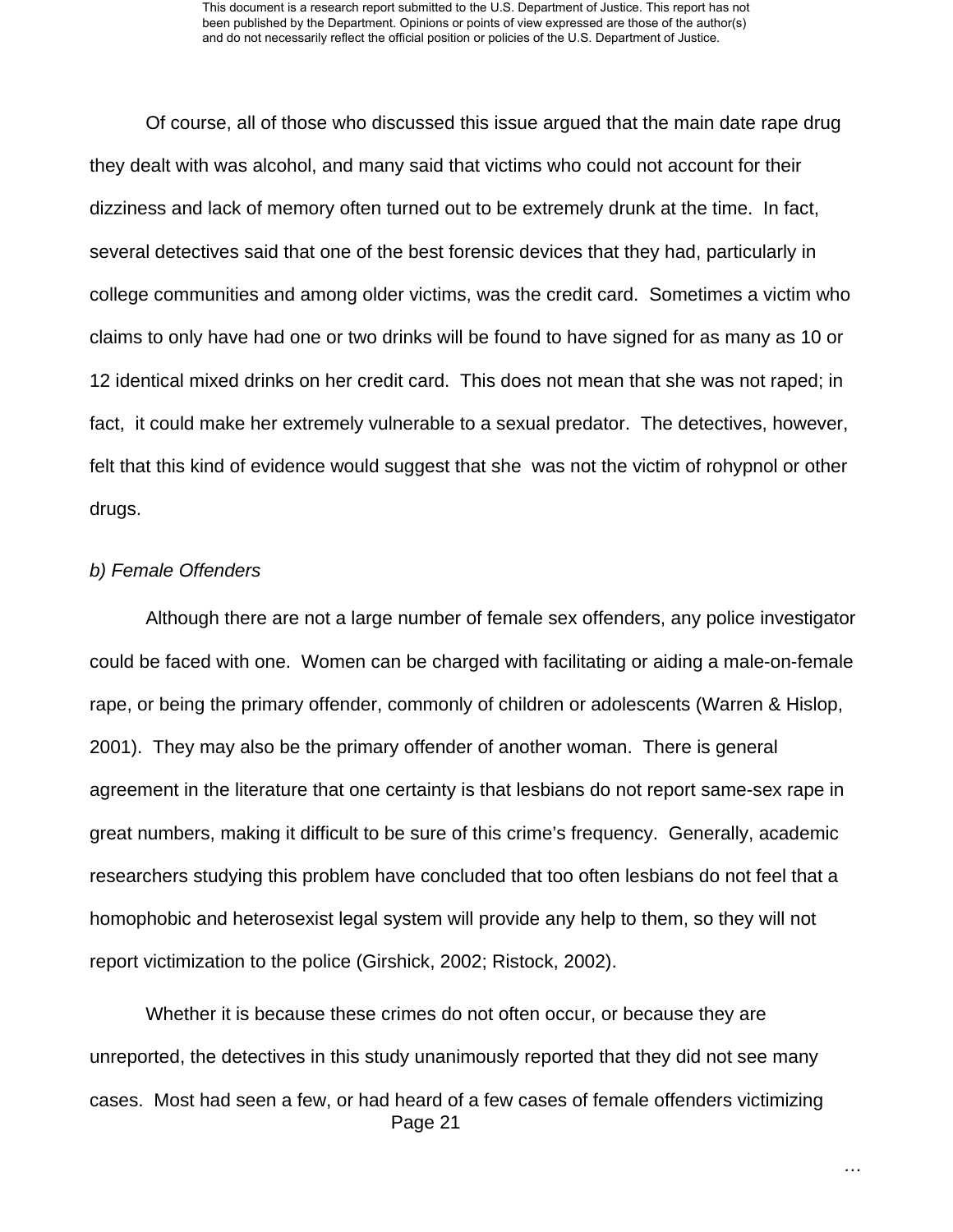young children, but only a couple reported even hearing about female on female rape. There is, of course, no way to check on the accuracy of such statements, but several detectives reported that if they had come across such cases they would treat them in the same way as male on female cases.

#### *c) Male Rape*

Unlike the case with lesbian rape, authors who write about male-on-male rape argue that male victims account for about five to 10 percent of all rape reports to the police (Scarce, 1997; McMullen, 1990). These numbers may be particularly high given the suspicion among them that men report male-on-male rape at a much lower rate than women report male-onfemale rape. Of course, there is no way in a study such as this to investigate the accuracy of such estimates, but both academics and detectives do report that there does not seem to be any differences between male and female victims in terms of reactions, except that both heterosexual and homosexual men are afraid of being publicly branded as being gay as a result of rape victimization (Scarce, 1997).

 Page 22 The few academics writing in this area have been strongly convinced that few of these cases are taken as seriously by police investigators as the rape of women. With one exception, the detectives in this study strongly disputed some of the arguments of these male rape scholars. None disputed the problems that male victims face with general society, and most felt that this kept reporting rates down. At the same time, all felt that the police gave the same support and attention to male victims as to female victims. However, few had seen more than an occasional case here and there. Although this was not universally agreed upon, most detectives felt that the dynamics of male-on-male rape were identical to male-onfemale acquaintance rape: two people meet in a gay bar, have drinks, have a good time, but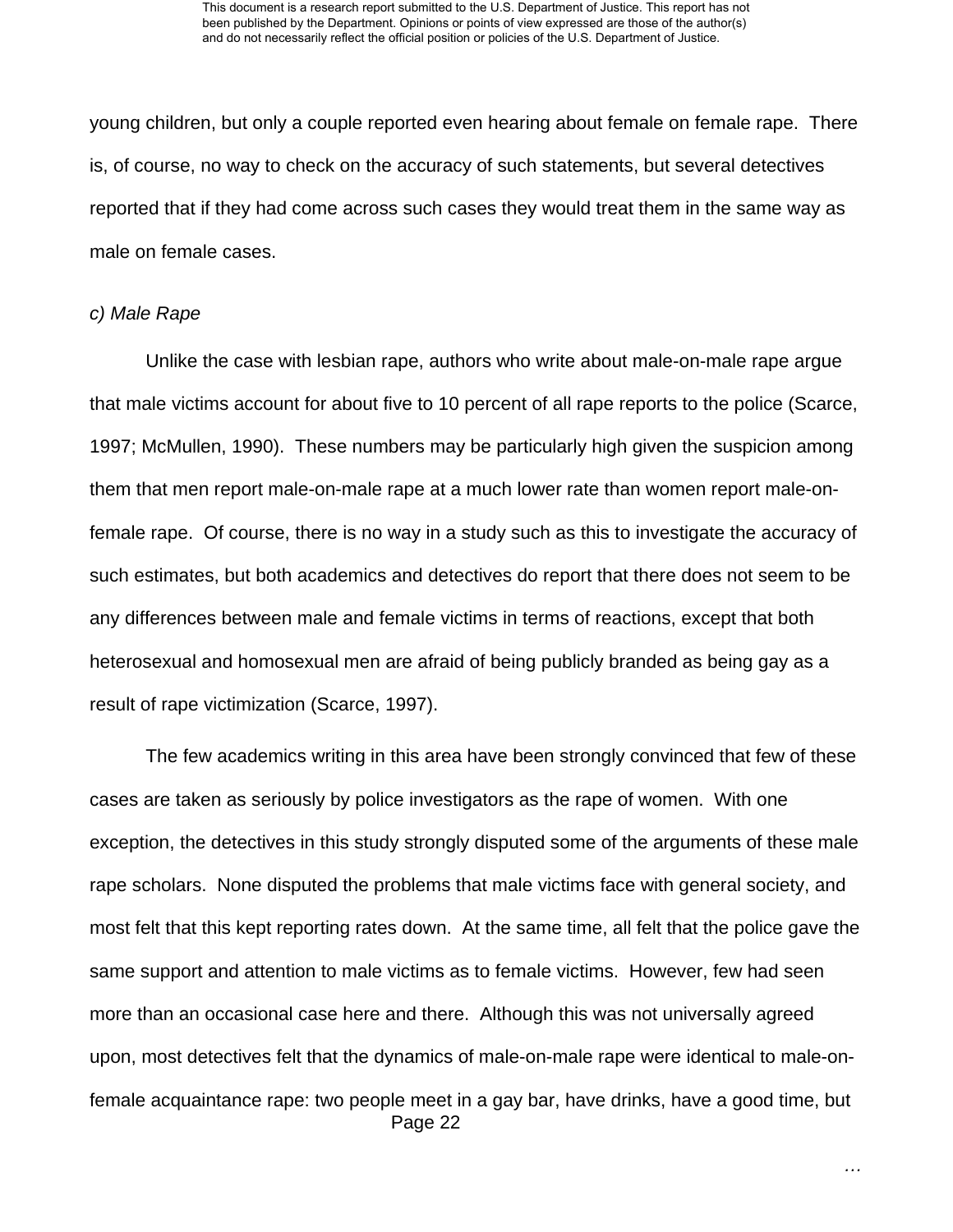at the end of the evening one wishes to have sex and the other has no intention of intimate relations. The first forces the second. There have been no studies of whether this is indeed the typical scenario, but the detectives certainly believe that it is.

None of the detectives had heard of female-on-male rape, although it is something that is biologically possible. None expressed any opinions on the subject.

#### *d) Rape of Prostitutes*

While this will more properly be covered later in this report under the findings for rape myths, detectives were asked about reports of rape by prostitutes, and how they were treated by the detectives and the department. Overall, sexual assault detectives were dismissive of prostitutes and whether they could be raped. Many considered it an "economic crime," although for some reason they did not ever compare it to armed robbery, which is exactly what they were claiming that it was. Rather, most treated reports of rape by prostitutes as false reports. This was not universal, as several detectives claimed that they not only took these cases seriously, but they were able to convince prosecutors to take the cases, and they were convinced that their work was resulting in a high rate of conviction in these cases.

#### *e) Personal Problems for Rape Investigators: Stress*

Lanning and Hazelwood (2001) argue that one of the major problems of being a rape investigator is that other police officers tend to malign, make fun of, and make life generally difficult for rape investigators. These officers can come under pressure to tell and listen to dirty jokes, and to produce pictures from evidence files to be used as pornography. They may be constantly referred to in sexually demeaning terms, associating them with parts of the female anatomy.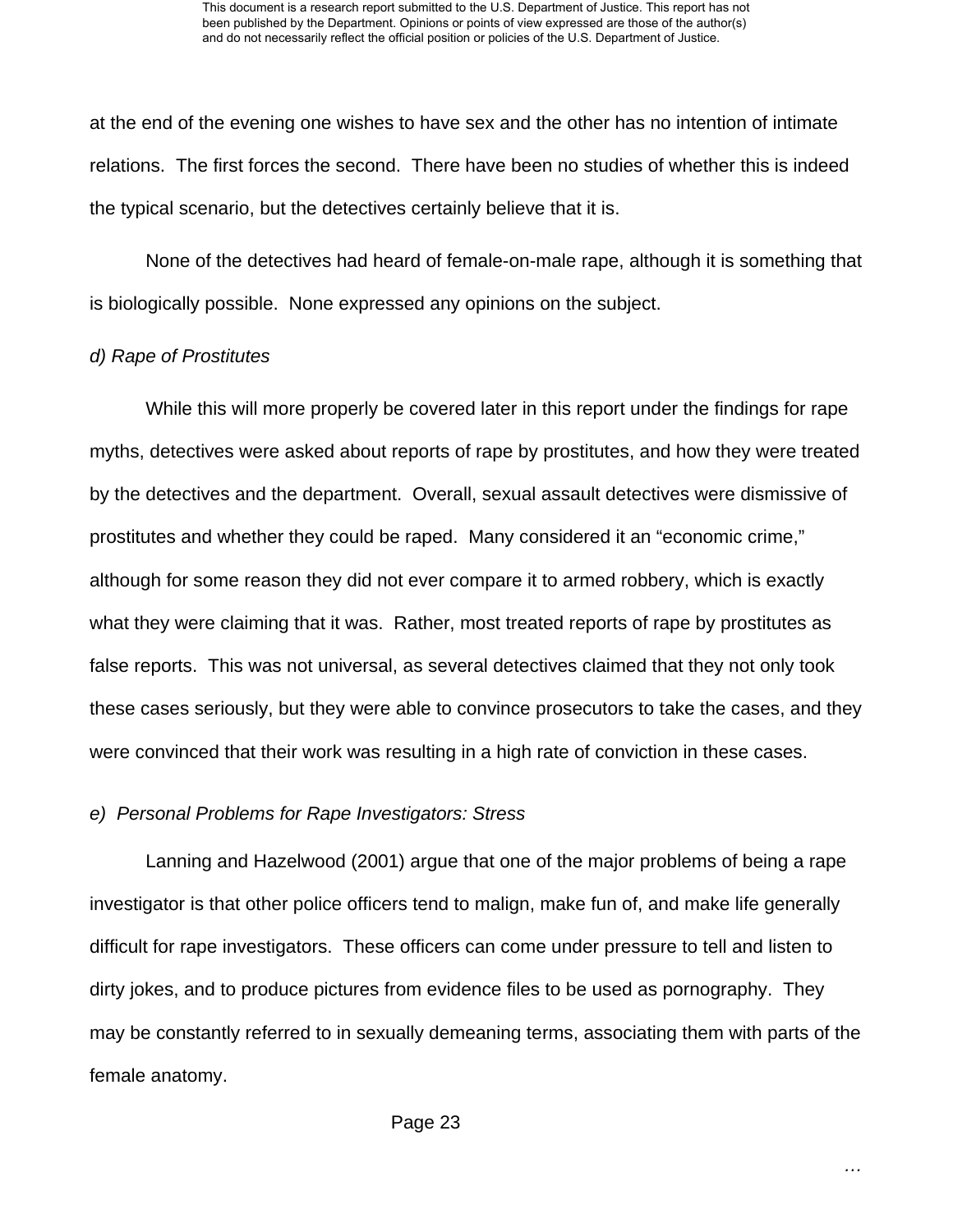The detectives in this study unanimously denied that there was any stress from this quarter, and were sure that authors such as Lanning and Hazelwood had been influenced by looking at one badly abnormal department. In fact, this point of view seems to be supported by the fact that in many of the larger departments there were 5 to 25 applications for transfer into the sexual assault unit each time an opening arose. One older highly experienced woman suggested in her interview that some of these problems existed when she joined the force, but that strong efforts both within and outside police forces over the past 30 years had served to professionalize the police more and more, making the average sexual assault squad a more elite unit, like robbery (but not quite as elite as homicide).

Still, to some degree many detectives did share some of this problem. Although Mattley (1997) was talking about academic researchers rather than police investigators, she developed a useful term to describe the position in which many investigators find themselves. Sociologists may talk about *courtesy stigma* as the acceptance a discredited group can give to an outsider that allows the outsider to share in the activities of the discredited group (drug addicts, gang members, street criminals). Mattley argues that the lack of respect given by mainstream academic society to anyone investigating issues related to sexual behavior, and particularly deviant sexual behavior warrants the term *(dis)courtesy stigma* for what she went through when he studied telephone pornography centers. Stanko (1997) generally agrees with this notion, arguing that people who deal with rape victims need to find a way to deal with their own personal emotions in a productive manner. She recalls that early in her career, after hearing an experienced investigator's interview with a 14-year-old rape victim, she needed to go into the women's room and start to kick the wall in tears.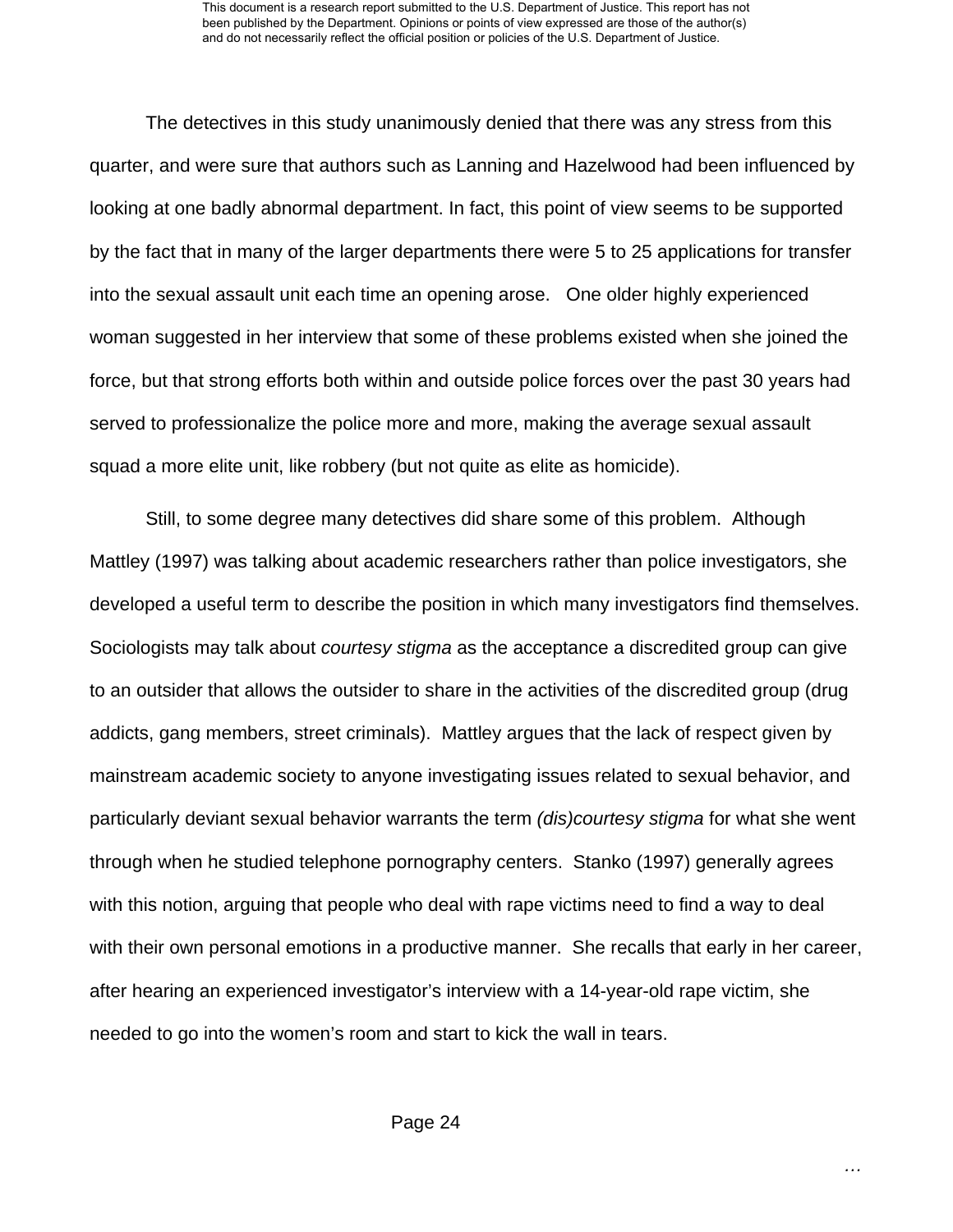The detectives in this study generally agreed that they had to find ways to deal with this stress, but perhaps unsurprisingly for police virtually all felt that they were perfectly able to just go home and watch TV and forget the office. Some of them occasionally reported that they were haunted years later by a particularly gory case, especially with child victims, but denied that this caused them any trouble. There did not seem to be gender differences in this, because there were several women who were militantly rigid and several men who were open about their problems.

One very large department studied in another country<sup>[3](#page-25-0)</sup> has a mandatory procedure whereby all detectives must discuss their feelings with their sergeant every six months, and discuss whether they are in need of a referral to a mental health professional for help in dealing with their emotions. Unfortunately, I did not find out about this until I returned home (no detective there saw fit to mention it to me when we discussed stress), and to say that American detectives were not enamored with the idea would be an extreme understatement. Of the roughly 30 American detectives I discussed this with, generally men were quite actively opposed to discussing emotions with their sergeant, and women who had a "tough" demeanor were equally opposed. Women who felt that their femininity was an asset to the job tended to feel that measures designed to reduce stress would be an advantage, although they also reported that their male police colleagues would not go to a mental health professional unless specifically ordered to do so officially.

<span id="page-25-0"></span>Page 25 **ENECT 2012**<br><sup>3</sup> One of the conditions of anonymity given to these departments was that they would not be identified.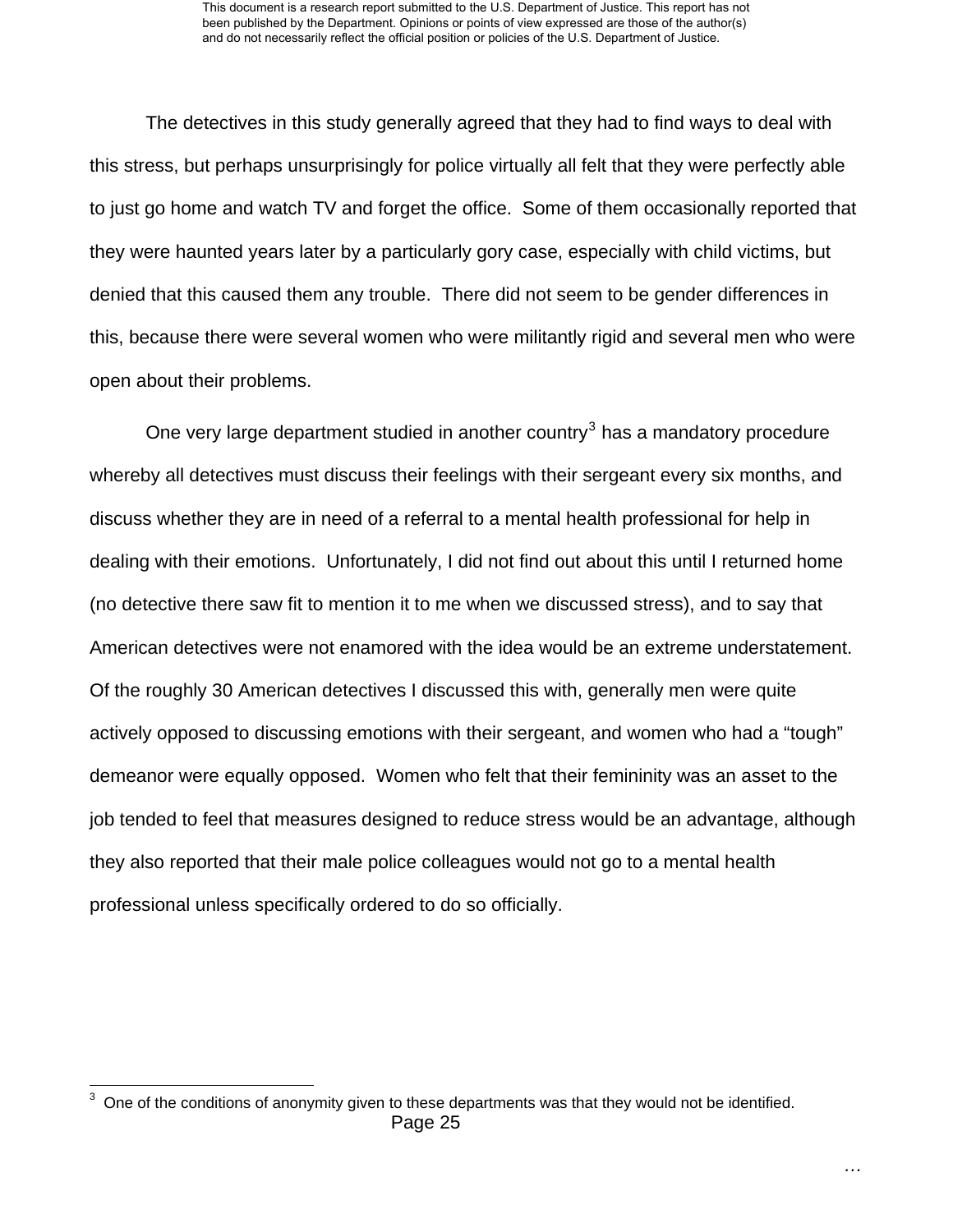This document is a research report submitted to the U.S. Department of Justice. This report has not been published by the Department. Opinions or points of view expressed are those of the author(s) and do not necessarily reflect the official position or policies of the U.S. Department of Justice.

#### *VI. Rape Myths*

All of the preliminary work for this study interviewing national level police experts and leaders of victim advocate groups led to suggestions that it would not be worthwhile to ask experienced detectives directly and specifically about rape myths. Although some detectives were more than happy to expound on any "politically incorrect" views, generally most knew what they were supposed to say about some subjects. For example, as it turned out, the overwhelming majority of detectives insisted that all victims were treated equally, and that all were treated with care and compassion. All detectives insisted to me that all cases were followed up completely, a full case report was prepared, and only the prosecutor decided whether to go forward or not. This was even true in those departments where 30 to 50% of all cases were "unfounded," or in some other way dropped, and not brought to the prosecutor. In virtually every other area identified in the extensive literature as rape myths, most municipal police today know the "right" answers, experts claim. Asking them directly would not yield meaningful information.

Thus, as a way to ask about rape myths, detectives were instead asked to talk about false reports. This was not difficult. It was in fact common for the detectives to bring up the subject themselves in the first few minutes of the interview. What was difficult for them, but they were pressed (sometimes for up to 10 minutes) to do, was to estimate what percentage of all of their cases was made up of women who filed a malicious report: although he was innocent, a specific man was named. This was defined as a situation where, if she had been believed, an innocent man could have gone to jail for a couple of days at least. A second question similarly forced the detectives to estimate what overall percentage of the cases were true reports, but the facts of the case were not true as reported. For example, a woman was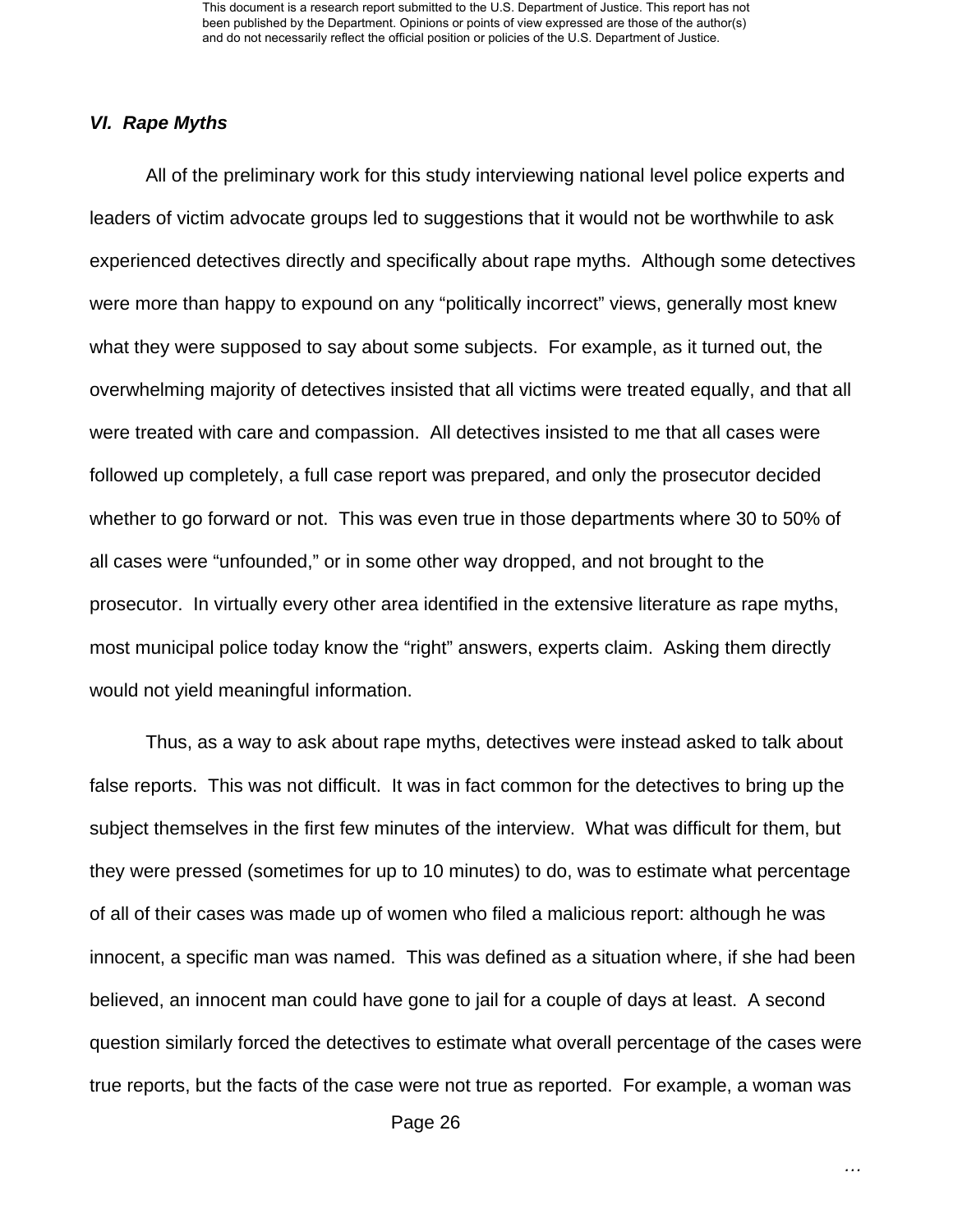raped at a crack house but reports it to the police as an abduction. Finally, the detectives were asked to estimate what percentage of all cases that she or he had seen in a career just plain did not happen; were false reports.

Looking at the third question, one of the first things that can be seen from these interviews is that those detectives with more experience specifically in sexual assault squads tend to estimate that the total number of false reports is lower than that reported by those with less experience. It is important to note that in addition to time on sexual assault squads, most of these detectives have years on the street in patrol, possibly time as entry level investigators in street narcotics, and time as a detective in fraud, theft, or robbery squads. In the smallest departments, detectives cover all of these things.

In Table 1, the percentage of perceived false reports is split up into three reasonably equal categories, each with about a third of the detectives: they perceive that less than 10% of all reports are completely false, 11 to 39% are false reports, and 40 to 80% are false. No detective estimated more than 80% false reports.

 Page 27 A clear majority of both those detectives with limited experience (1 to 3 years), and those of moderate experience (3 to 7 years) estimated that more than 40% (and up to 80%) of all reports were false. At the same time, of those with eight or more years experience an identical clear majority either said the number was "low," or estimated it as less than 10%. Many detectives could not come to a specific estimate, but were comfortable having their views represented as "low." Many were able to come to a conclusion that the correct rate was between 2 percent and 8 percent. For whatever reason, years of experience on a sexual assault squad does seem to reduce the expectation and perceived experience of false reports. I wondered whether this was simply an artifact of the most misogynist detectives

*…*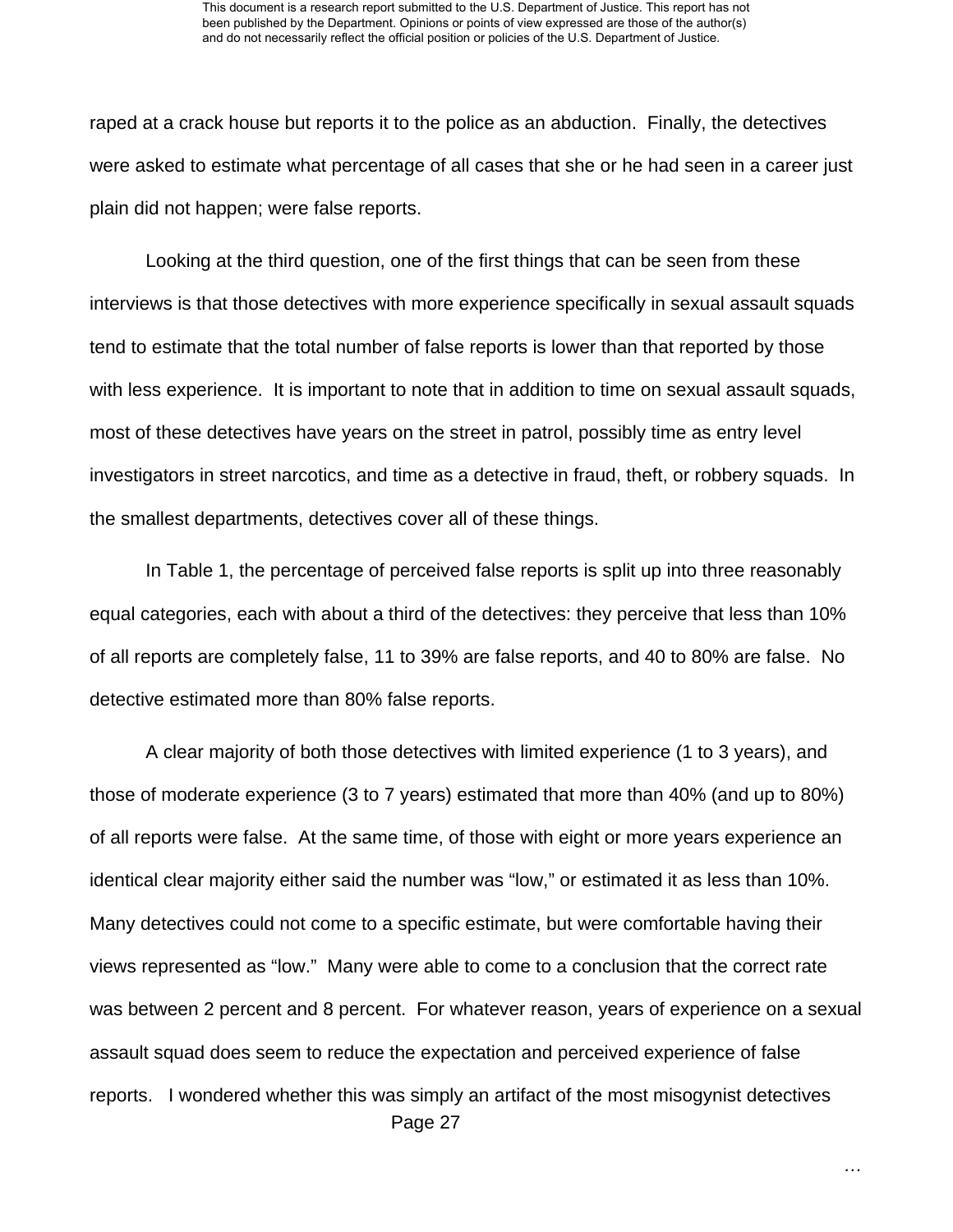being weeded out and moved to other assignments before they obtained eight years of experience. However, when asked about this, most detectives said that their squads had very little turnover, being affected mostly by retirement. Although there was one department where detectives still rotated between squads, the overwhelming majority of these detectives either were on a squad that was a career assignment, or were in a small enough department that the question was not relevant.

# **TABLE 1**

## **Does Experience Affect "False Report" Perceptions?**

| Yrs in SA Investigation | $<10\%$ or "low"         | 11% -39%       | 40%-80%           | Total |
|-------------------------|--------------------------|----------------|-------------------|-------|
| $1-3$ yrs               |                          | 2              | 10 $59\%$ (row)   | 17    |
| $4-7$ yrs               |                          | 3              | $55\%$ (row)<br>6 | 11    |
| $8+$ yrs                | $57\%$ (row)<br>12       | 8              |                   | 21    |
| <b>TOTAL</b>            | <b>39%</b> (table)<br>19 | 13 27% (table) | 17 35% (table)    |       |

**N = 49 (1 refused to answer)** 

A first question many people have is whether there is a sex difference in the results in Table 1. A quick answer is yes. As can be seen from Table 2, 58% of all women, no matter what their level of experience, estimated the number of false reports as "low" or less than 10% (compared to 32% of all men). To be sure, this finding can be overdone, since close to 50% of the women estimated the false reports higher, and in the second column (11% to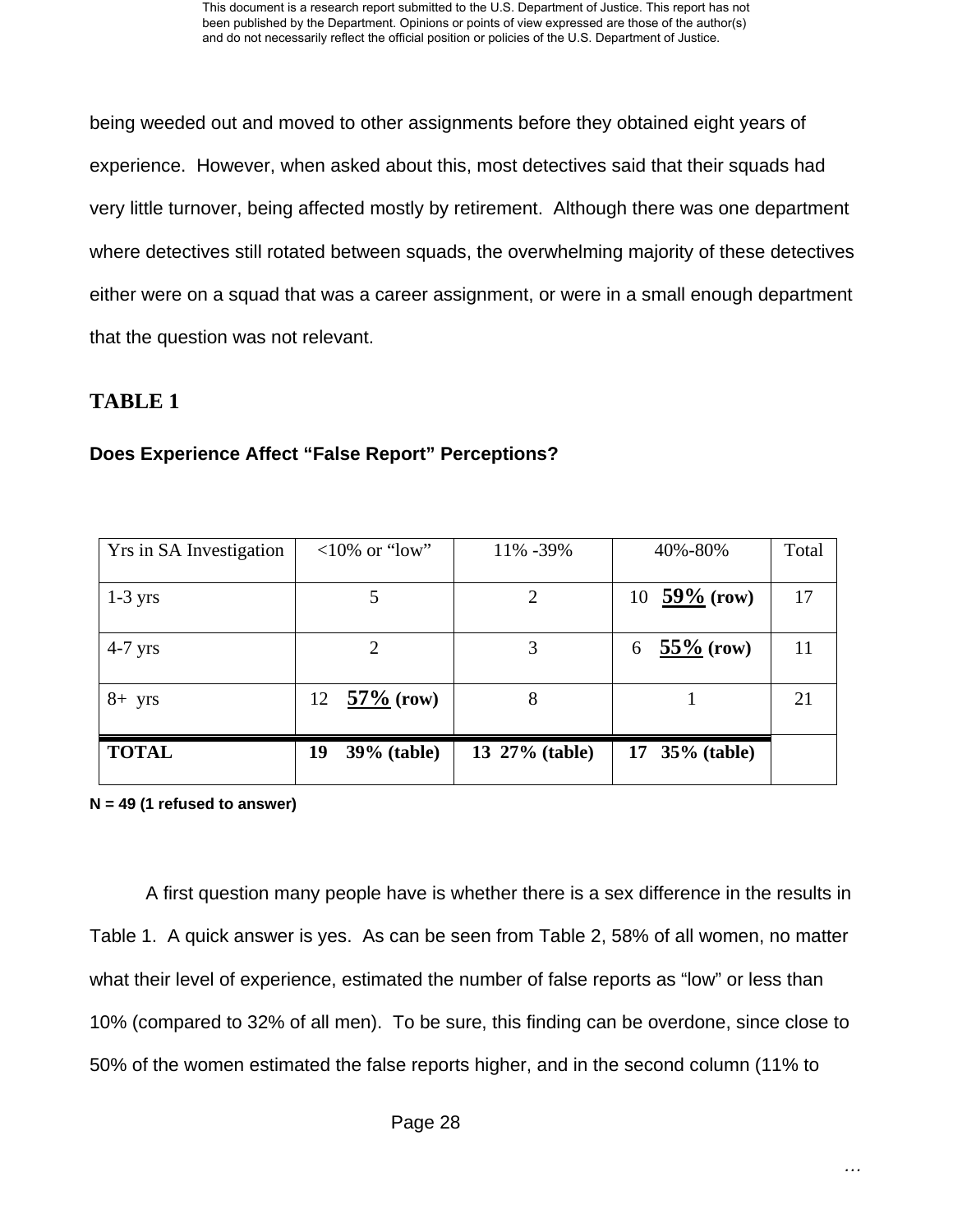39%) the estimates were not close to 10, but actually nearer to 25%. Still, 17% of the women reported that false reports were 40 to 80%, while 46% of the men made such estimates. Of course, a greater percentage of the men were relatively inexperienced.

# **TABLE 2**

# **THE EFFECT OF SEX ON "FALSE REPORT" PERCEPTIONS**

## **REPEATING TABLE 1 WITH ONLY FEMALES IN THE TABLE**

| Yrs in Sexual     | $<10\%$ or "low" | 10% -39%              | 40%-80%             |  |
|-------------------|------------------|-----------------------|---------------------|--|
| Assault Investig. |                  |                       |                     |  |
| $1-3$ yrs         | 17%<br>2         |                       | 8%                  |  |
| $4-7$ yrs         |                  |                       | 8%                  |  |
| $8+$ yrs          | 5<br>42%         | 3 <sup>7</sup><br>25% |                     |  |
| <b>TOTAL</b>      | 58%<br>7         | $3\;\;25\%$           | 17%<br>$\mathbf{2}$ |  |

**N = 12 (Females Only)** 

All percentages are table percentages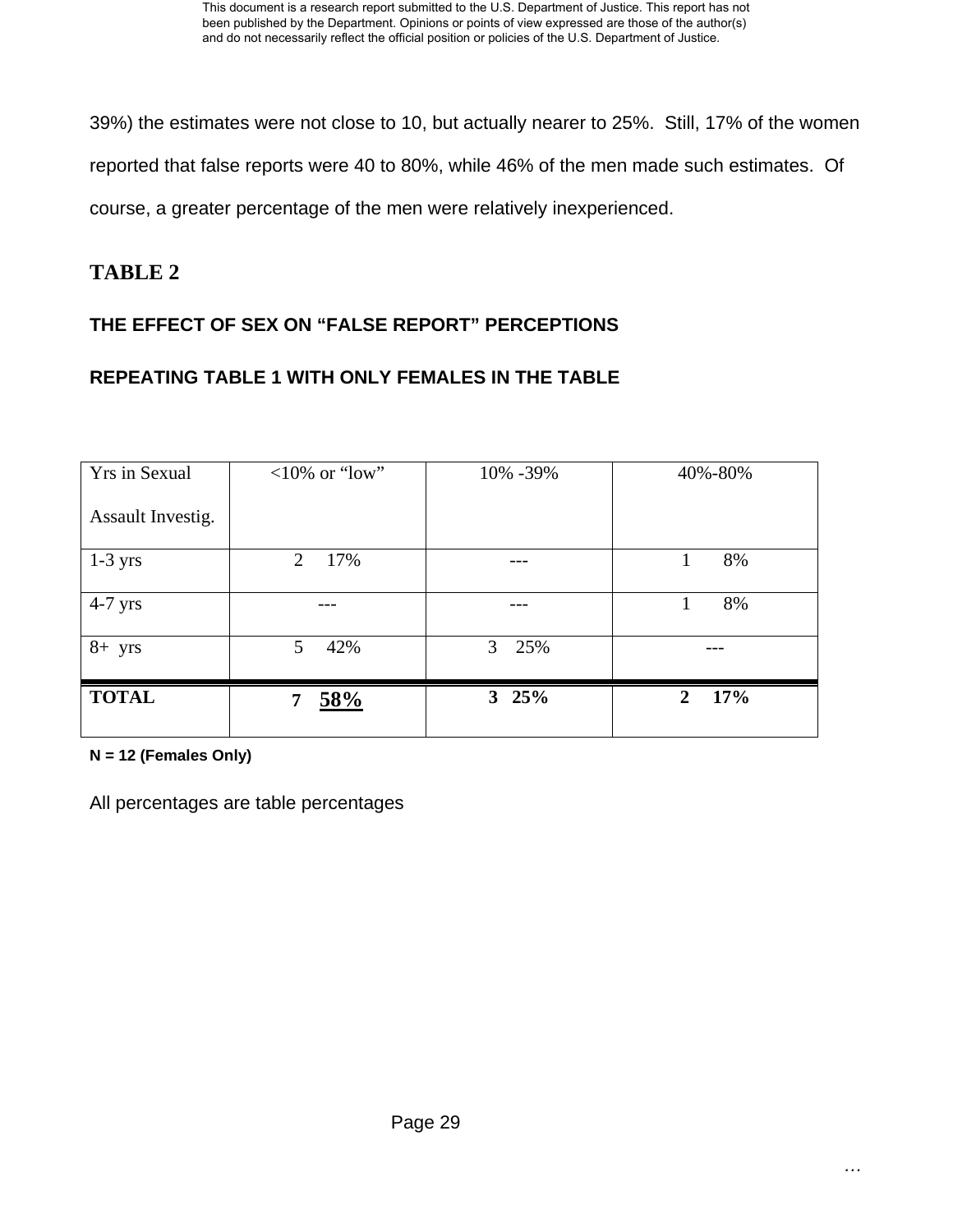A third rape myths question is whether training affects the perception of false reports. Data were not gathered, and detectives were not prepared, to carefully quantify exactly what training they had had over what was for many a 20-year or more police career. For example, it was possible in some departments to attend occasional lectures or half-day training sessions regularly for a decade or more. However, it was clear that some detectives had taken advantage of a number of training events, including enthusiastic participation in statewide training, local training by rape crisis centers or other victim-oriented community groups, or trainings organized by command (e.g., local defense lawyers lecturing on the law). Therefore, while fine gradations were not possible, it was possible to just divide all officers into "highly trained" or "less well trained." Most of the latter were in departments where the detectives proclaimed themselves proud of the fact that they received only on-the-job training, and in fact often insisted that such training was better than going to school. These departments were more likely to be big city departments where there was little tradition of training. While this may seem counterintuitive, police trainers know that rural and small department police are more likely to feel insecure and to seek training, while some (not all) big city police are more likely to feel that they already know the answers.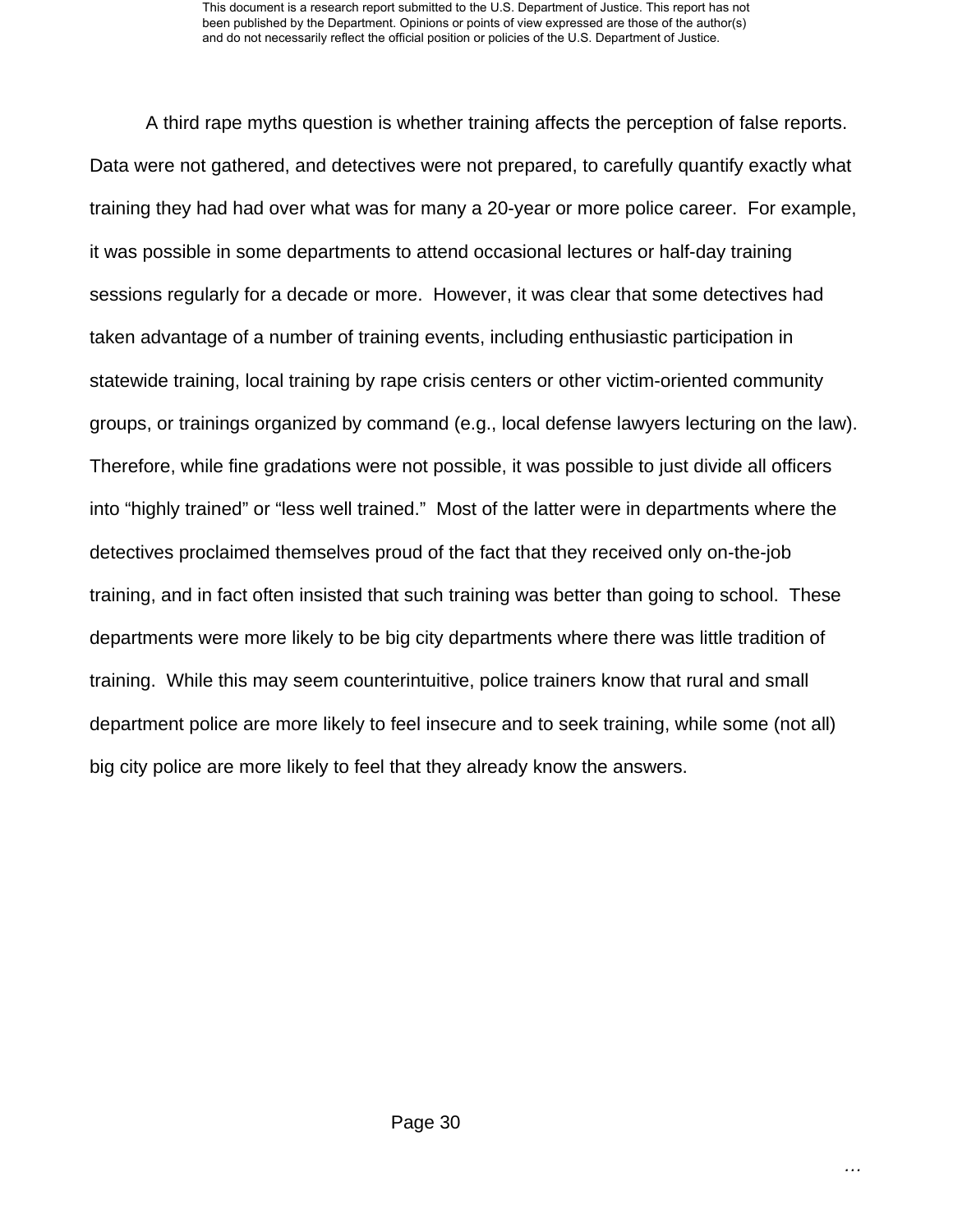# **TABLE 3**

# **DOES TRAINING AFFECT "FALSE REPORTS"?**

| Are Detectives Highly Trained or "Just the Basics/Mainly On-the-Job"? |    |                  |   |         |    |              |         |              |
|-----------------------------------------------------------------------|----|------------------|---|---------|----|--------------|---------|--------------|
|                                                                       |    | $<10\%$ or "low" |   | 10%-35% |    | 40%-80%      | Refused | Total $N=50$ |
| Highly                                                                |    |                  |   |         |    |              |         |              |
| Trained                                                               | 14 | $61\%$ (row)     | 6 | 26%     | 3  | 13%          |         | 23           |
| <b>Less</b>                                                           |    |                  |   |         |    |              |         |              |
| <b>Trained</b>                                                        | 4  | 15%              | 8 | 31%     | 14 | $54\%$ (row) | (1)     | 26<br>$(+1)$ |

Here, as can be seen in Table 3, there is a spread across all of the categories, so that while people at any level of training can predict any level of false reports, the great majority (61%) of highly trained detectives reported a low experience of false reports, while a majority of the less trained detectives (54%) reported that 40 to 80% of their total cases were false reports. No doubt much of the result is due to the crudity of the measure.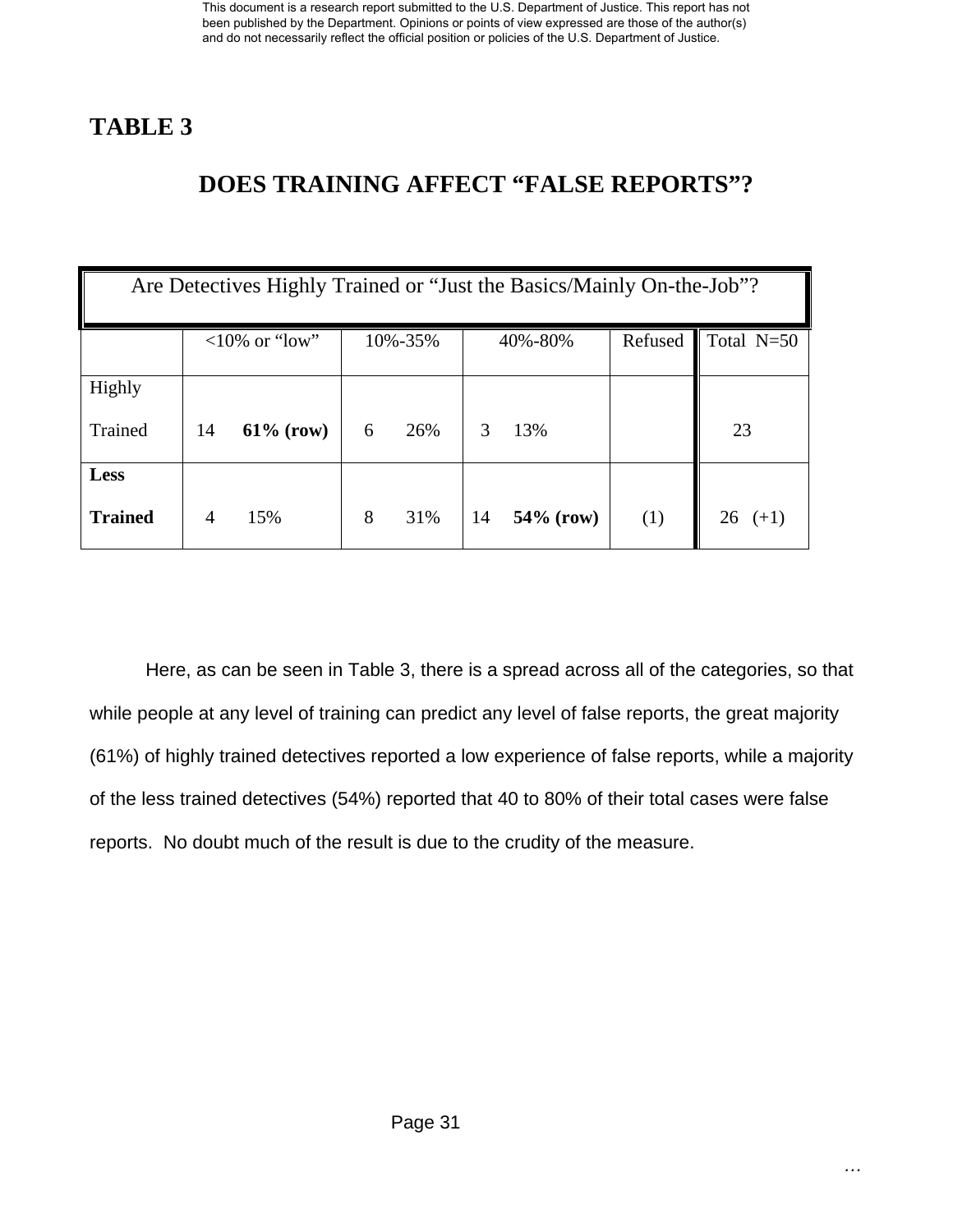# **IV. PRELIMINARY (QUALITATIVE) CONCLUSIONS**

# **A. Training**

Most obviously there is a direct relationship between training and a lowered perception of false reports. While the relationship is not perfectly linear, some of this may be due to the fact that it was impossible to differentiate general training from specific rape training. Some of these sexual assault investigators have been trained in interviewing techniques, changing state laws, homicide, forensic examinations and the handling of evidence, and a variety of other topics that may or may not be expected to affect victims. In fact, an investigation school reported by one officer that trained detectives to get interviewees to break down and admit that they have been lying might be turned against complainants, convincing them to drop charges or refuse to continue to cooperate. Other detectives told stories of how trainers gave them a much deeper appreciation for what victims go through. These detectives invariably said that they rarely came across completely false reports.

Further, when asked about training even directly in sexual assault, virtually all reported that they were trained only in stranger rape and forensic evidence. Considering that the overwhelming bulk of their casework is in acquaintance rape, the training that they do receive seems to be less than optimal.

## **B. Impression Management**

A second area that came out of these interviews seems to be that the greatest obstacle to convictions is that victims engage in impression management, and do not always tell the complete truth immediately. For example, campus police point out that there is often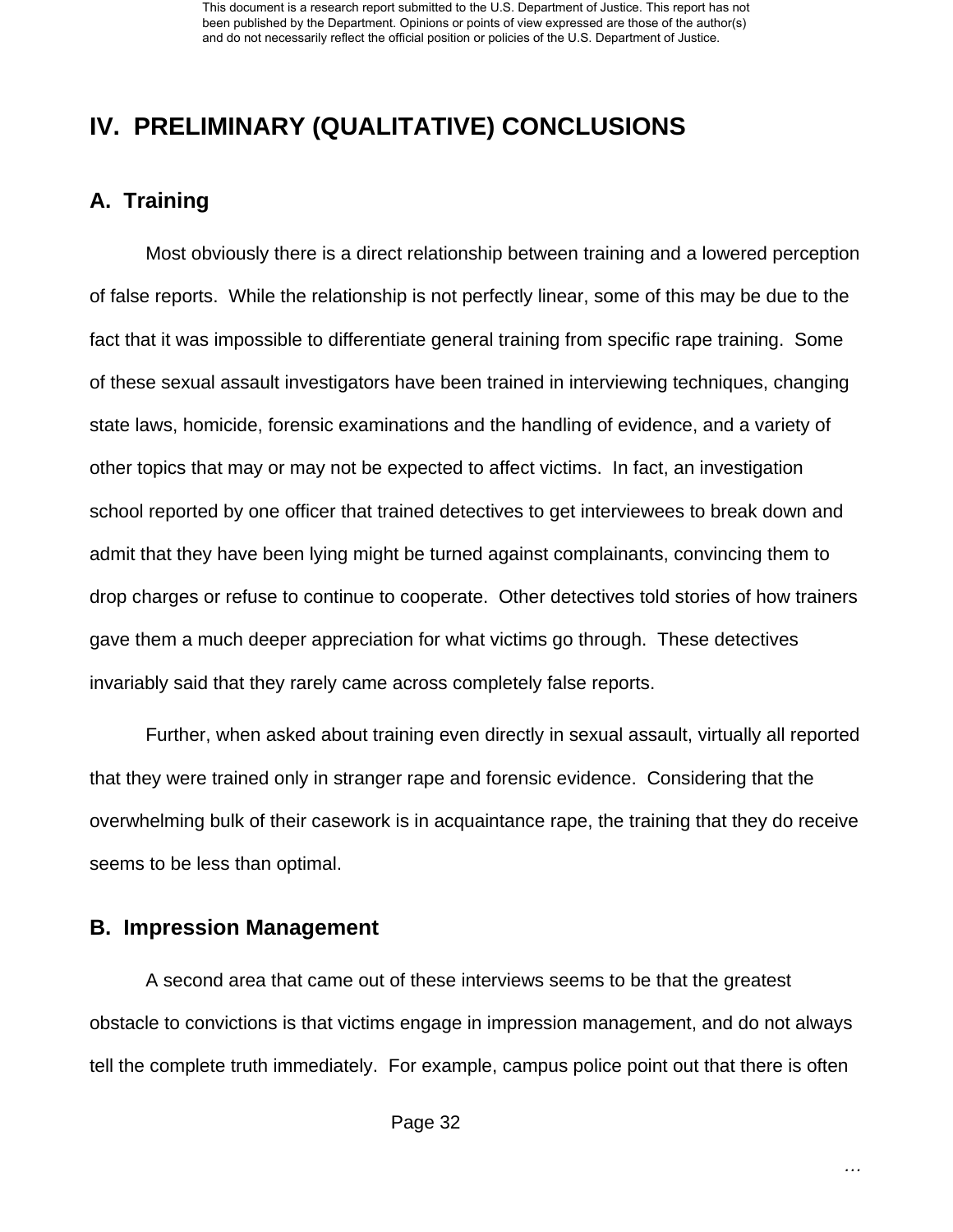enormous attention being given to underage drinking. It is not unusual today for a traditionally aged student to have her parents notified, and to be placed on probation for being caught involved in underage drinking. The campus police detectives I talked to said that a university woman raped while drunk will (on the extremely rare occasion that she reports the crime) usually insist that she either wasn't drinking or that she only had one or two drinks. Most campus police expressed exasperation at the notion that they would arrest a rape victim for underage drinking, but they also recognize that a defense counsel could make much of a woman who claimed to have two drinks when it could easily be proven that she had consumed ten.

The greatest problem police reported in this area seems to be with adolescent girls, although there was no way at all to tell whether this is a police belief or in fact is the major problem. Still, police from a wide variety of jurisdictions and departments claim that adolescents typically believe that they will be in deep trouble with their parents unless they paint a picture of themselves as completely blameless in every way. A common method of obtaining access to adolescents, police claim, is to offer them access to drugs, alcohol, rides in flashy cars, access to restricted parties, or other things of which the girls know their parents would not approve. However, except for a few street smart-kids in a few neighborhoods, the consensus of the detectives was that adolescents make up stories that are easy to break down. The detectives insist that the girls are unaware of how many surveillance videos exist, and that they come up with places and scenarios that are unlikely. For example, they claim to have been kidnapped from a specific place, being unaware that there is a surveillance camera trained on that spot.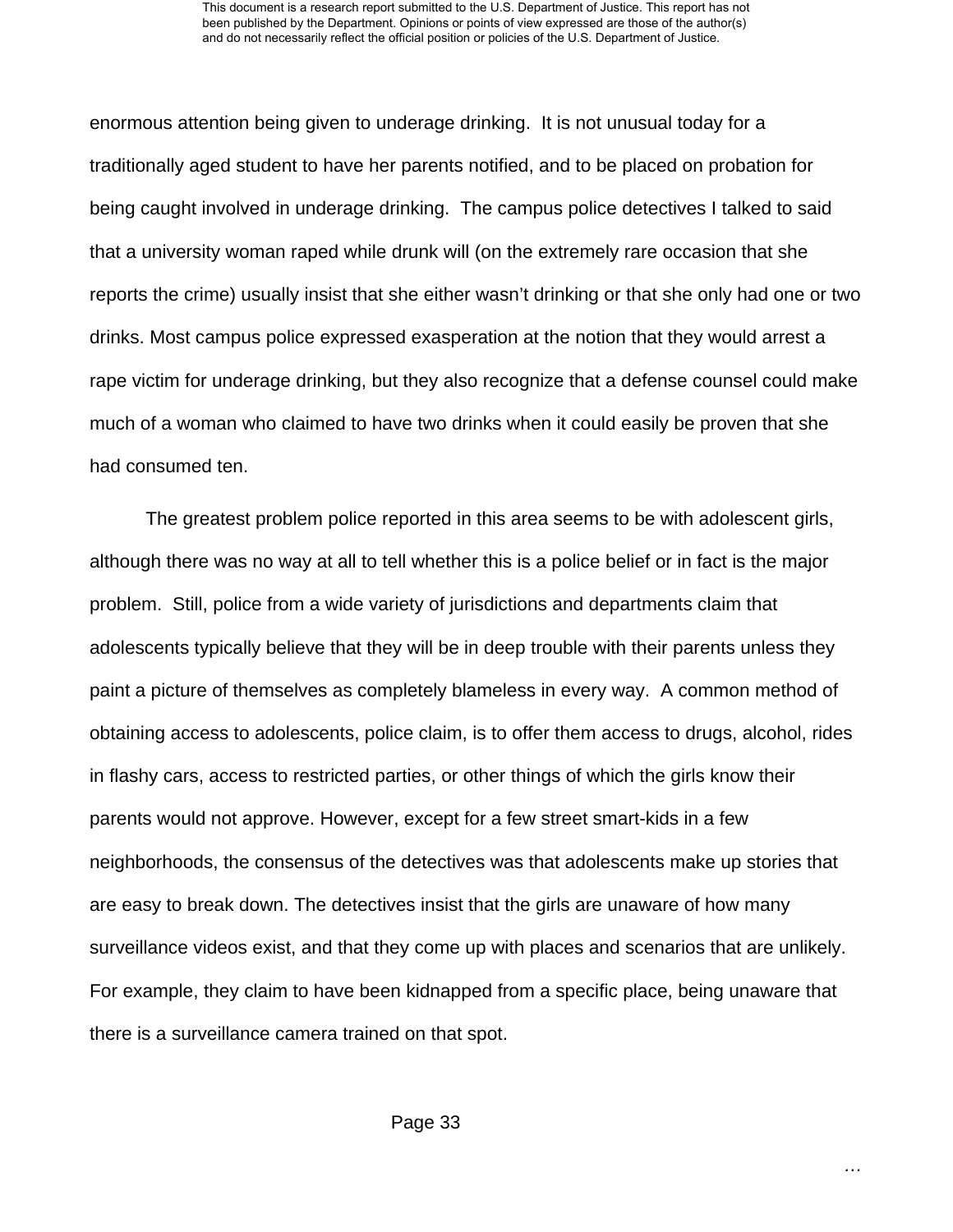Unfortunately, many detectives automatically "unfound" such cases, or presume that the entire event is a lie. Others, more sympathetic to the girl or woman, put in a lot of time until they are satisfied that they have a true story. However, they present to the prosecutor all of the stories, with the full expectation in most (but not all) jurisdictions that the case will be dropped.

One problem is that there needs to be some educational mechanism to convince potential rape victims to tell the complete truth immediately, to avoid having the cases dropped. Given that we know that very few adolescent and university women actually report to the police, it is unfortunate to lose most of the rest because the victim is engaging in impression management.

## **C. Rape of Prostitutes**

One myth that stands out is the relationship of rape myths to the treatment of prostitutes. Although the relationship is not perfect, in general those investigators who thought that a large number of cases were false reports, similarly dismissed all cases by prostitutes as "economic crimes." In some jurisdictions the detectives thought that they were acting in the same way as they would for an insurance agency, writing up a report that the woman could take back to her pimp to explain why she did not make money that night. As mentioned earlier, the fact that she had been the victim of rape and armed robbery was dismissed by these detectives as an "economic" crime, for some unexplained reason of no interest to the police. The detectives in one jurisdiction generally felt that all prostitute reports were attempts to get the free mandated medical exam given to rape victims. However, among those detectives who perceived few false reports overall, there was a tendency also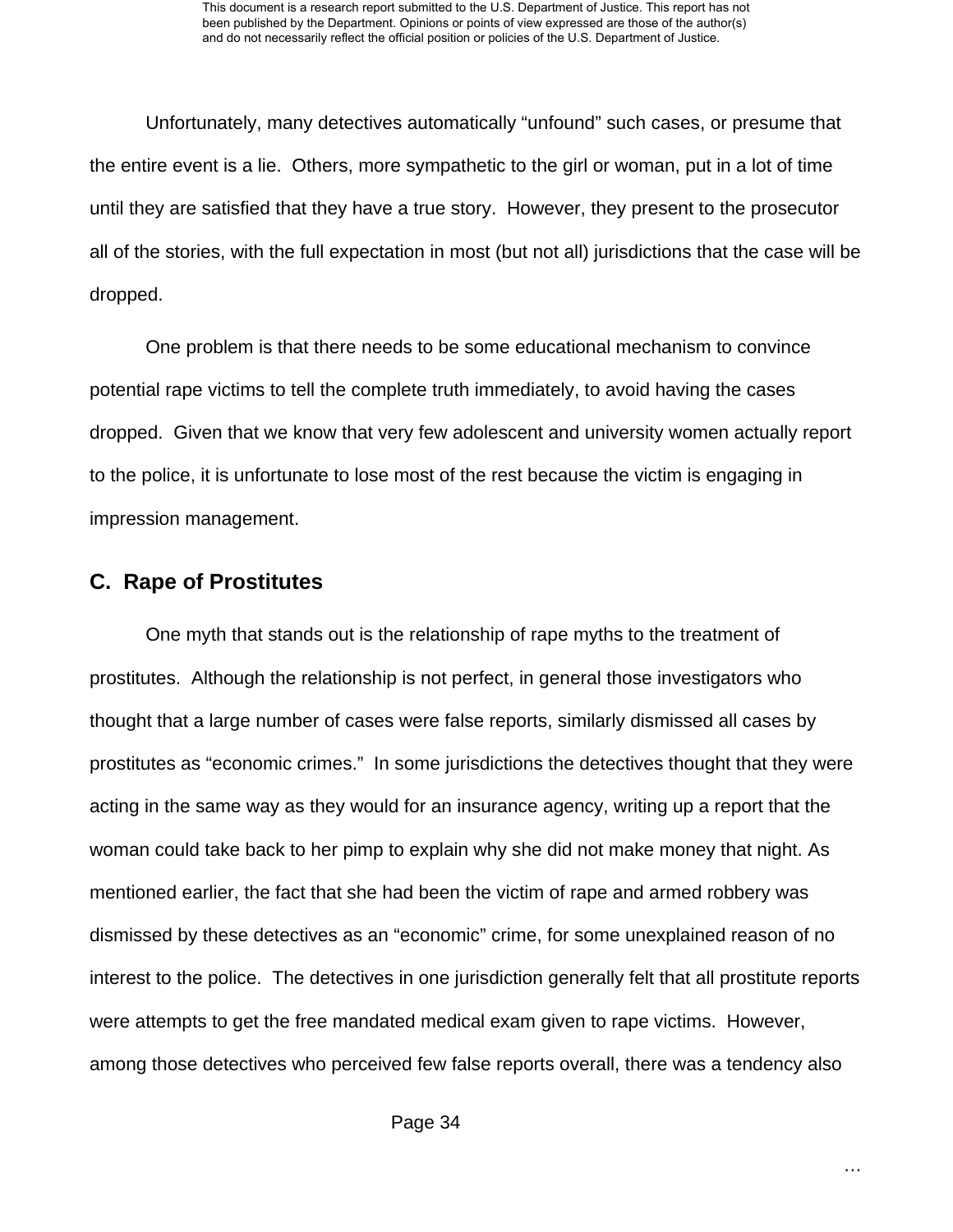to take prostitutes seriously. In these cases, these detectives reported not only making

positive reports to the prosecutor but obtaining convictions.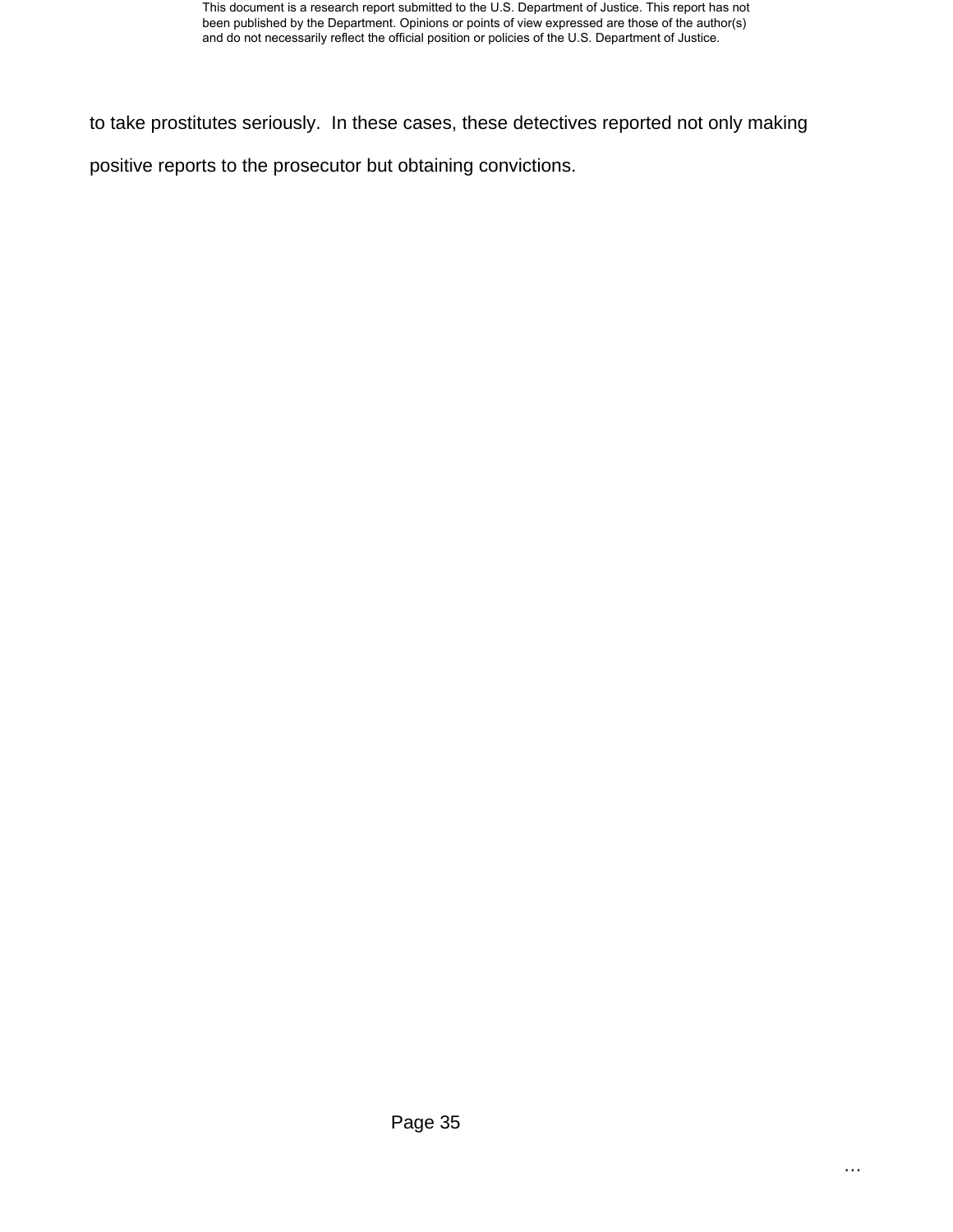# PART TWO

# THE QUANTITATIVE STUDY

 In the first part of this project, detectives were found to believe in a number of rape myths. This was manifested most particularly in the number of findings of false reports, most particularly among the men, the less experienced, and the less trained. This had a number of poor results, including a high number of unfounded cases, cases written up in a fashion that virtually guaranteed that prosecutors would not proceed with them, and the poor treatment of people the investigators felt were lying (adolescents who told minor lies, prostitutes, etc.).

 The second part of this study, in consultation with the NIJ, had a very different goal. Here the objects of the study were first responders, police officers "on the street" who would be the first to respond to any call about a sexual assault. The role of the first responder is very important in obtaining a conviction in a rape case. Rape counselors and advocates often point out that poor behavior on the part of a first responder can convince a survivor not to cooperate with the police department at all. Detective supervisors pointed out to me instances where untrained but concerned first responders destroyed or contaminated a case. For example, in one case the victim said the offender had on a plaid shirt, and the officer said "what do you mean, like a red plaid shirt?" For some reason, the victim agreed (was confused, wanted the questioning to stop, etc.).. When it turned out that the offender was in fact wearing a blue plaid shirt, the defense attorney convinced the prosecutor to drop the charges.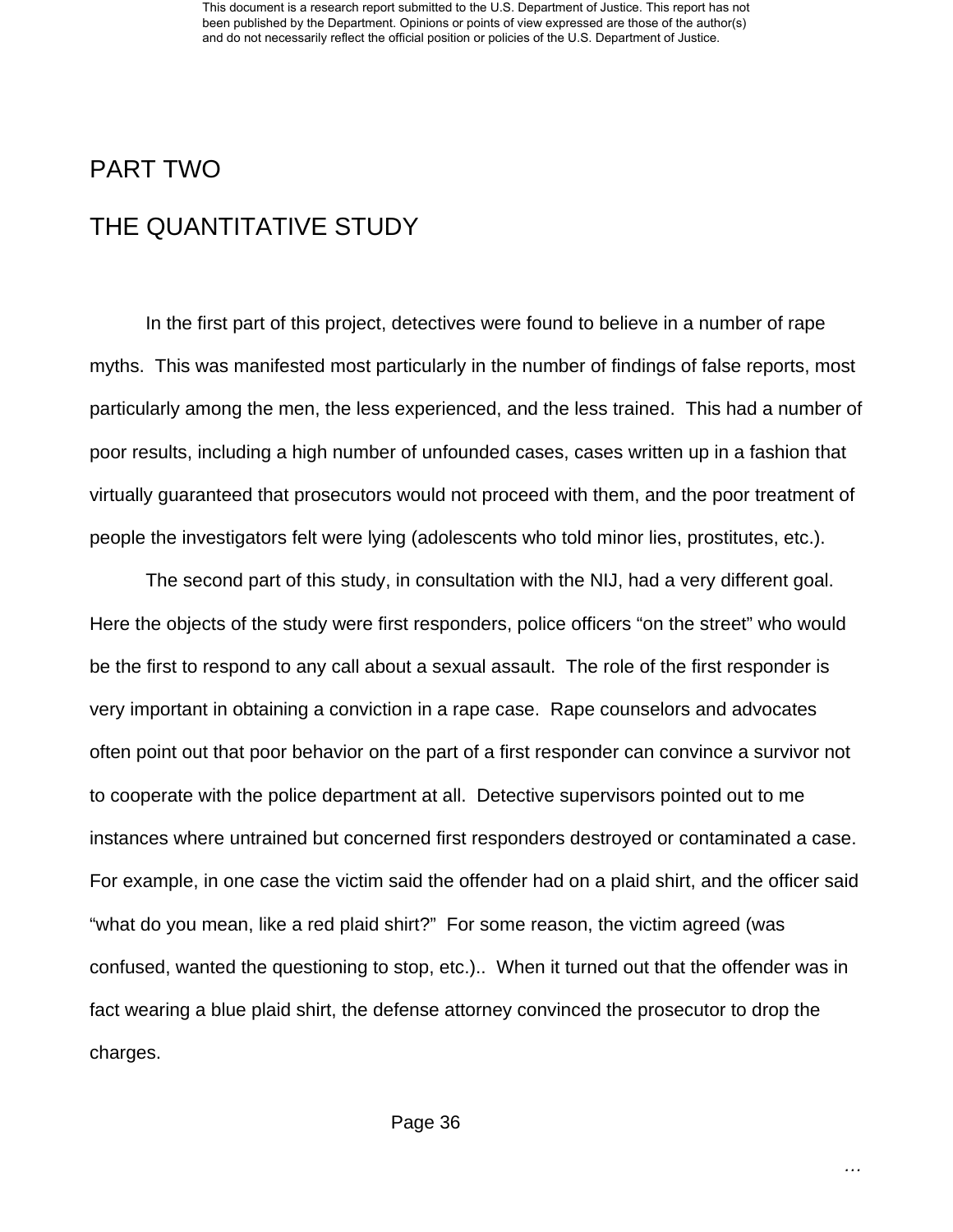The most important goal of this part of the study was to determine the extent to which first responders held specific rape myth beliefs. However, learning from the results of the first part of the study, all first responders were also asked to estimate the percentage of reports that are false. It was possible that first responders believed in rape myths, but were sophisticated in test taking, and knew the right answers to give.

#### **Methodology**

l

 This study was set up by NIJ to be run by one person alone, with the data gathering to be completed in a short period of time. This precluded a great many methodologies, and limited the study to a form of snowball techniques. $4$ 

 In the first instance, the literature was searched for rape myth scales used with a variety of audiences. Questions were finally drawn from the Rape Myths Scale (Lonsway and Fitzgerald, 1995), the Rape Attitude and Perception Questionnaire (Hinck and Thomas, 1999), the Rape Myth Acceptance Scale (Carmody and Washington, 2001), Campbell and Johnson (1997), and questions drawn from the qualitative interviews with sexual assault investigators.

 A second scale was developed to measure the effect of police subcultures and cynicism. Questions were drawn from Cochran and Bromley (2003), and also questions provided by Dr. Edith Lynn of Kean College that were part of her doctoral dissertation at John Jay College of Criminal Justice. The ultimate goal here will be to try to determine whether "crime control" police who emphasize the importance of arrest are different in their responses on rape than officers who are "service" oriented.

<span id="page-37-0"></span>Page 37  $4$  The study was to be a part of a short term visiting research fellowship.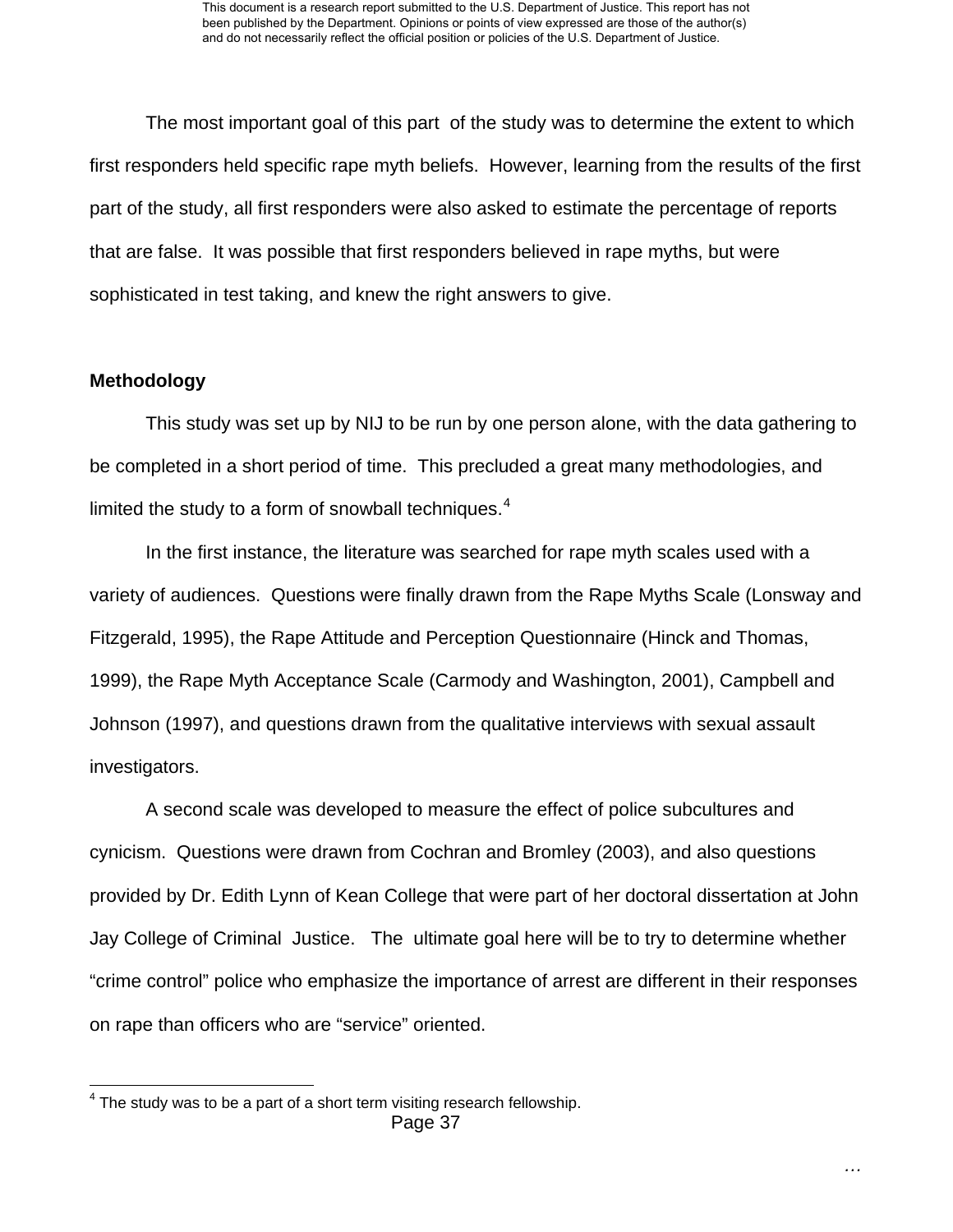The questionnaire was pre-tested on several classes of students in the Washington, D.C. area, including many students who were working in the criminal justice system. When a final survey instrument was developed (see Appendix A), a decision was made to accept an offer from the University of Maryland to use their research Memorandum of Understanding with Montgomery (MD) County Police Department. The officers who work with the Department of Criminology at the University promised to provide all of the 150 officers required by NIJ. This department has 1,100 sworn officers in a county of 875,000 residents. Unfortunately, this meant that I had to go through the University of Maryland IRB to gain their approval first, a process that took two months. As it turned out, Montgomery County was unable to provide a full complement of police officers. Other departments were then asked to provide officers to take the surveys. As this was an exploratory study, in consultation with several statisticians at NIJ, the decision was made to recruit simply based on contacts: who could provide officers. Usually, someone who knew a person high in command would clear the fact that I would be calling, and then we would work out a method by which the anonymous questionnaires could be distributed to first responders. Those cooperating included a large city department and a large county department in Virginia. A smaller number of officers from departments in large cities in North Carolina and Texas also took part. The final sample of municipal police officers numbered 202. No doubt these officers were better educated than average, reporting a mean level of education of close to a bachelor's degree/

 A second sample was developed of campus police officers. This was to allow a comparison between campus police, and the city and county police officers. In general, the small literature on campus police suggests that they are more highly trained on sexual assault, and are more community-oriented or "service-oriented" than most city or count0y

*…*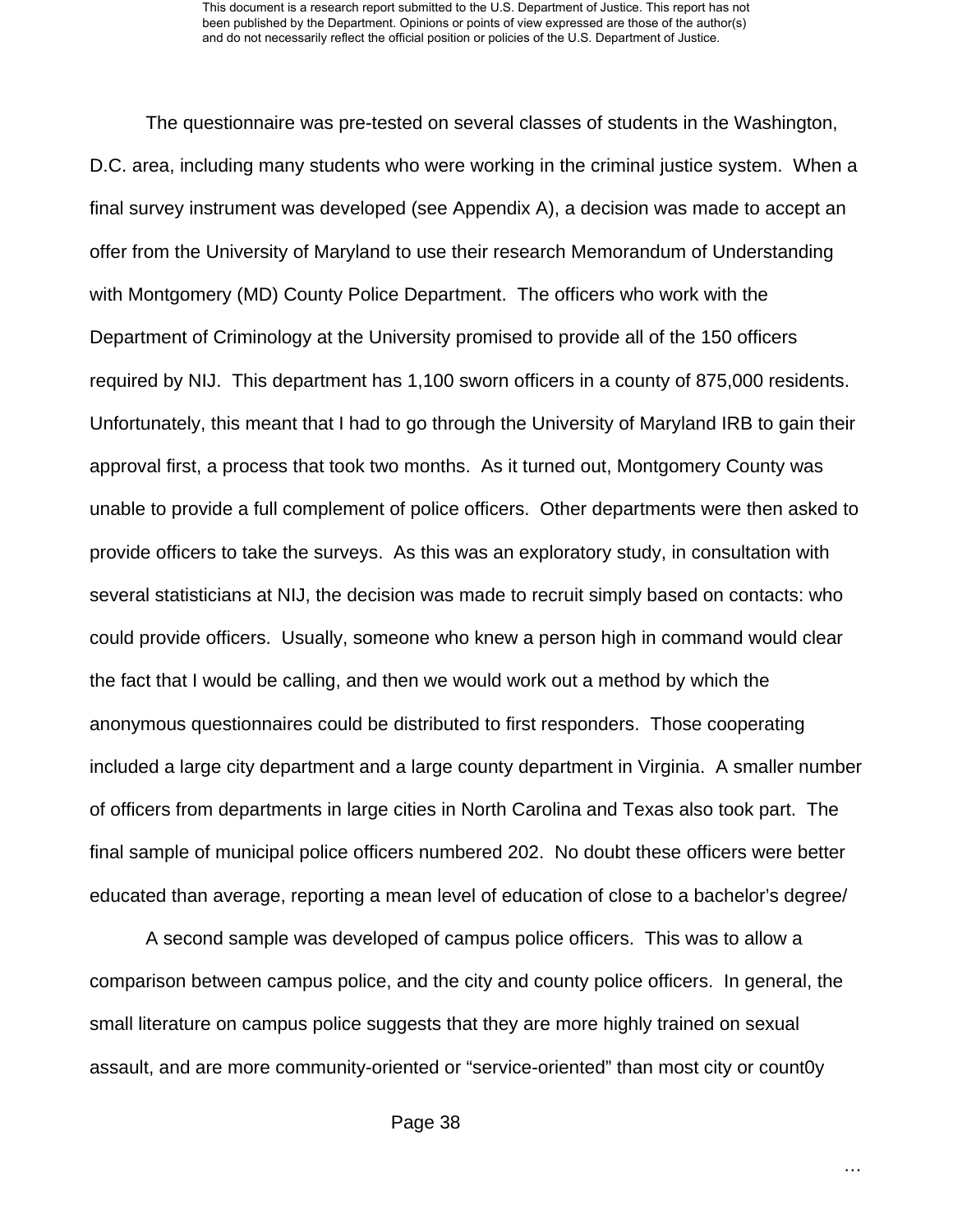police forces. Further, since they operate in a university environment where pressure can more easily be brought to bear than in a large diffuse community, the suggestion has been made that campus police officers would be more likely to be empathetic toward young women. Finally, the Office of Violence Against Women of the USDOJ has been leading strong efforts to train campus police for close to a decade.

 Overall, however, if there is any unanimity in the literature on campus police, it is that there is very little literature on campus policing (e.g., Falcone and Gehrand, 2003). In fact, most of the literature that is there simply points out that there is no literature, or else gives a history of campus policing. This history is not very old. Evidently, Yale University hired the first campus police officer in 1894, and for most of the  $20<sup>th</sup>$  Century campus police were simply security guards who checked doors and fire extinguishers. They were somewhat universally considered unfit physically or mentally for the job, very untrained, and possibly not very smart (Peak, 1995).

 The seeds of change were planted in the 1960s, an era of massive campus demonstrations. This, and the 1970s, were also eras of major drug use on college campuses, while street crime dramatically increased on college campuses in the 1980s. All of these things convinced college administrators that security guards were not the way to go. Rather, Peak (1995) argues, there has been a steady evolution of a professional model in campus policing. These include such things as entrance tests for recruits, the same academy training that municipal police receive, the same uniforms as municipal police (badges, guns and uniforms purchased from the same suppliers), and more use of technology. On some campuses they became autonomous from the Department of the Physical Plant, and began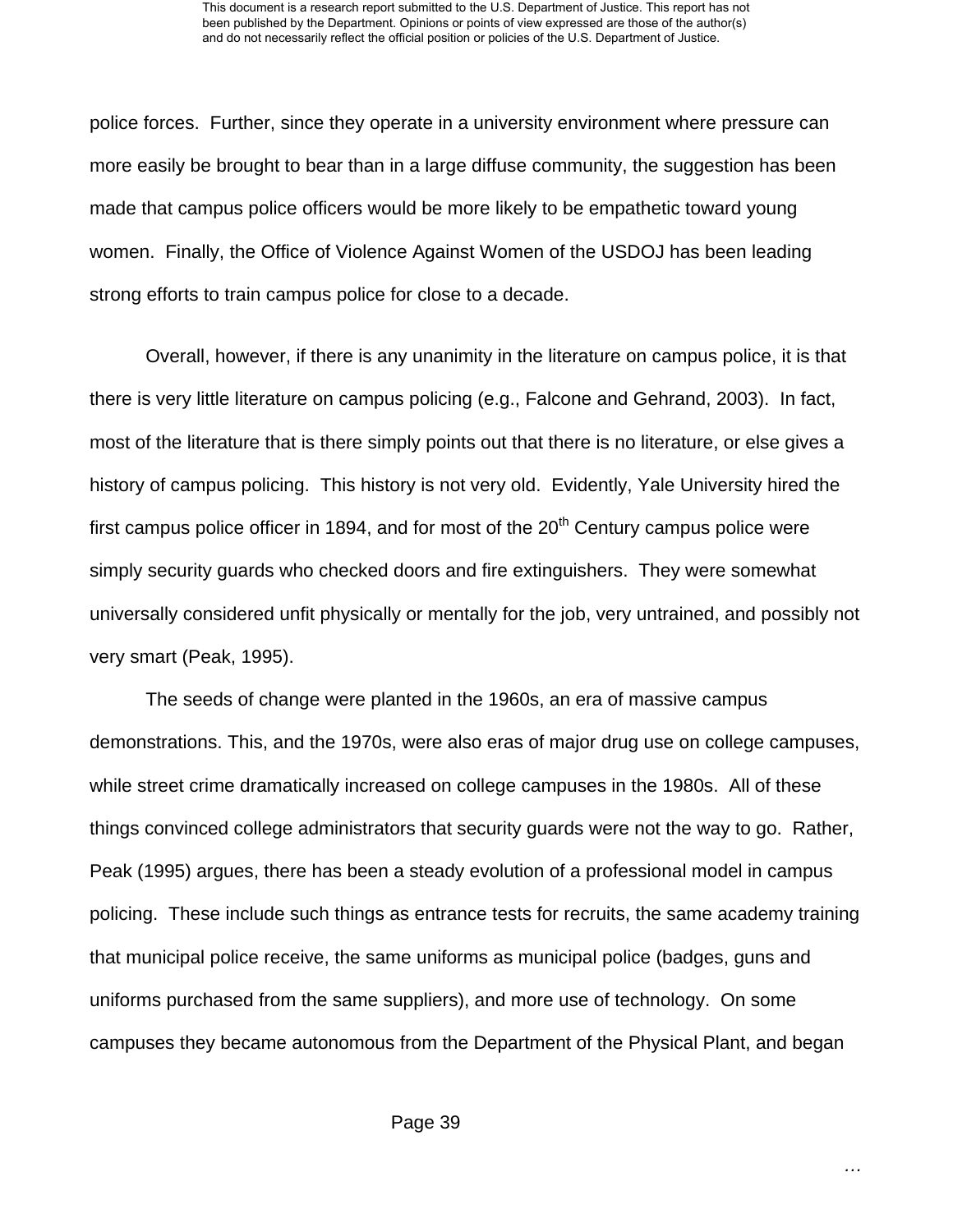to report directly to a vice president. Just like municipal police, they have cars, radios, dispatch services, forensic tools, stun guns, and pepper spray. Most now carry guns.

 Thus, one of the questions of this study is whether the campus police have become the counterparts of the municipal police. A small literature has sprung up making exactly this claim. Bromley and Reeves (1998a, 1998b), and Paoline and Sloan (1993) say that campus police today look just like municipal police not only in their uniforms, but also in their attitudes and performance. Falcone and Gehrand (2003) argue that college departments are moving toward community-oriented policing, but then again many municipal departments are doing the same.

 Unfortunately, campus police departments range from small to very small. Building a reasonable sample of campus officers to match the sample of city and county police was a slow process, especially since participation must be fully voluntary. Eventually, 15 departments participated, spread out in Virginia, Kentucky, Maryland, Washington, D.C. and Ohio. A snowball technique was used in part, where the policing specialist in several criminal justice departments at major universities was asked to help recruit the local police chief for this project. The association of campus police chiefs in Ohio agreed to promote the study among their members, and several ended up participating. The final sample of campus police officers numbered 237. These officers reported a high level of education, with an average of better than an associate's degree.

 Given the two diverse samples here, the bulk of this report will be based on a comparison of the municipal to the campus police. This is an interesting area in its own right, but of further interest specifically in the area of sexual assault, where a tremendously high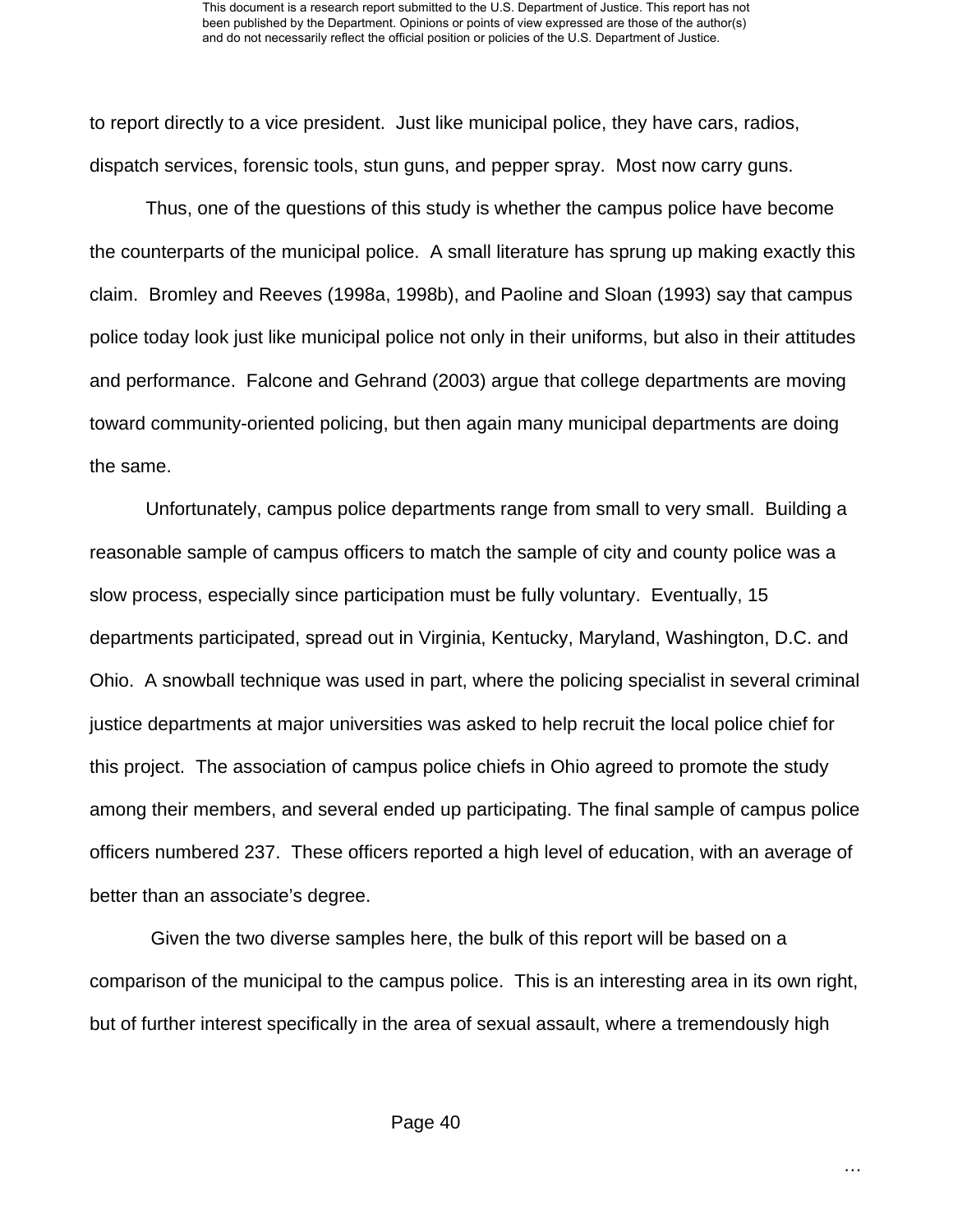proportion of the persons on these campuses are in the prime ages for victimization and victimizing.

 One technical problem that might be noted in passing dealt with missing data. In any survey data project of this size some respondents will leave some questions blank. An extensive literature review, and extensive discussions with experts at NIJ and in the field, gave the impression that substitution of mean values for missing values is frowned upon. However, there does not seem to be any particular reason to presume that such models as Multiple Imputation (MI) (Schafer, 1997) are easily workable. One can be certain that they are expensive, not easily available, and difficult to manage. One other drawback to MI is that it gives a different result every time it is used (Allison, 2001). Probably the most interesting discussion in the literature for the data in this study is Reidel (2000), who agrees with other experts that mean substitution reduces variability in the data set. However, he argues that this may at times be a theoretical point, rather than a practical one. He calculates the specific effect of substituting mean values for missing data in an N=500 data set. When the number of missing values is 25, "mean substitution will produce the least distortion," and "will not have a biasing effect on comparisons. " Since the N here was 428, and the number of missing values here was well under 25, the decision was made to use mean substitution.

#### **FINDINGS**

The rape myth findings were both powerful and disappointing. Through factor analysis, a 16-item rape myth scale (See Appendix) was developed with high reliability (alpha = .790). It worked very well in various analysesl. However, it was easier to see the results in comparing the campus police to the municipal police by T-tests. There were in fact differences – statistically significant differences – on a number of the measures. Yet a visual

*…*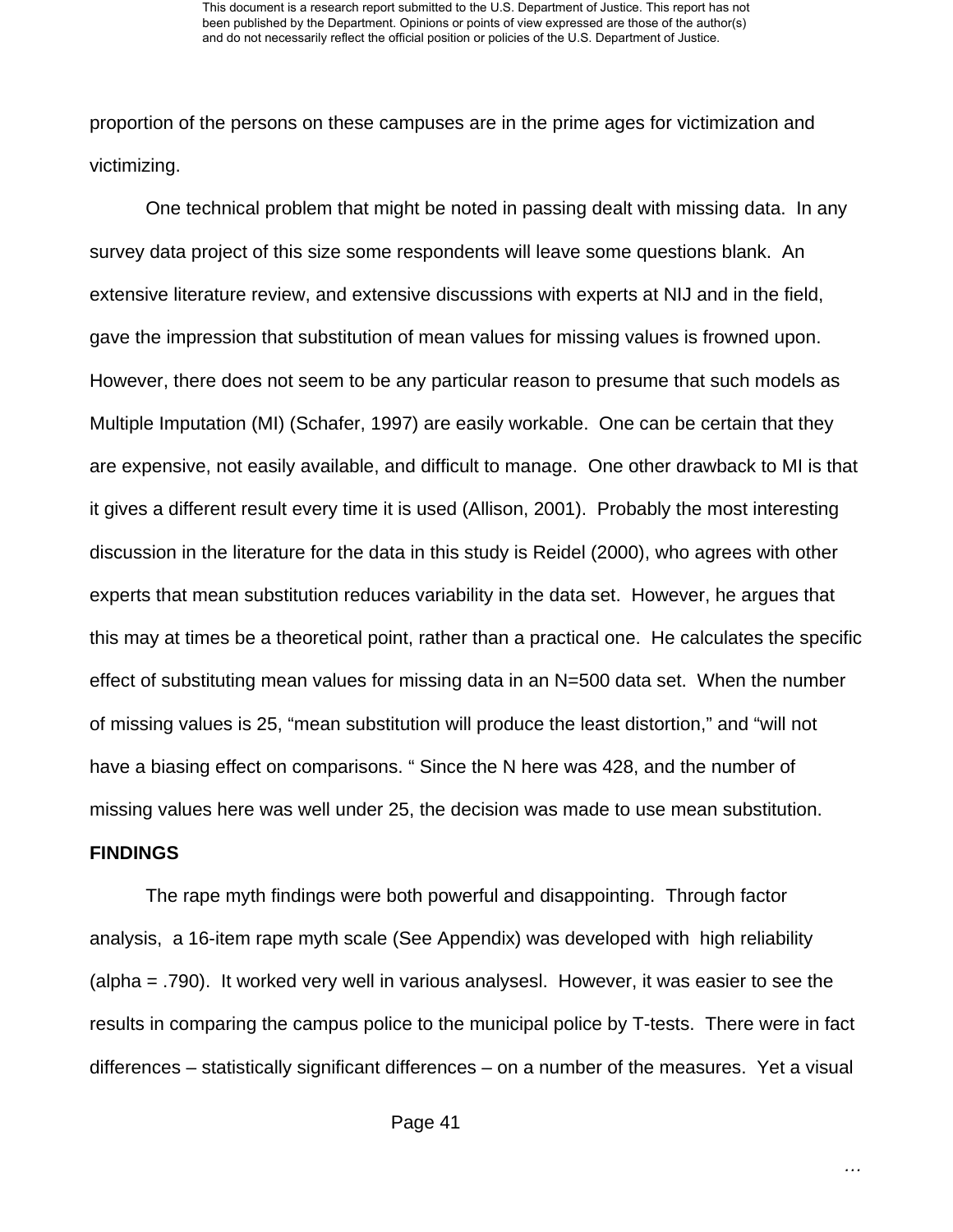examination of the data made it clear that the highly statistically significant findings might not be substantively significant. There were real differences between the two groups, and there was a substantial amount of power in the analysis. However, it may not be substantively important to know that while both groups disagreed with a specific myth, one disagreed three or four percent more. With the power of this sample, small differences were being picked up easily.

The police subculture index that was developed had similar results when used to attempt to predict rape myth attitudes. The index, a subset of the police subculture questions, had an alpha of .76. Once again, the problem is that most police officers answered the rape myth questions the same way.

#### I. **The Police Know the Answers**

 The campus police and the municipal police are substantially identical in answering questions on rape. On the rape scale, campus police scored an average of 46.09 and municipal police officers scored 45.39. On a survey form where the power was so high that even the most miniscule difference was showing up as statistically significant, this difference (on a two-tailed test) was .151. In general, a visual examination of the findings shows that most of the police officers knew the "correct" answers to the questions. This finding can be taken in either of two ways. On the one hand, it can be seen as a positive sign that police are answering the rape myth questions in the "correct" manner for the most part. There has been extensive training in recent years, and this can be seen as proof that at least in these departments that the training has been working: that officers have overcome a long legacy of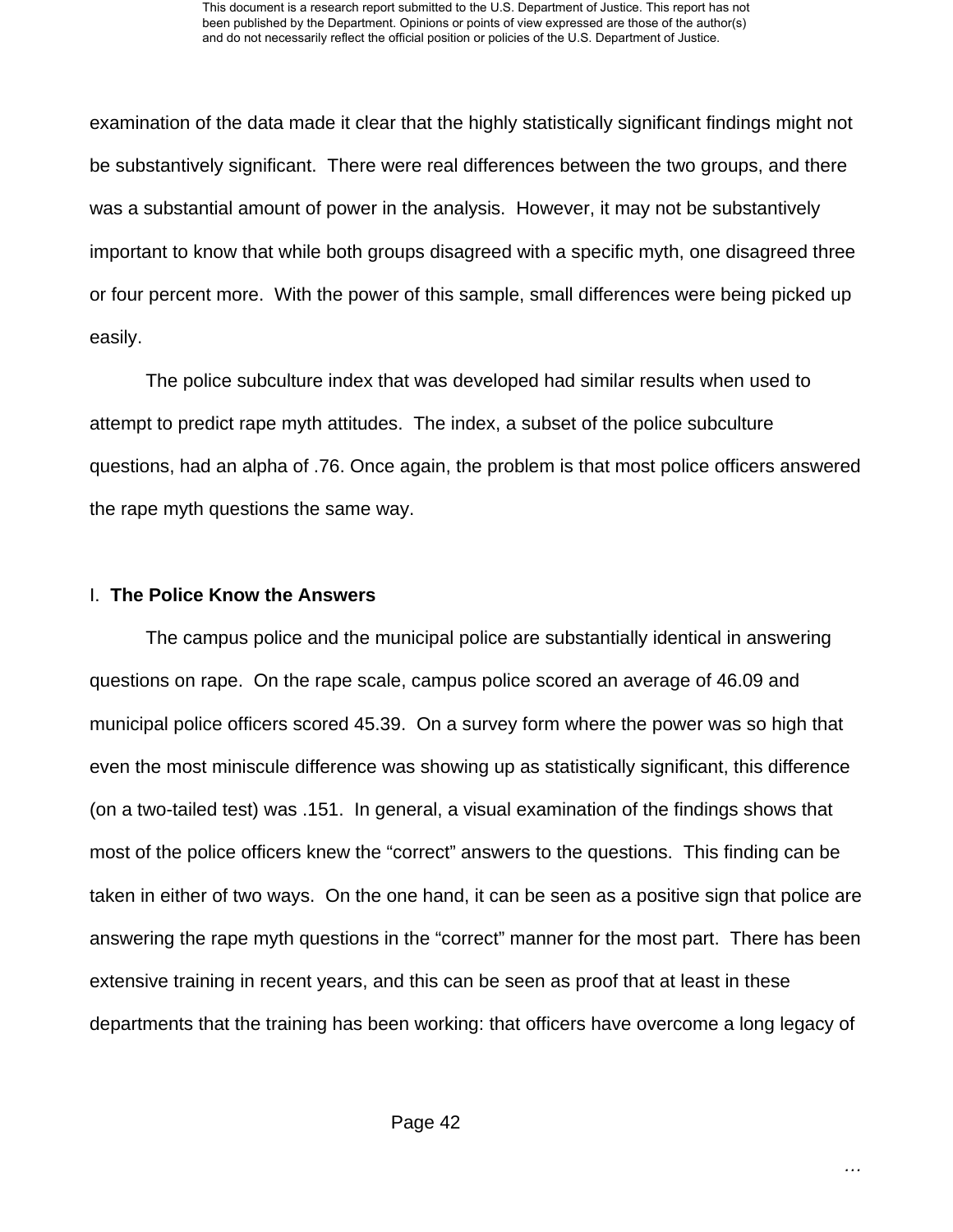believing in rape myths and no longer hold on to these outmoded beliefs. This would be a very positive finding indeed, especially for rape survivors.

 On the other hand, Hodgson (2002) makes the strong argument that these changes are impression management, where business as usual is the rule of the day, and the major change is that police have learned to speak in a more politically acceptable way. This certainly could be easily seen in the first part of this study, which was used to develop some of the questions for this second study. We learned earlier that police were quick to say all of the right things, including and especially the fact that all cases were investigated dispassionately by the detectives, written up objectively, and passed on without prejudice. Yet, when the microphone was off again and again (or even while the microphone was on) these detectives admitted that there were a large number of cases where they "unfounded" the case rather than continue with it. Evidently if they just plain didn't believe the victim, then this did not count as a case of "real rape" that would be turned over to the prosecutors. If the victim was treated poorly, and she chose not to continue with her complaint, this was another sign that the case could be ignored. Perhaps the only sign that things were changing was that many officers were willing to admit that there could be, or even had been, cases of prostitutes, promiscuous women, etc. who were telling the truth. Whether this made a difference in their actions was impossible to tell.

 In all of those areas where there was training, or where the "correct" answer was known, there was widespread agreement among the first response officers on their answers. Thus, an attempt was made to ask a question that would not have an obvious answer, or had not been "trained." Further, it responded to what was learned in the qualitative part of this study. It was: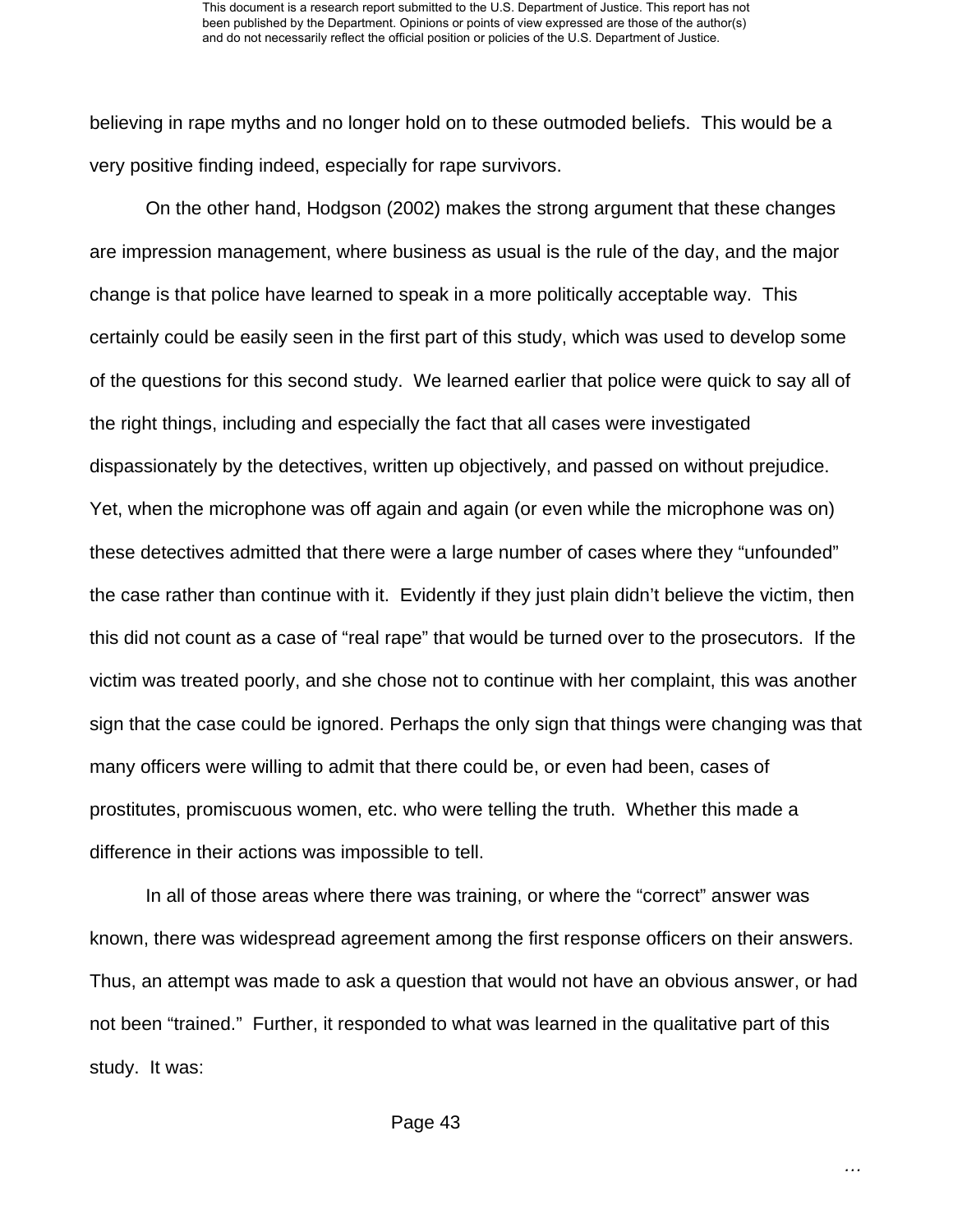This document is a research report submitted to the U.S. Department of Justice. This report has not been published by the Department. Opinions or points of view expressed are those of the author(s) and do not necessarily reflect the official position or policies of the U.S. Department of Justice.

# **What percentage of rape reports do you think (your gut feeling) never happened; they are false reports? We don't mean dismissed cases, but flat out never happened.**

With the wording of this question the respondent is alerted to the fact that that the proper answer is not to report the department's "unfounded rate," or the rate of cases that are dropped because the victim will not cooperate with the police investigation. Rather, even the beginning patrol officer should be able to report her or his own feelings on how many cases just plain never happened; the woman is completely lying.

 Overall, the 428 patrol officers who answered this question estimated that 32.7% of all reported cases were false. This is an extraordinary finding for a group of people who almost invariably got the questions on a rape myth scale "correct." There were no significant differences between the men and the women, or between white, African-American and Hispanic officers.

 The one place where there was a statistically significant difference between groups is with the place of employment. Municipal police officers estimated the rate of false reports at 36.71%, and there was no significant difference between those who had responded to a rape call in their career and those who had not. Campus police, on the other hand, estimated that 29.36% of all rape reports were false, also with no statistically significant difference between those who had responded to a rape call and those who had not. There may be several reasons for this difference between municipal and campus police. Campus police are more likely to be trained in community policing, and to perceive themselves as order keepers or the providers of social services. This may make them more sympathetic to crime victims. Further, as mentioned earlier, campus police may be influenced more by mandatory training,

Page 44

*…*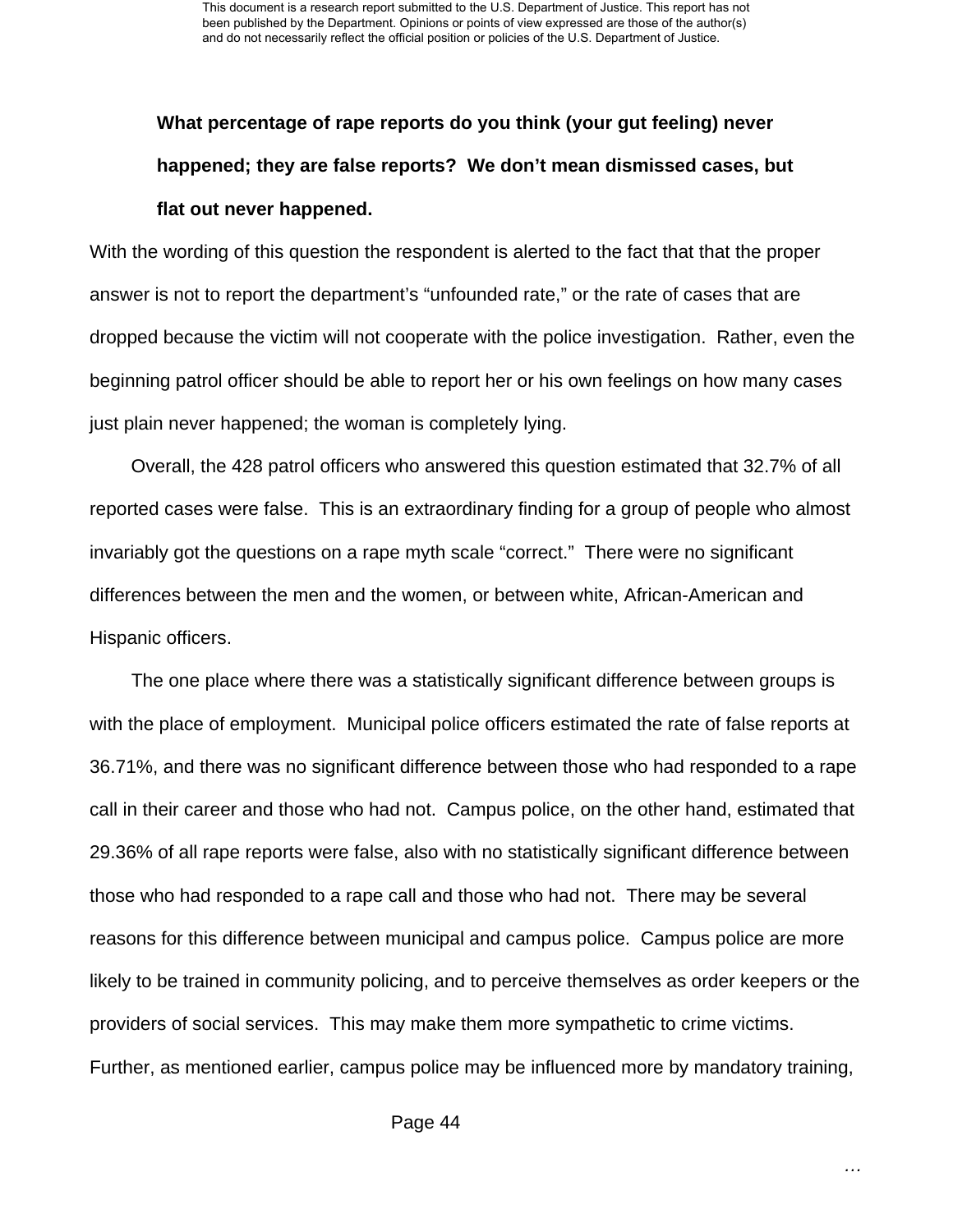women's groups on campus, and university administrations more sensitized to this issue than city administrations. Campus communities, even the largest ones, are more likely to be smaller and more intimate than large municipalities.

 These findings, however, mask a tremendous disagreement within the ranks. Overall, 27.3% of all patrol officers came up with an estimate of the rate of false reports that ranged from 0 to 10%. However, a similar number, 28.8%, came up with an estimate that was at 50% or above, and some estimated that 95 to 100% were false reports. There are important differences between the groups, as 35.6% of the municipal officers came up with an estimate that was 50% or higher, as compared to 23.2% of the campus police officers.

 Still, looking at campus police, an estimate overall of false reports of 29.36%, while 23.2% of the officers estimated a rate of 50% or higher, are extremely high proposed rates of false reports. On the one hand, one may compare these rates to the 36.71% overall and 35.6% for 50% or higher for municipal police, and see a major improvement in the campus police forces. Or, one may look at the campus police numbers standing alone, and see that they are remarkably high numbers, and an astonishing statement about the way in which rape victims are perceived on college campuses today. Given that the bulk of the campuses participating catered to traditionally aged students, and that the majority of students on each of these campuses were women, the level of cynicism here about college-aged young women is astounding. In fact, this entire analysis suggests that a great many police officers still believe in rape myths, and specifically the one that women lie.

 To speak to another stereotype, these were not departments made up mainly of uneducated and untrained men and women. Both the municipal departments and the campus departments may be above average nationally in postsecondary education. That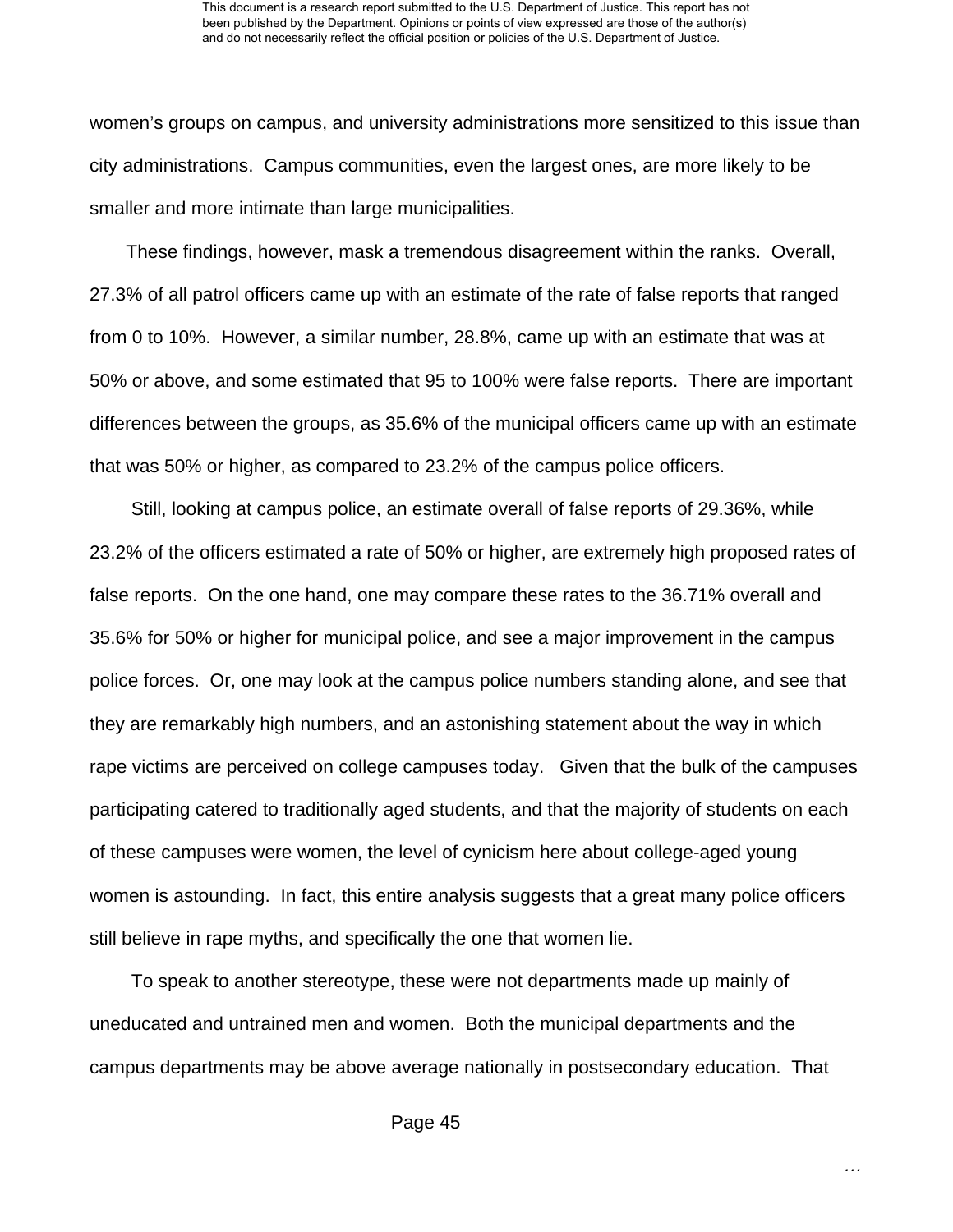departments so high in formal higher education still estimate a rate of false reports of nearly 40% is close to scandalous and a cause for serious concern.

#### **II. Prostitutes**

 A second question was highlighted in the qualitative surveys as an area where rape myths might still hold. While by no means unanimous, some detectives still argued that prostitutes could not be raped, that prostitutes who filed rape reports were only annoyed because someone stole their money (as if armed robbery were a petty offense), or extraordinarily, in one city it was common practice to claim that prostitutes claimed rape only to get the free gynecological examination required by the city.

 Here I asked the following question, in a Likert scale where respondents could agree or disagree:

# **Most rape reports by prostitutes are economic crimes; her real concern is that he didn't pay or that he stole her money.**

Overall, 43.8% of the officers agreed with this statement, suggesting that in an area of rape myths where there has not been specific training that officers still maintain these beliefs. However, the picture is extraordinarily stark when divided up between municipal and campus officers. Fully 62.8% of the municipal officers agreed with this statement, while 27.6% of campus officers agreed. While to some degree a greater familiarity with prostitutes might be claimed for municipal officers that would allow them to know more about the subject, it must be kept in mind that first response officers do not investigate sexual assaults. Usually, they are limited to finding out if the woman is injured, securing the scene, and obtaining enough of a statement to tell the detectives what is going on. All of the municipal departments here were very large urban departments with highly active sexual assault bureaus or squads, and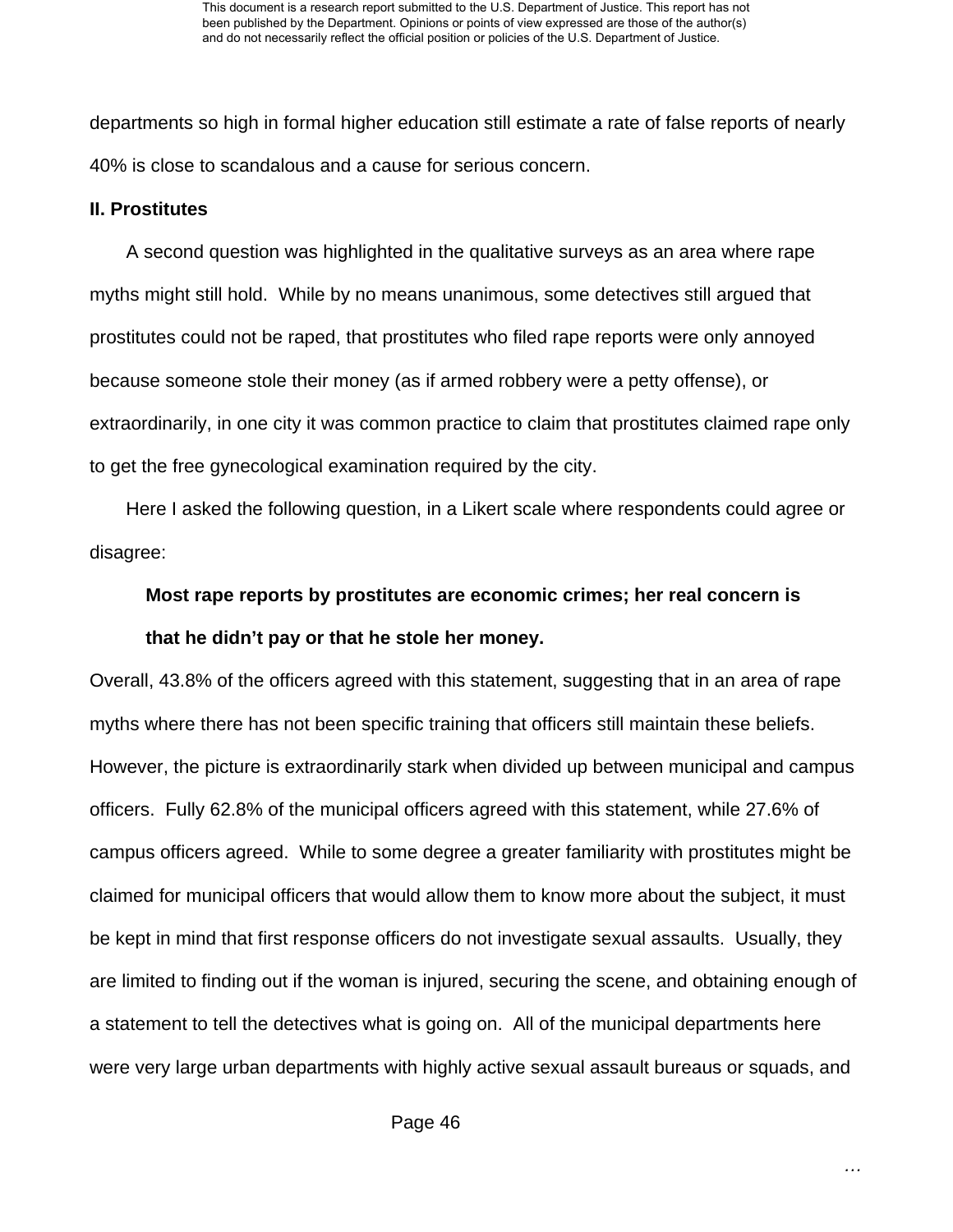in the qualitative part of the study the detectives complained bitterly that first response officers did not know what they were talking about.

#### III. **Comparisons between campus police and municipal police**

 a) Age. Lonsway and Fitzgerald (1994) argue that there is no theoretical basis for assuming a relationship between age and rape myth beliefs, and indeed a one-way Anova shows no differences in our total sample. Broken into groups, the campus police officers are older than the municipal officers, with a mean of 37.4 as compared to 33.6. While this is statistically significant, in a sample of this size, even in a multivariate analysis, it is hard to see how it is meaningful, and in fact does not seem to be related in any way to the rape scale.

 b) Experience as a sworn officer. There are some mixed suggestions here. In the qualitative part of this study officers with more years of experience were less likely to believe in rape myths. On the other hand, Neiderhoffer (1967) argued that among police cynicism increases over time, while Regoli and Poole discovered (1978) that these cynical, experienced officers were more resistant to change. Here there is no question that the campus police have more experience, with 11.3 years as compared to 8.7 years for the municipal police. This is also a significant difference. However, experience as a sworn officer has no relationship to the rape scale.

 c) Belief in the rape scale. This measure is the score of each group on the rape scale developed for this study. Here there is no significant difference between the two groups on a two-tailed test, and a significance of .042 on a one-tailed test. Testing a hypothesis that the campus environment would make the campus police officers less likely to hold rape myths

Page 47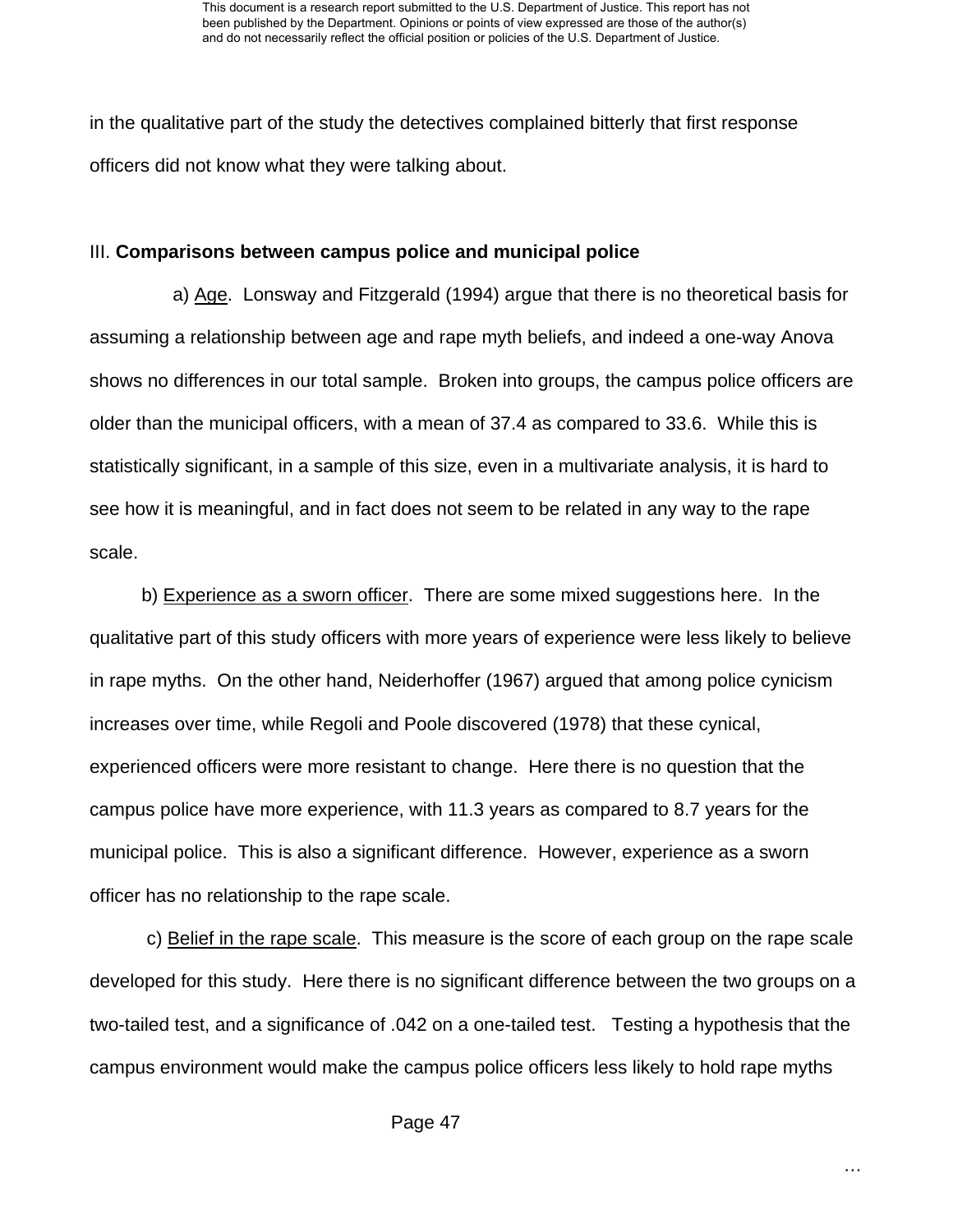would seem to be confirmed. However, as suggested earlier, the amount of the difference in significance level is quite minimal, and the difference in raw numbers is truly minimal (45.2 to 46.1, where the higher number disagrees with the rape myths).

 d) Freedom to do investigations. The question here, coded 1 for "yes" and 0 for "no," was: "… your department require(s) that when you respond to a rape you only establish the basic facts and then call a sexual assault detective?" This was on the survey because it was a common complaint among detectives that patrol officers went far beyond this requirement and, in fact, at times ruined good cases. Further, it was thought interesting to see what kinds of beliefs people would have when they were not allowed to investigate sexual assault crimes. Interestingly, there is a difference, with municipal departments reporting agreement with this statement (.715), and campus departments in the middle (.472). The problem in interpreting this is that all of the municipal officers were from large departments with special sexual assault squads, some of which were staffed 24 hours a day. None of the campus police were in a department with more than 50 employees, the size of the police departments at the largest universities in the country. Some of these departments might only have one investigator, who might often be busy with other work.

 e) Police subculture. This scale, which includes several questions on police cynicism, does show a statistically significant difference between the two groups. As one might expect, the campus police are more likely to disagree with such statements as "most people lie when answering questions asked by law enforcement officers," "many people lack the proper level of respect for law enforcement officers," or "many of the decisions made by courts interfere with the ability of law enforcement officers to fight crime." There were statistically significant differences at better than the .01 level for all of these questions and several more, and the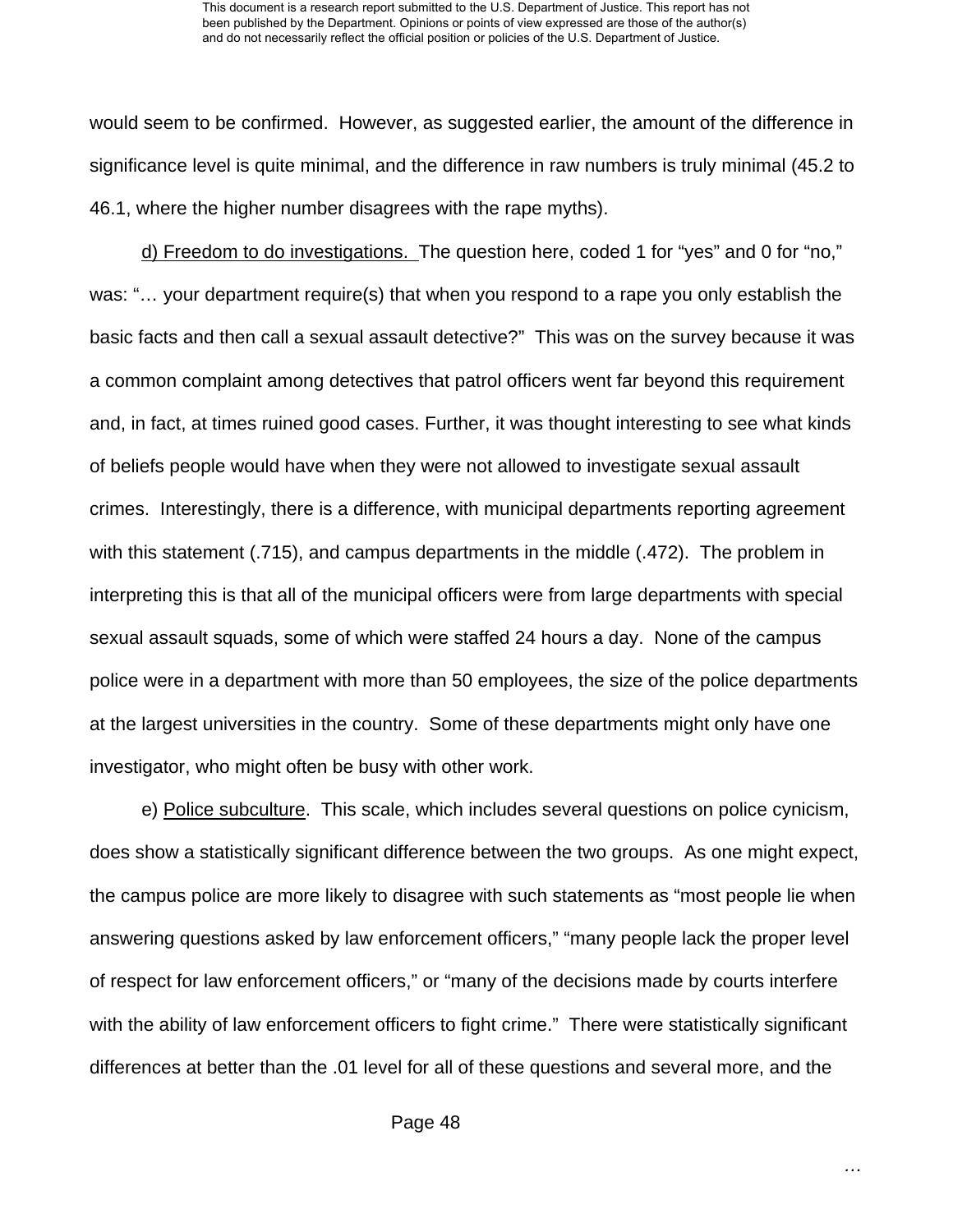#### This document is a research report submitted to the U.S. Department of Justice. This report has not been published by the Department. Opinions or points of view expressed are those of the author(s) and do not necessarily reflect the official position or policies of the U.S. Department of Justice.

scale itself differentiated between the municipal and the campus groups at the .000 level of statistical significance. Overall, the municipal police scored a mean of 22.66 on the scale (lower is more agreement; more cynical) and campus police scored 24.84. In other words, campus police disagreed slightly more often with questions in Appendix B. This will need to be investigated in depth. This scale was not a central part of the analysis here, but will need to be in the future, as it is a powerful differentiator. It is possible that all that is being measured is that municipal environments are different than campus environments, or that there are greater community-oriented policing emphases on campuses. At the same time it might be relevant that a less cynical police force is also less likely to carry rape myths.

 f) Training. Interestingly, one of the larger differences is in the answers to two questions on how much training the police have had to deal with sexual assault. The first question asked about training officers had at the beginning of their career. This question was worded: "When I first joined the force I received enough specialized training to respond to rape and sexual assault cases." Here there was a strong differentiation, although it must be kept in mind that this is a subjective, not an objective question. On a scale that ranged from 1 for strongly agree, to 2 for agree, to 3 for disagree to 4 for strongly disagree, the municipal police had an average of 2.39 and the campus police an average of 2.82. In other words, the municipal police were fairly neutral on this question, with perhaps a slight nudge into the disagree column. Campus police, however, were very close to an average of "disagree." This finding is statistically significant on a t-test at the .000 level. Of course, as noted, this question is measuring opinion rather than reality. Perhaps the campus police had the same training as the municipal police, but they are concerned about the level of this training and are less willing to label it "enough."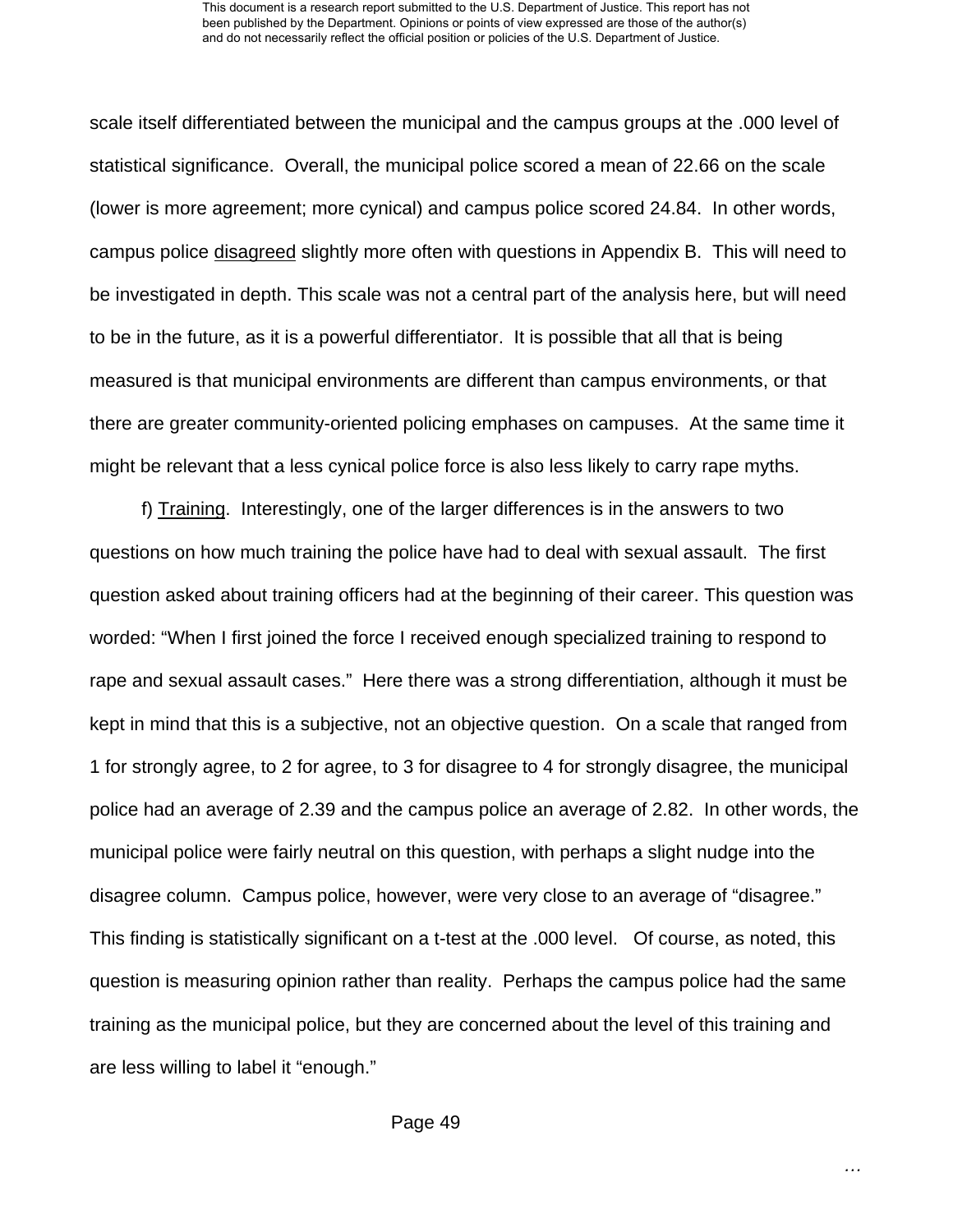However, there is a second training question, which was located on a different part of the survey form. Here, respondents were asked whether they "had additional training (beyond the academy) related to rape and sexual assault." Once again, this is an openended question that does not differentiate between attending a lecture and going to a fourday school. However, that problem should work out identically for municipal and campus police. Here, where "yes" was coded 1 and "no" was coded 0, the mean for municipal police was .381 and the mean for campus police was .563. This difference was statistically significant on a t-test at the .01 level. Thus, municipal police are reporting that they are less likely than the campus police to have had sexual assault training after the academy. Given what we intuitively know about programs on major college campuses, and the money being spent by the USDOJ Office of Violence Against Women to fund campus police training programs, this would seem logical. Meanwhile, the "additional training" variable is related to the rape scale at the statistically significant level, in the assumed direction: those who have had additional training have lower scores on the rape myth scale (less adherence to rape myths). Interestingly, although campus police are more likely to have additional training, in a multivariate analysis this relationship between training and the rape myth scale holds true, while the department type is not significant.

 g) Have you responded to rape? Officers were asked if they had ever responded to a rape or sexual assault call. There was some worry in the initial stages that questions might be asked of people with no experience in sexual assault. Here again the answers were coded 1 for "yes" and 0 for "no." Although there was a statistically significant difference between the groups, the overwhelming bulk of these officers had responded to a rape call. For municipal officers the average was .936, or almost unanimous. For campus police

Page 50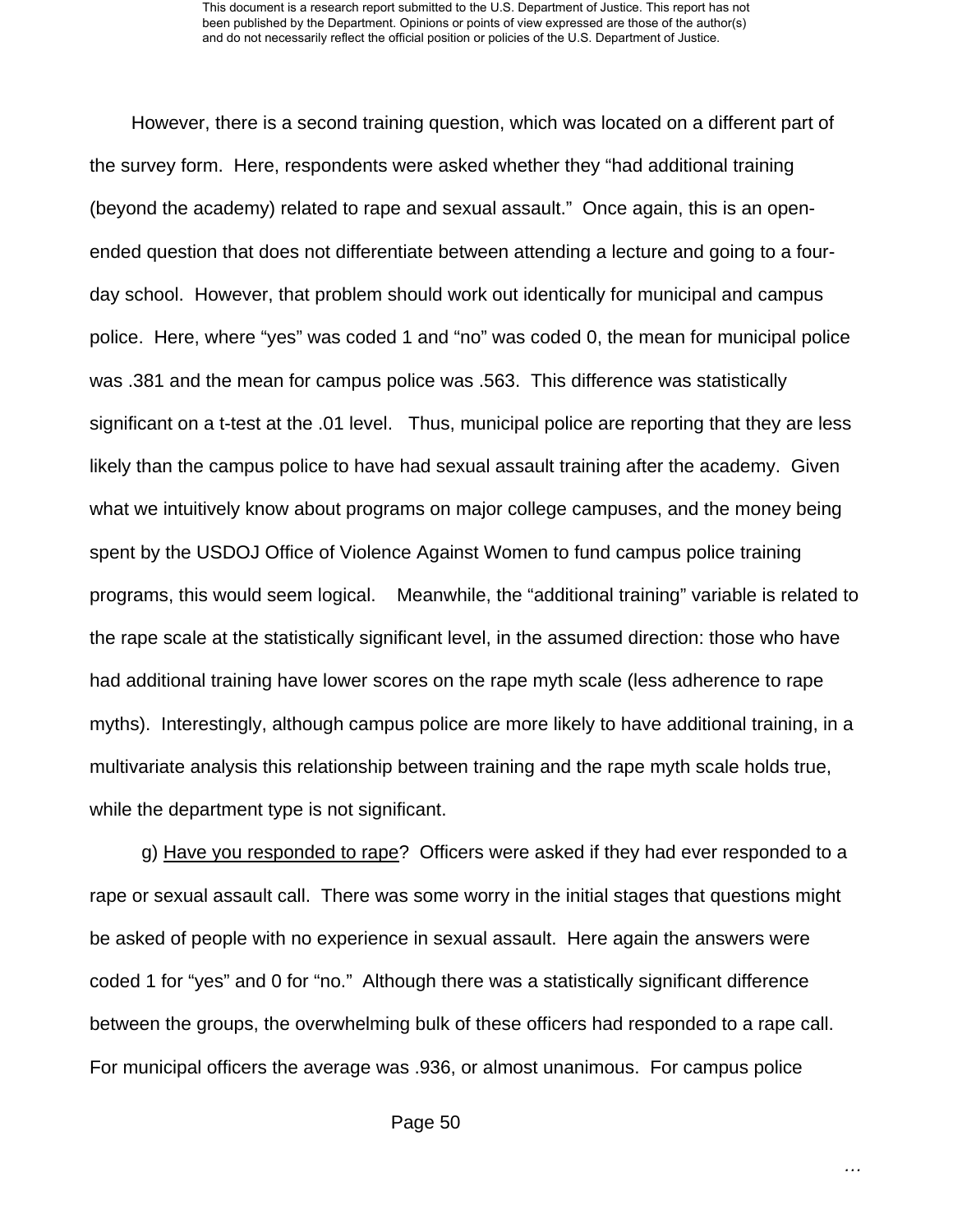officers the score was .857, or very high. Virtually all of the officers in the sample had responded to a rape call.

 MULTIVARIATE ANALYSIS: To show all of the above in one easy to understand table, the rape myth scale, the police subculture scale, and the prediction of what percentage of rapes are false reports, were all regressed on the dichotomous department variable. This was repeated several ways, including logistic regression and discriminate function analysis, where technically the data were a better fit to the statistical requirements of the methods. However, the data are robust enough that all of these methods produce the same results. Here, simply because more people can easily read an OLS regression table, that is the one provided.

 In Table 4 it can be seen that the police subculture scale does differentiate well between the municipal and the campus departments, the rape myth scale does so in a statistically significant manner, and the prediction of false reports is also statistically significant in this chore. Overall, however, the model is of limited value in explaining variance, so more work will be needed to develop alternative explanations.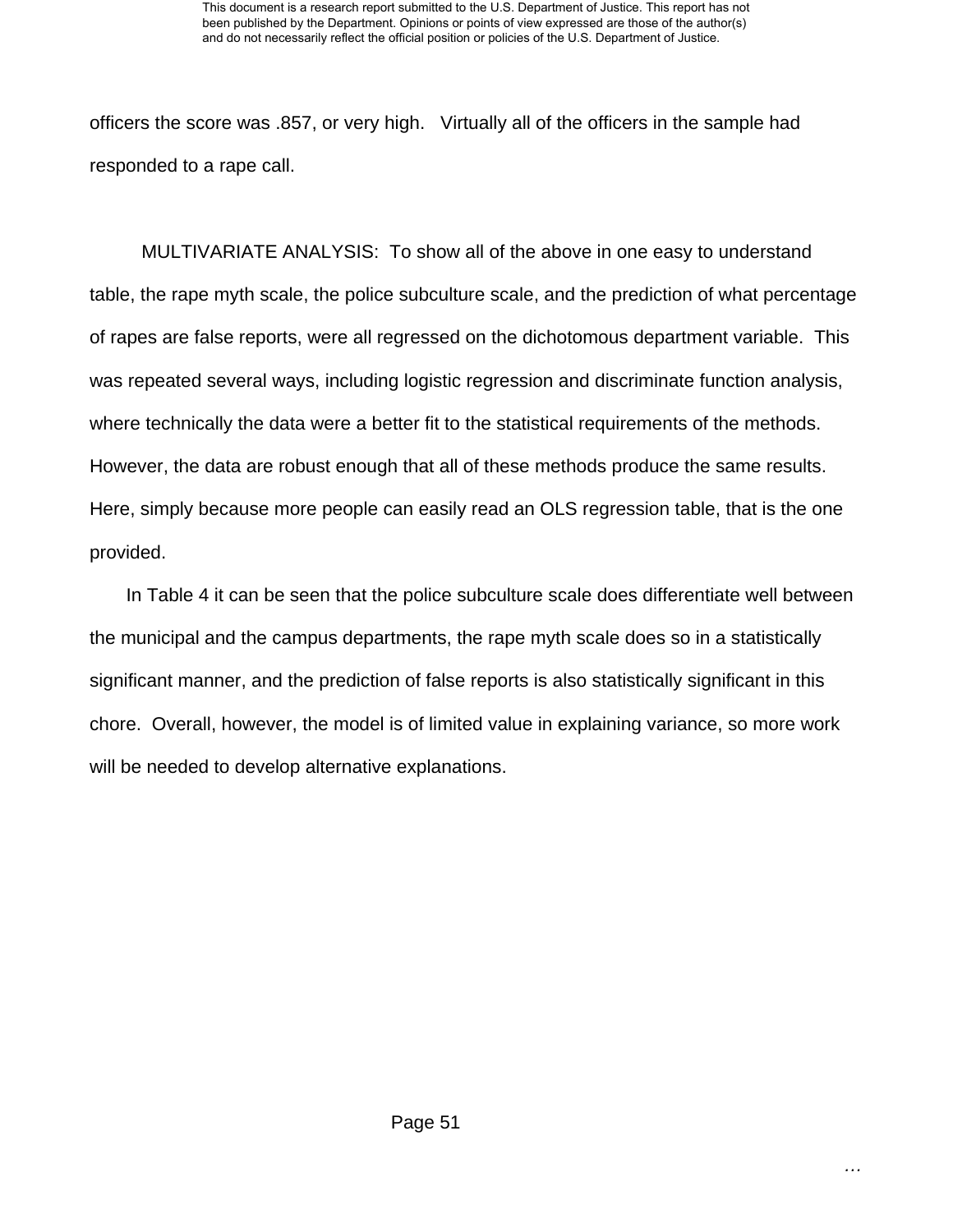# TABLE 4. REGRESSION MODEL: RAPE MYTH SCALE, POLICE SUBCULTURE SCALE, AND PREDICTIONS OF FALSE RAPE REPORTS, REGRESSED ON DEPARTMENT TYPE

#### **Model Summary**

|       |       |          |          |               | <b>Change Statistics</b> |          |     |                 |               |
|-------|-------|----------|----------|---------------|--------------------------|----------|-----|-----------------|---------------|
|       |       |          | Adiusted | Std. Error of | R Square                 |          |     |                 |               |
| Model | R     | R Square | R Square | the Estimate  | Change                   | F Change | df1 | df <sub>2</sub> | Sig. F Change |
|       | .312a | 097      | .090     | .945          | .097                     | 14.464   | ∽   | 403             | .000          |

a. Predictors: (Constant), What percentage of rape reports do you think (your gut feeling) never happened; they are false reports? We don't mean dismissed cases, but flat out never happened., Police Subculture Scale, Rape Myth Scale

#### **ANOVAb**

| Model |            | Sum of<br>Squares | df     | Mean Square |        | Sig.           |
|-------|------------|-------------------|--------|-------------|--------|----------------|
|       | Regression | 38.786            | ິ<br>ື | 12.929      | 14.464 | $.000^{\rm a}$ |
|       | Residual   | 360.231           | 403    | .894        |        |                |
|       | Total      | 399.017           | 406    |             |        |                |

a. Predictors: (Constant), What percentage of rape reports do you think (your gut feeling) never happened; they are false reports? We don't mean dismissed cases, but flat out never happened., Police Subculture Scale, Rape Myth Scale

b. Dependent Variable: Department type

#### **Coefficientsa**

|       |                                                                                                                                                                                       | Unstandardized<br>Coefficients |            | Standardized<br>Coefficients |          |      |
|-------|---------------------------------------------------------------------------------------------------------------------------------------------------------------------------------------|--------------------------------|------------|------------------------------|----------|------|
| Model |                                                                                                                                                                                       | B                              | Std. Error | <b>Beta</b>                  |          | Sig. |
|       | (Constant)                                                                                                                                                                            | 1.551                          | .491       |                              | 3.158    | .002 |
|       | Rape Myth Scale                                                                                                                                                                       | $-.023$                        | .011       | $-.117$                      | $-2.075$ | .039 |
|       | <b>Police Subculture Scale</b>                                                                                                                                                        | .075                           | .014       | .303                         | 5.502    | .000 |
|       | What percentage of rape<br>reports do you think (your<br>qut feeling) never<br>happened; they are false<br>reports? We don't mean<br>dismissed cases, but flat<br>out never happened. | $-.005$                        | .002       | $-126$                       | $-2.484$ | .013 |

a. Dependent Variable: Department type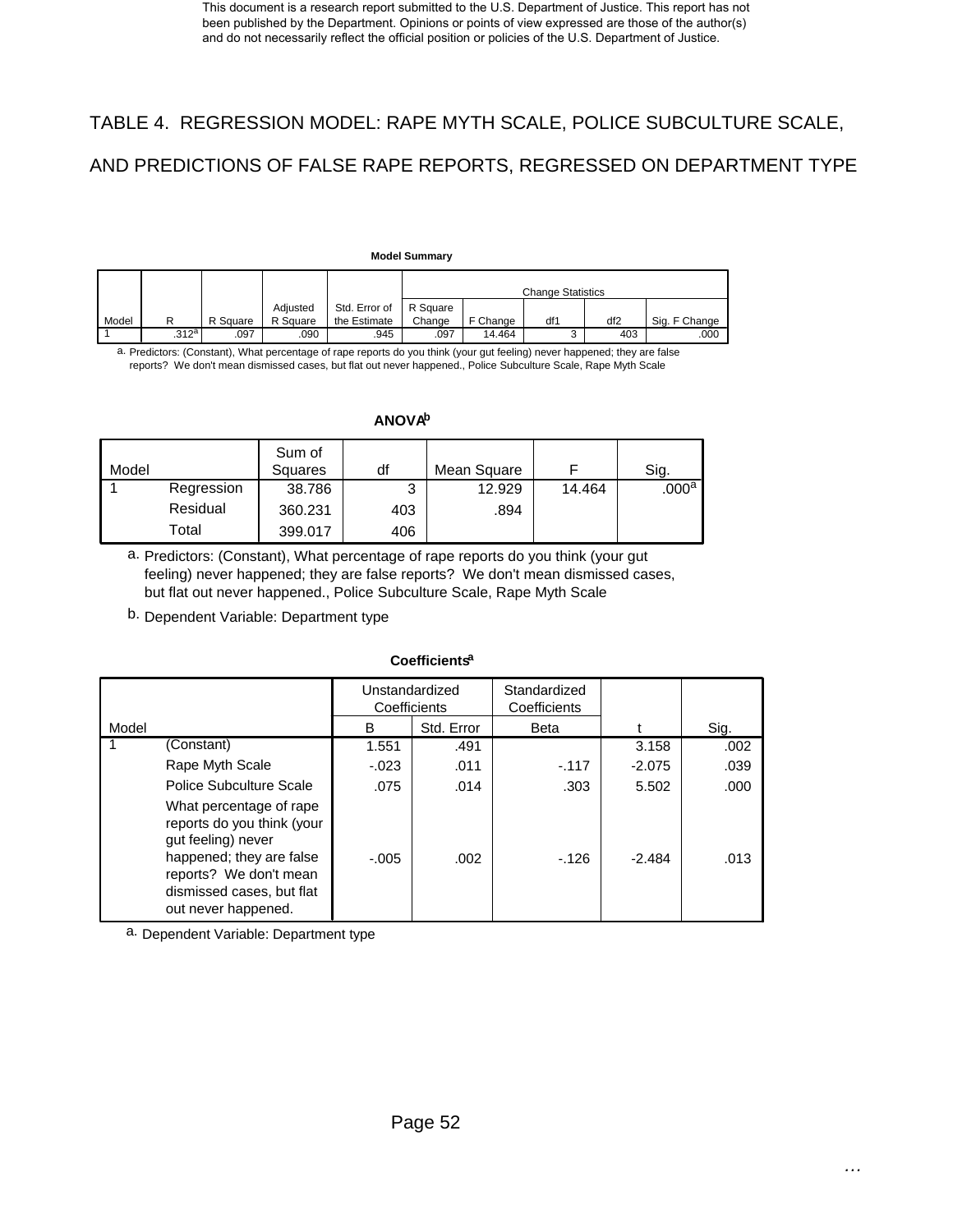### **Conclusions**

This section will only quickly highlight and review conclusions reached in the material above, with an eye both to what are currently gaps in our knowledge and practice suggestions for change.

The basic conclusion has two parts. In the first place, the bulk of the police officers, whether detectives or first responders, are aware of the basic "rape myths" and know the "correct" answers to give. They know that women who dress revealingly can be raped, that women can be raped by men with whom they have previously had consensual sex, and that it is wrong to argue that women share the blame for being raped. However, when asked questions for which they have not been provided the "politically correct" answers, a major difference can be found. In the prediction of how many of the total cases of rape reported to the police are flat-out false reports, and in the reporting of whether prostitutes can be victims of rape or are simply the victims of theft who report rape for some unspecified reason, the police officers paint a very different canvas. Indeed, they support strongly the concept of "impression management," which is to say that they talk in great detail about the new ways in which rape victims are treated, but in fact there has been little change in the way they are perceived by a large number of police officers (Hodgson, 2002). This, indeed, has been supported by several studies in the United States, New Zealand and England (DuMont, Miller & Myhr, 2003; Jordan, 2001; Gregory & Lees, 2003; Lord & Rasse, 2002, Tamkin, 1997).

Using the rape scale here shows that despite many years of training, a large number of police officers still maintain attitudes and opinions that get strongly in the way of treating rape victims well. Detectives conduct examinations in a way that makes conviction very

*…*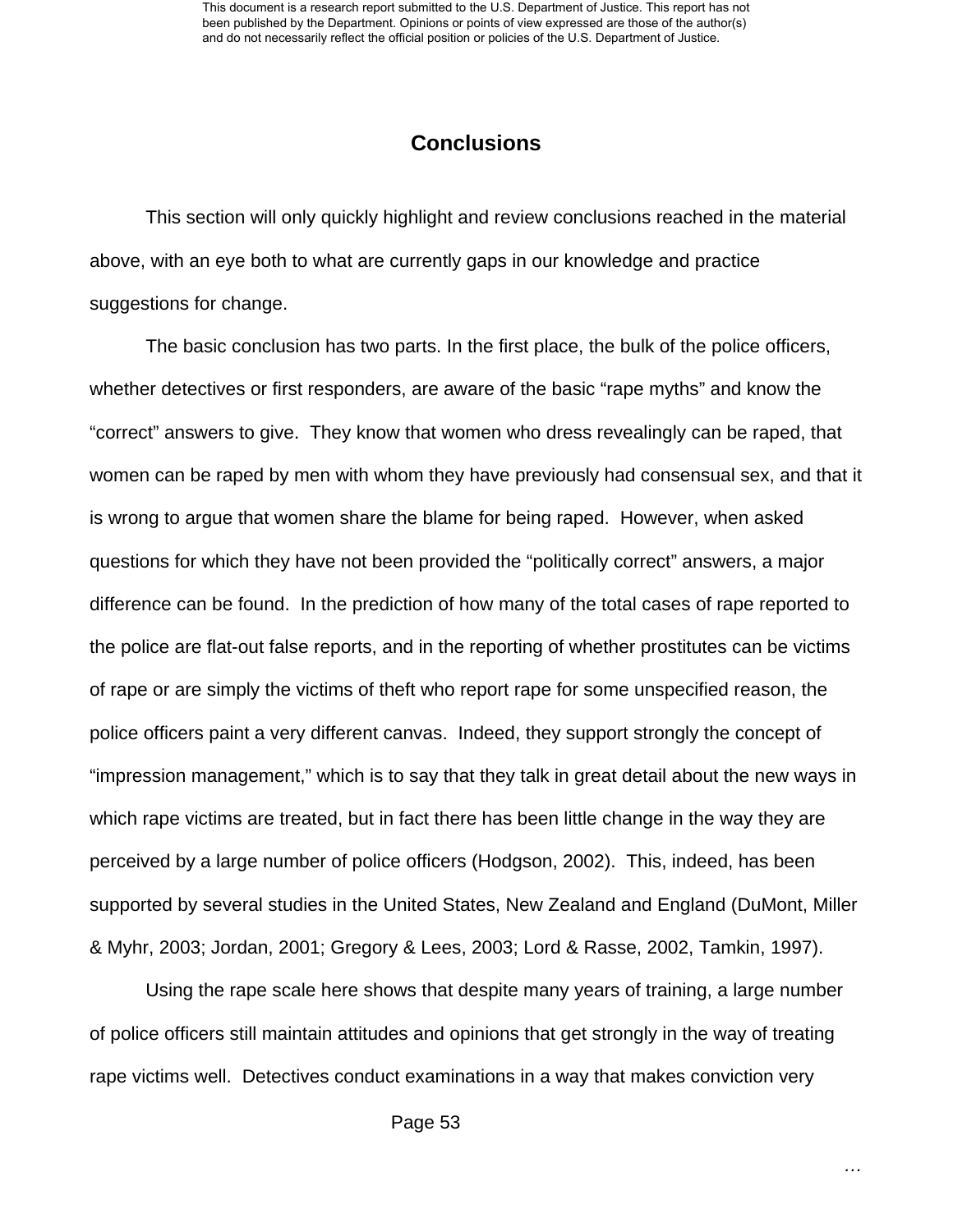unlikely, especially for confused young women trying to protect their reputations, and were almost unanimously hostile to changing to a system that would protect victims. Police practice in general is detrimental to investigations, as few to no departments engage in any experimental or innovative practices. An early goal of this study was to discover the "best practices," and to publicize them. Unfortunately, there are no "best practices." Most departments are doing exactly the same thing, some better than others. The idea of talking to others either within or outside the department to attempt to gain fresh ideas to break cases was greeted with universal derision.

In terms of recommendations, one obvious one is that training seems to be related to a lesser allegiance to rape myths. It seems evident, then, that more training is needed. More particularly, these officers need training that is specific to sexual assault. Much of the training they have had deals with interviewing offenders, forensic examinations, searching for evidence, and interviewing witnesses. Much of what they called training was in fact training to interview offenders, which was adapted to interviewing victims. In other words, victims are presumed to be lying and are examined closely for evidence of this.

When training is provided on sexual assault, it seems that virtually all of it is provided on stranger assault, even though virtually all of the detectives reported that 80% of their caseload was acquaintance rape. Training on acquaintance rape seems to be rare and an obvious area for improvement.

It is a common complaint of detectives that patrol officers need to be trained more on procedure in a sexual assault case. Their point of view is to make sure that a good case is not compromised by the actions of the patrol officer, which they seem to believe, is a common occurrence.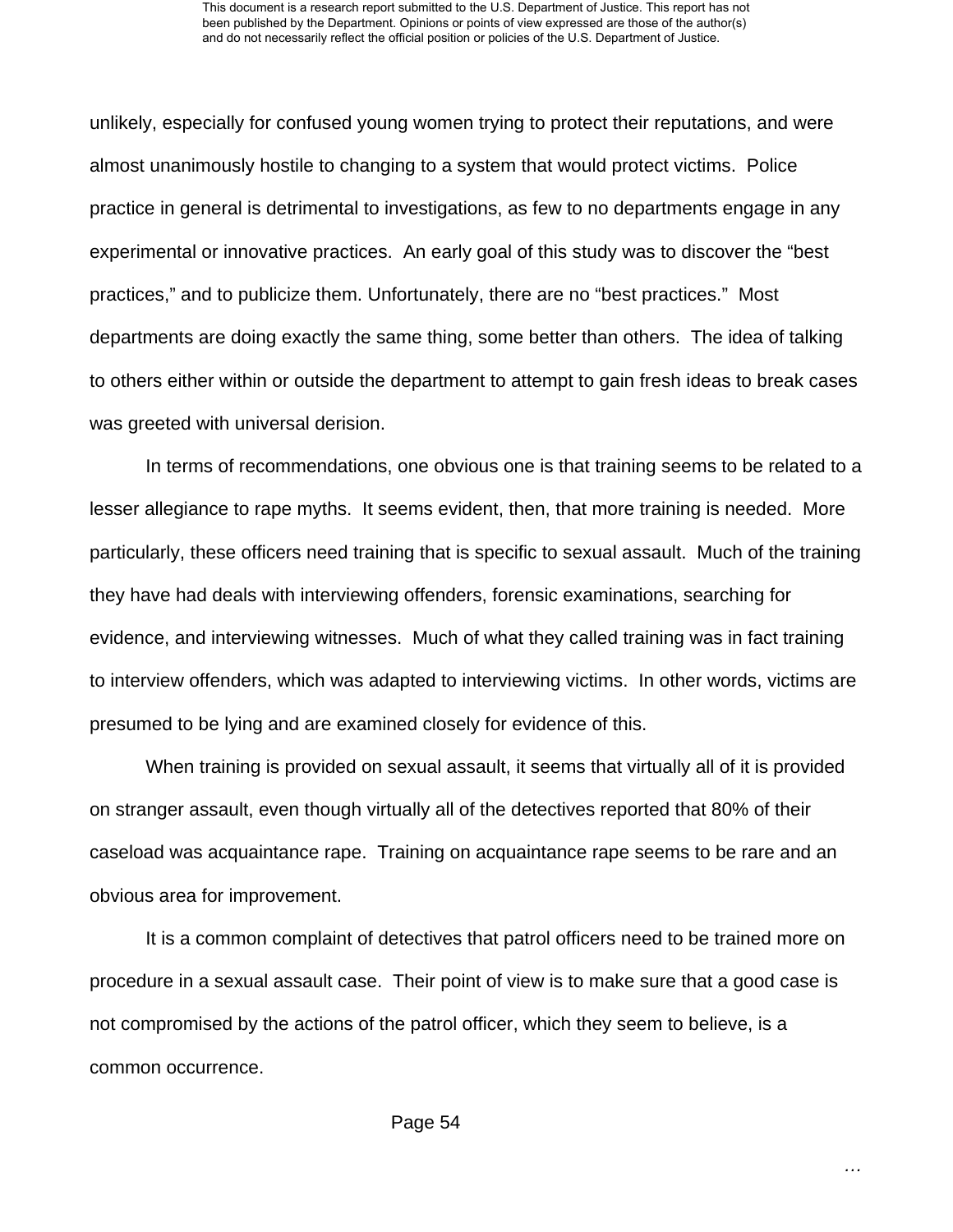The most difficult recommendation I took away from this study was not in policing. Given the way that police act, it may be even more important to train college women and high school girls in what to do when raped. Of course, if a female does not wish to report a rape, then all that can be done is to urge them to talk to counselors in the nearest rape crisis center. Other studies have shown that often young women do not understand that they have been raped, or have been convinced by people in their lives that they rather than the man is at fault (Pitts & Schwartz, 1997). If she does report to the police, however, it seems essential to find a way to convince them that they must tell the truth right off. The presumption here is that if a female is reporting the crime to the police, she has some interest in seeing the case move forward. However, if her story is embellished, or key parts are left out in an attempt at impression management, then the police have major problems in trusting her credibility. Typically, this happens when people are raped at a time when they are in a place where they are not supposed to be (a dark alley they were warned about), or doing something they were not supposed to be doing (going with strangers to a party to do drugs). Without in any way suggesting that police should not be trained to take reports and treat rape victims equally, the fact remains that rape myths and misogyny are so embedded in the police (including many

female police) that this will remain a problem.

The noted mystery writer Dorothy Sayers, in one of her Lord Peter Wimsey books (1927), has a famous barrister, Sir Impey Biggs, note that such behavior by crime victims and witnesses is perfectly normal and to be completely expected in virtually all cases. In fact, it is what keeps lawyers in business: "Why, if everyone came forward and told the truth, the whole truth, and nothing but the truth straight out, we should all retire to the workhouse." Unfortunately, it has the opposite effect in rape cases, as many prosecutors will drop any

Page 55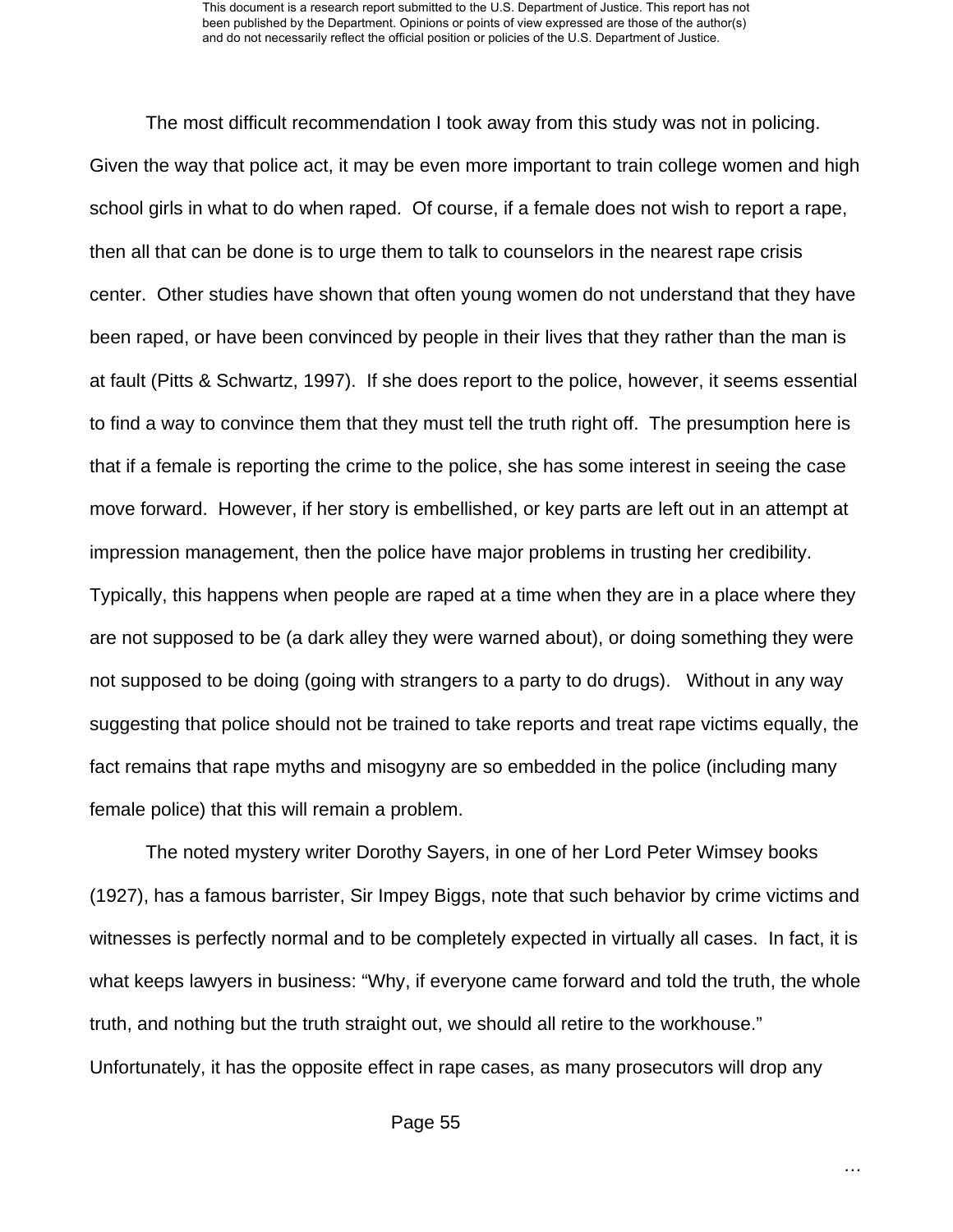case under normal circumstances when the victim has changed her story. This has not been a study of prosecutor, judge, and jury belief in rape myths, but certainly the police are typically doing little to nothing to improve the problem.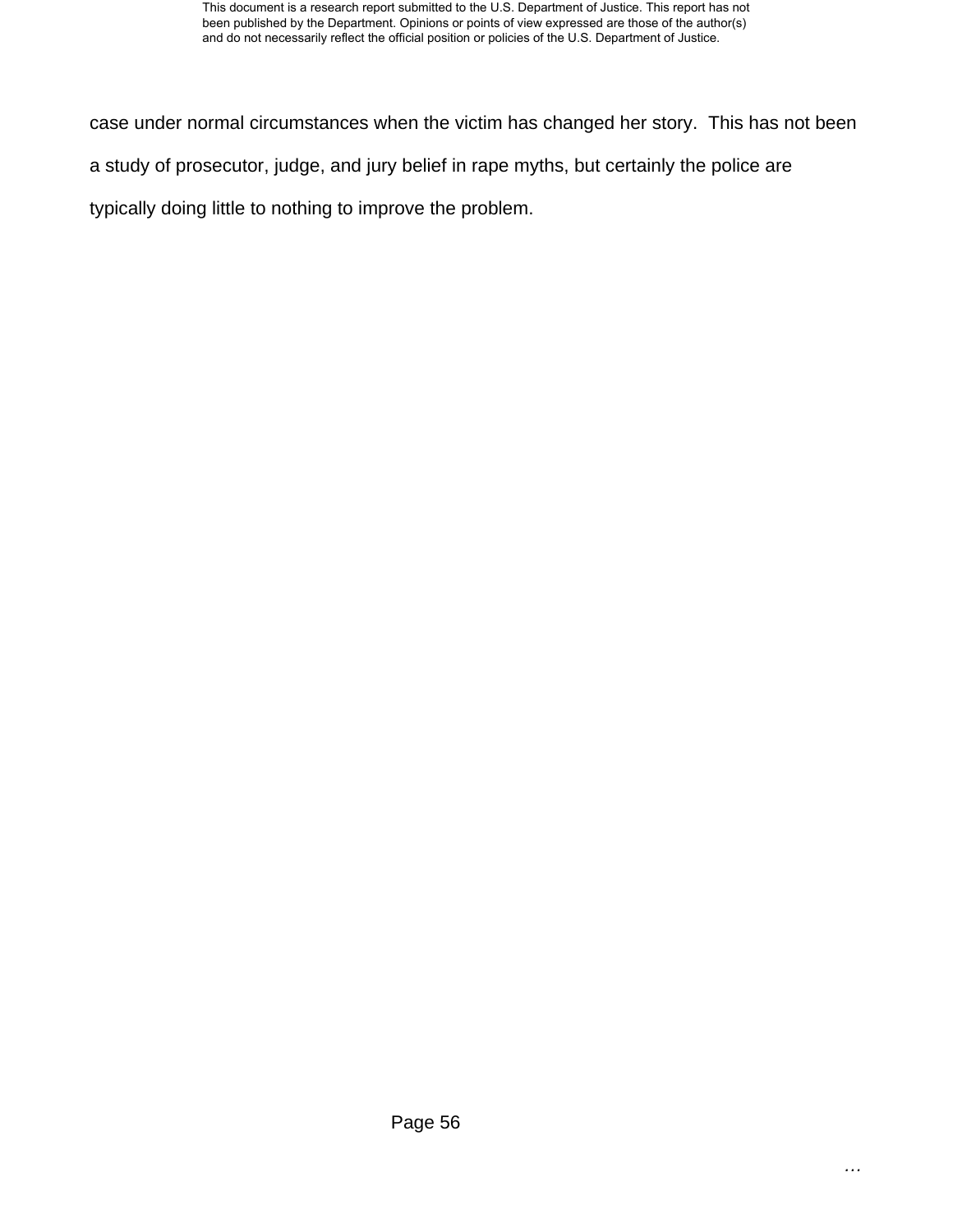# REFERENCES

Adler, Z. 1987. *Rape on Trial.* London: Routledge & Kegan Paul.

AIMS, 1994. *Case of Rape*. Chatsworth, CA: AIMS.

Allison, P.D. 2001. *Missing Data.* Sage Occasional Papers on Quantitative Applications in the Social Sciences, 07-136. Thousand Oaks, CA: Sage.

Bromley, M.L. & Reaves, B.A. 1998a. "Comparing Campus and City Police Operational Practices." *Journal of Security Administration*, 21: 41-54.

Bromley, M.L. & Reaves, B.A. 1998b. "Comparing Campus and Municipal Policing." *Policing: An International Journal of Police Strategies and Management,* 21: 534-546.

Burgess, A. & R. Hazelwood. 2008. "False Rape Allegations." Pp. 177-197 in Hazelwood, R. & Burgess, A. (eds.) *Practical Aspects of Rape Investigation, 4rd ed.* Boca Raton: CRC Press.

- Carmody, D.C. & Washington, L.M. 2001. "Rape Myth Acceptance among College Women: The Impact of Race and Prior Victimization." *Journal of Interpersonal Violence, 16*: 424-436.
- Chapman, T. 2000. "Drug Facilitated Sexual Assault." *Police Chief, 67,* 6, 38-46,
- Coombs, A. 1986. Evaluation of the Changing Perceptions and Treatment of Rape Victims by the Police. Uxbridge, UK: Brunel University.
- DeKeseredy, W. & Schwartz, M. 2009. Dangerous Exits: Escaping Abusive Relationships in Rural America. New Brunswick, NJ: Rutgers University Press.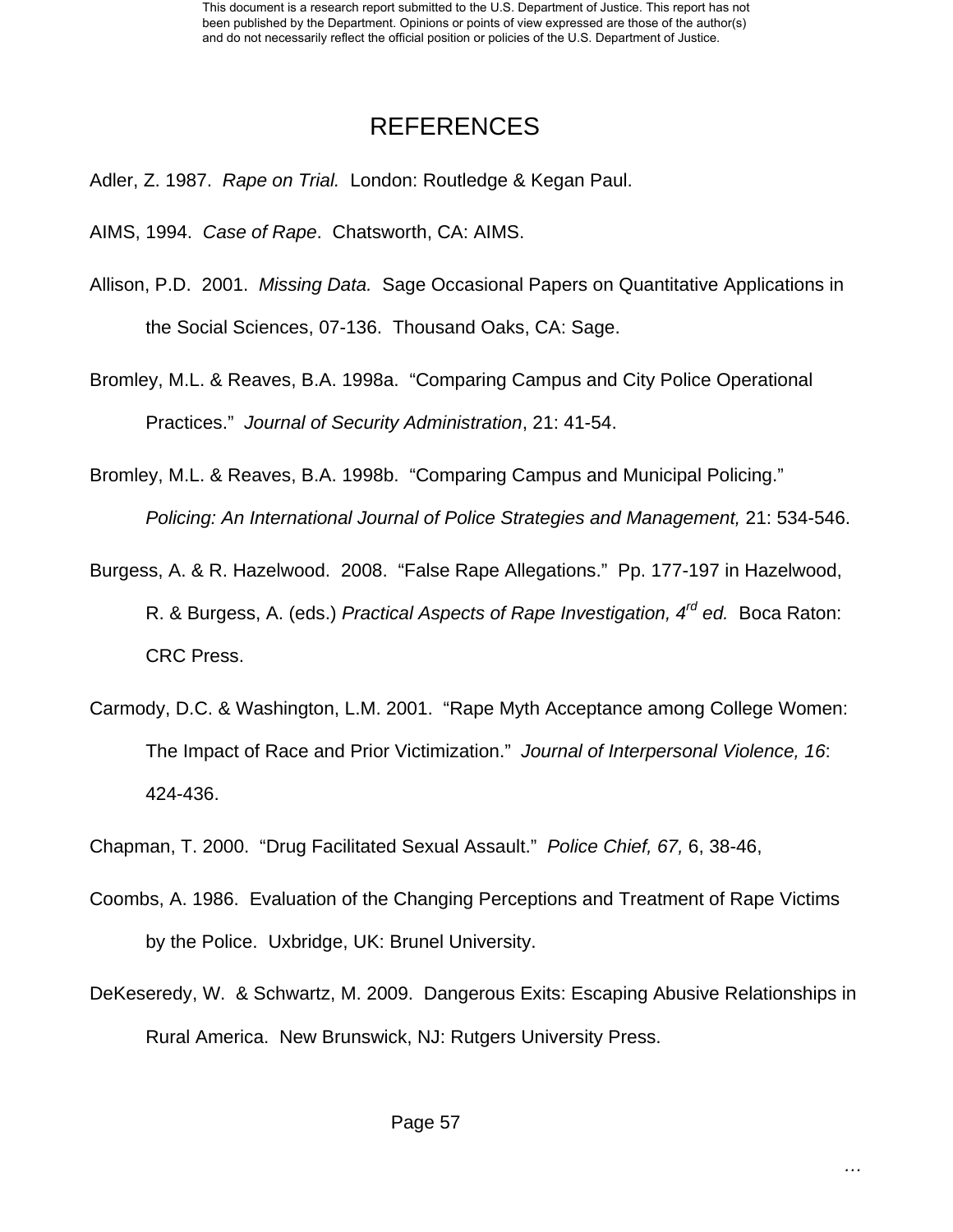DuMont, J. Miller, K. & Myhr, T. 2003. "The Role of 'Real Rape' and 'Real Victim' Stereotypes in the Police Reporting Practices of Sexually Assaulted Women." *Violence Against Women, 9,* 466-486.

*Easteal, T. 1992. "Rape." Violence Prevention Today, 1.* 

- Ekstrom, S. 2003. "Qualification and Disqualification in Rape Cases. *Journal of Scandinavian Studies in Criminology and Crime Prevention, 4,* 204-222.
- Epstein, J. & Langenbahn, S. 1994. *The Criminal Justice and Community Response to Rape.* Washington, D.C.: National Institute of Justice.

Estrich, S. 1988. *Real Rape.* Cambridge, MA: Harvard University Press.

Fairstein, L. 1993. *Sexual Violence.* New York: William Morrow and Company.

- Fitzgerald, N. & Riley, K. 2000. "Drug-Facilitated Rape: Looking for the Missing Pieces," *NIJ Journal,* April, 9-15.
- Frese, B., Moya, M. & Megias, J.L. 2004. "Social Perception of Rape: How Rape Myth Acceptance Modulates the Influence of Situational Factors." *Journal of Interpersonal Violence, 19(2)*: 143-161.
- Gaensslen, R. & Lee, H. 2002. *Sexual Assault Evidence.* Washington, D.C.: U.S. Department of Justice.
- Girshick, L. 2002. *Women-to-Woman Sexual Violence.* Boston: Northeastern University Press.
- Hazelwood, R. & Burgess, A. (eds), 2001. Practical Aspects of Rape Investigation, 3<sup>rd</sup> ed. Boca Raton, FL: CRC Press.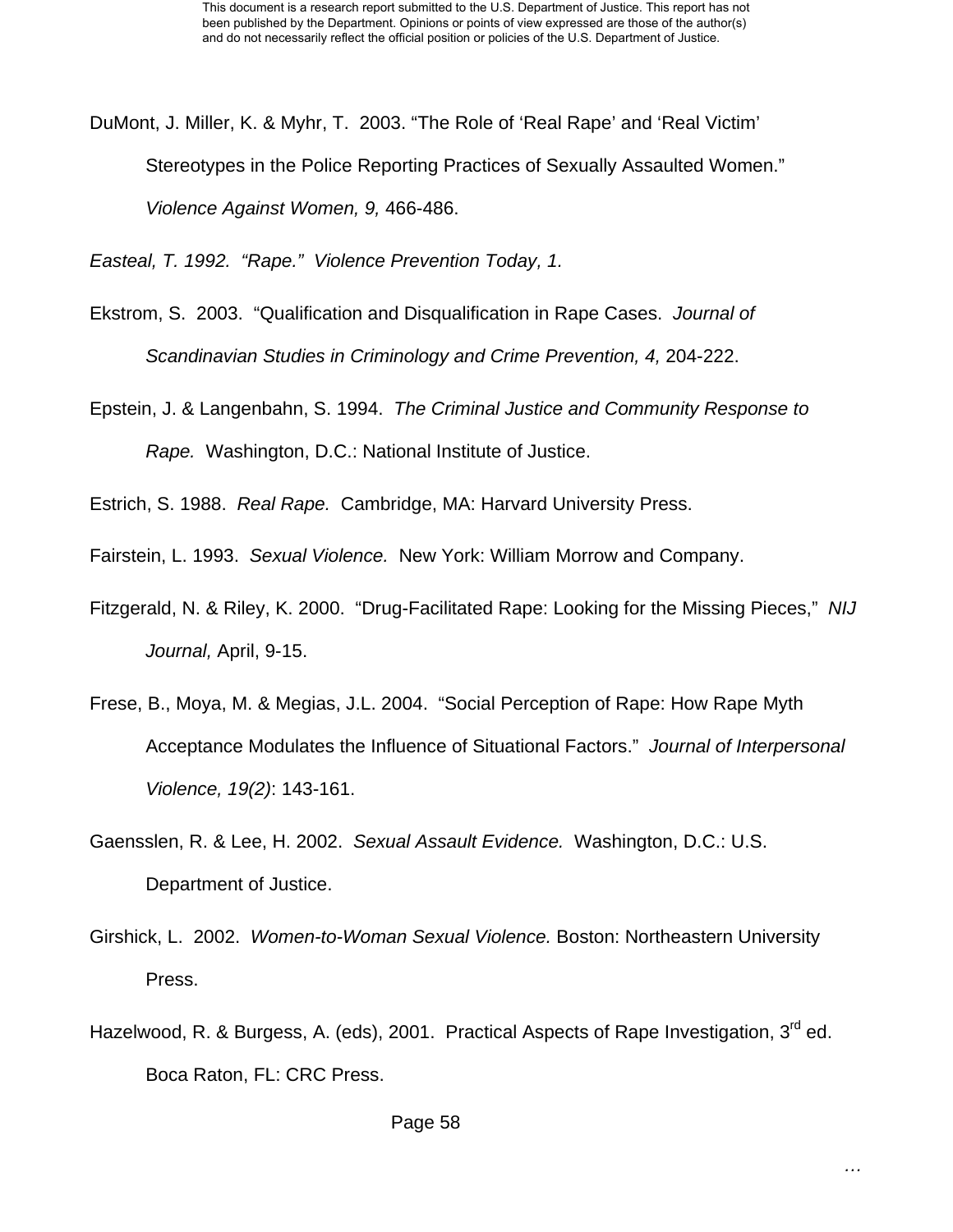- Hodgson, J. 2002. "Policing Sexual Violence." Pp. 173-190 in J. Hodgson & D. Kelley (eds.) *Sexual Violence*. Westport, CT: Praeger.
- Johnson, G., 1997. "False Confessions and Fundamental Fairness." *Boston University Public Interest Law Journal, 6,* 719-751.
- Jordan, J. 2001. "Worlds Apart? Women, Rape and the Police Reporting Process." *British Journal of Criminology, 41,* 679-706.
- Jordan, J. 2004. "Beyond Belief? Police, Rape and women's Credibility." *Criminal Justice*, 4, 29-59.
- Kanin, E. 2001. "False Rape Allegations." *Polygraph, 30,* 3, 163-173.
- Koss, M. 1988. "Hidden Rape." In A. Burgess (ed.) *Rape and Sexual Assault, Vol. II.* New York: Garland.
- LaFree, G. 1989. *Rape and Criminal Justice.* Belmont, CA: Wadsworth.
- Lanning K. & Hazelwood, R. 2001. "The Maligned Investigator of Criminal Sexuality." Pp. 243-257 in Hazelwood, R. & Burgess, A. (eds.) *Practical Aspects of Rape Investigation, 3rd ed.* Boca Raton: CRC Press.
- LeBeau, M., Andollo, W., Hearn, W., Baselt, R., Cone, E., Finkle, B., Fraser, D., Jenkins, A. Mayer, J., Negrusz, A., Poklis, A., Raymon, L., Robertson, M., Saady, J. & Walls, M. 1999. "Recommendations for Toxicological Investigation of Drug-Facilitated Sexual Assaults." *Journal of Forensic Sciences 44,* 227-230.
- LeDoux, J. & Hazelwood, R. 1985. "Police Attitudes and Beliefs Toward Rape." *Journal of Police Science and Administration 13,* 211-220.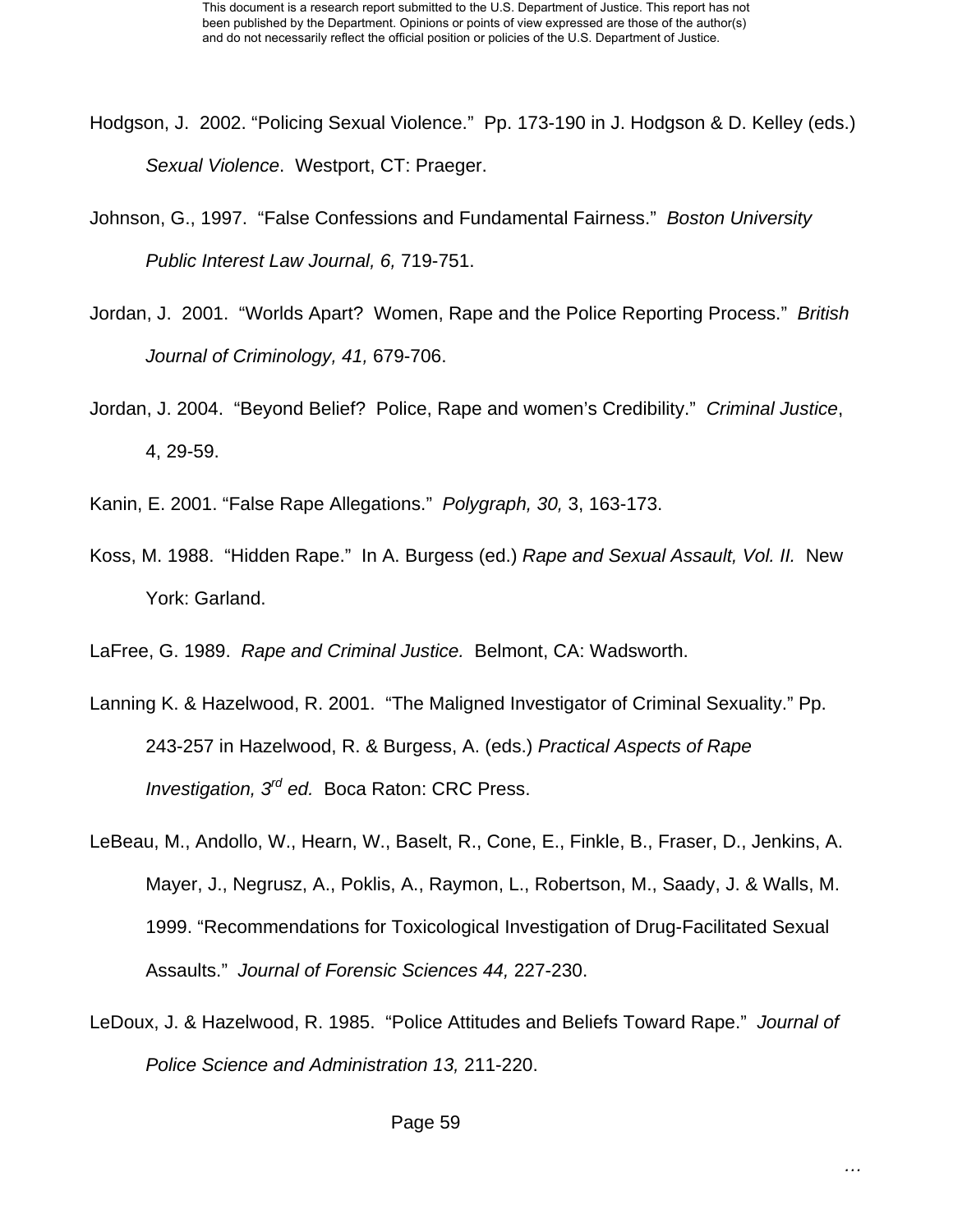Lees, S. 2002. *Carnal Knowledge: Rape on Trial.* London: Women's Press, Ltd.

- Lea, S. & Auburn, T. 2001. "The Social Construction of Rape in the Talk of a Convicted Rapist." *Feminism & Psychology*, 11(1): 11-33.
- Leo, R. 2001. "Interrogations and False Confessions in Rape Cases." Pp. 233-241 in R. Hazelwood & A. Burgess (eds.) *Practical Aspects of Rape Investigation, 3rd ed.* Boca Raton: CRC Press.
- Linn, E. (2008). *Arrest Decisions: What Works for the Officer?* New York: Peter Lang.
- Lonsway, K.A. & Fitzgerald, L.F. 1994. "Rape myths: In Review." *Psychology of Women Quarterly, 18:*133-164.
- Lonsway, K.A., Welch, S., & Fitzgerald, L.F. 2001. "Police Training in Sexual Assault Response: Process, Outcomes, and Elements of Change. *Criminal Justice and Behavior*, 28, 695-730.
- Lord, V. & Rassel, G. 2002. "Law Enforcement's Response to Sexual Assault." Pp. 155-172 in J. Hodgson & D. Kelley (eds.) *Sexual Violence*. Westport, CT: Praeger.

Madigan, L. & Gamble, N. 1991. *The Second Rape.* New York: Lexington Books.

Mattley, C. 1997. "Field Research With Phone Sex Workers: Managing the Researcher's Emotions." Pp. 101-114 in M. Schwartz (ed). *Researching Sexual Violence Against Women*. Thousand Oaks, CA: Sage.

Macdonald, W. & Haney, T. 1990. *Criminal Investigation.* Denver: Apache Press.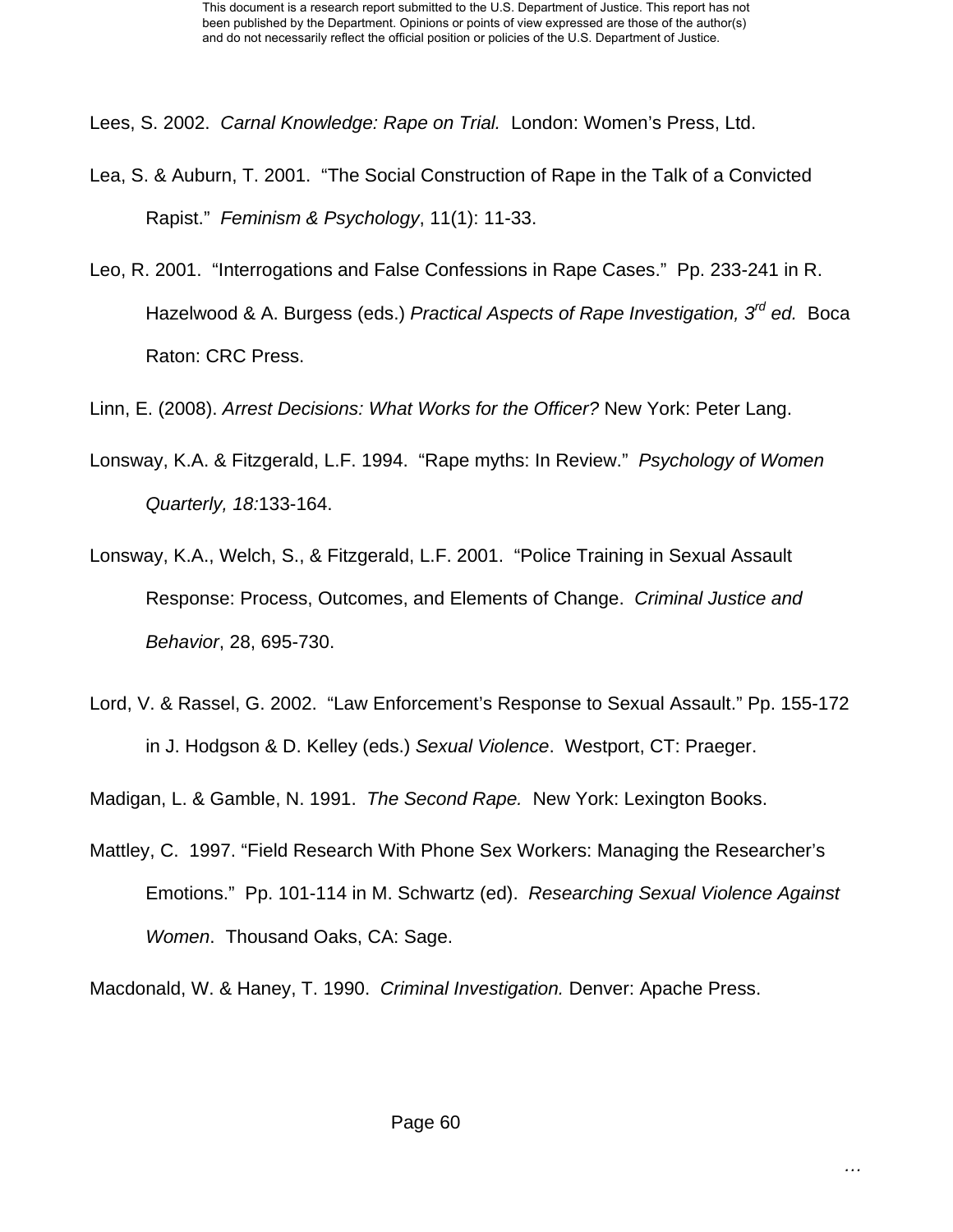McDonald, W. & Paromchik, S. 1996. "Transparency and the Police: External Research, Policing and Democracy." *Policing in Central and Eastern Europe.* College of Policing and Security Studies, Slovenia.

McDowell, C. 1990. "False Allegators and Fuzzy Data." *Police Chief* 57, 3, 43-45.

McMullen, R. 1990. *Male Rape*. London: GMP Publishers.

- Miller, J. & Schwartz, M.D. 1995. "Rape Myths and Violence Against Street Prostitutes." *Deviant Behavior* 16(1): 1-23.
- Moody, J. & Hayes, V. 1980. "Responsible Reporting The Initial Step." Pp. 27-45 in C. Warner (ed.) *Rape and Sexual Assault*. Rockville, MD: Aspen.
- Murphy, P. 1980. "Police Investigation." Pp. 69-78 in S. McCombie (ed.). *Rape Crisis Intervention Handbook.* New York: Plenum.
- Niederhoffer, A. 1967. *Behind the Shield: The Police in Urban Society*. Garden City, NY: Doubleday.
- O'Reilly, H. 1982. "Essentials of Effective Rape Investigation." Pp. 98-108 in R. Scanlon (ed.). *Law Enforcement Bible.* South Hackensack, N.J.: Stoeger.

Paoline, E. A. & Sloan, J. J. 2003. "Variability in the Organizational Structure of Contemporary CampusLlaw Enforcement Agencies: A National-Level Analysis." *Policing: An International Journal of Police Strategies & Management,* 26, 612-639.

Peak, K.J. 1995. "The Professionalization of Campus Law Enforcement: Comparing Campus and Municipal Law Enforcement." Pp. 228-245 in B.F.Fisher and J.J. Sloan (eds.). *Campus Crime.* Springfield, IL: C.C. Thomas.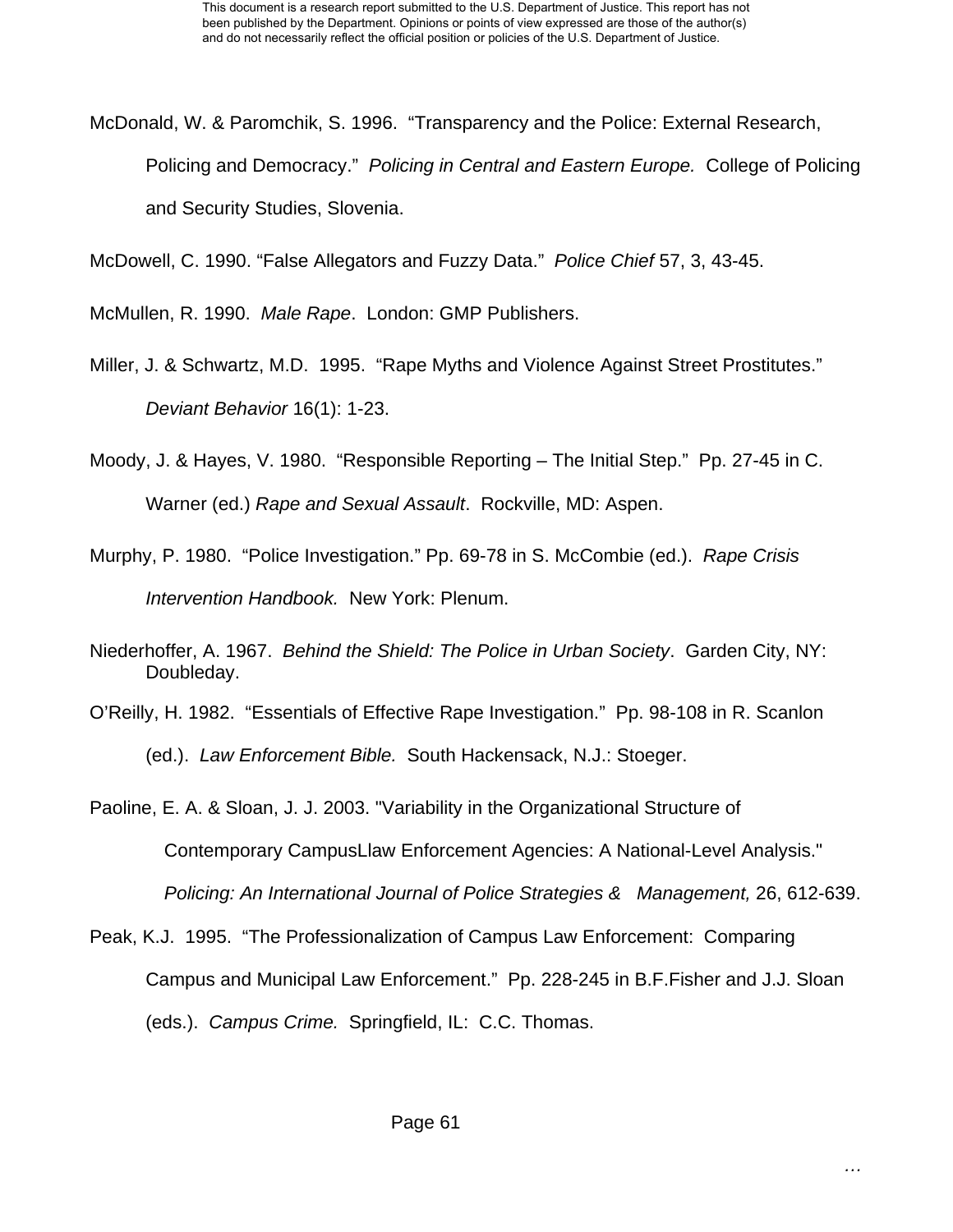- Peterson, Z.D. & Muehlenhard, C.L. 2004. "Was it Rape? The Function of Women's Rape Myth Acceptance and Definitions of Sex in Labeling Their Own Experiences." *Sex Roles, 51*(3/4): 129.
- Pitts, V. L. & Schwartz. M.D. 1997. "Self-Blame in Hidden Rape Cases." Pp. 65-70 in M. Schwartz (ed.). *Researching Sexual Violence Against Women: Methodological and Personal Perspectives*. Thousand Oaks, CA: Sage.

Powers, J. 1996. *Rape Investigation Manual.* Geneva, IL: Paladin House.

Regoli, R.M. & Poole, E.D. 1978. "Specifying Police Cynicism." *Journal of Police Science and Administration,* 6, 98-104.

Reidel, M. 2000. *Research Strategies for Secondary Data.* Thousand Oaks, CA: Sage.

- Rennison, C. 2002. Rape and Sexual Assault: Reporting to Police and Medical Attention, 1992-2000. Washington, D.C.: Bureau of Justice Statistics.
- Ristock, J. 2002. No More Secrets: Violence in Lesbian Relationships. New York: Routledge.
- Riveira, D. & Hart, A. 2000. "Drug-Facilitated Rape." *Prosecutor, 14,* 4, 36-39.
- Rossmo, K. 1995. "Place, Space, and Police Investigations: Hunting Serial Violent Criminals." Pp. 217-235 in Eck, J. & Weisburd, D. (eds.) *Crime and Place*. Monsey, N.Y.: Criminal Justice Press.
- Ruback, B. & Menard, K. 2001. "Rural-Urban Differences in Sexual Victimization and Reporting." *Criminal Justice & Behavior, 28,* 131-155.

Russell, D. 1984. *Sexual Exploitation.* Beverly Hills, CA: Sage.

Page 62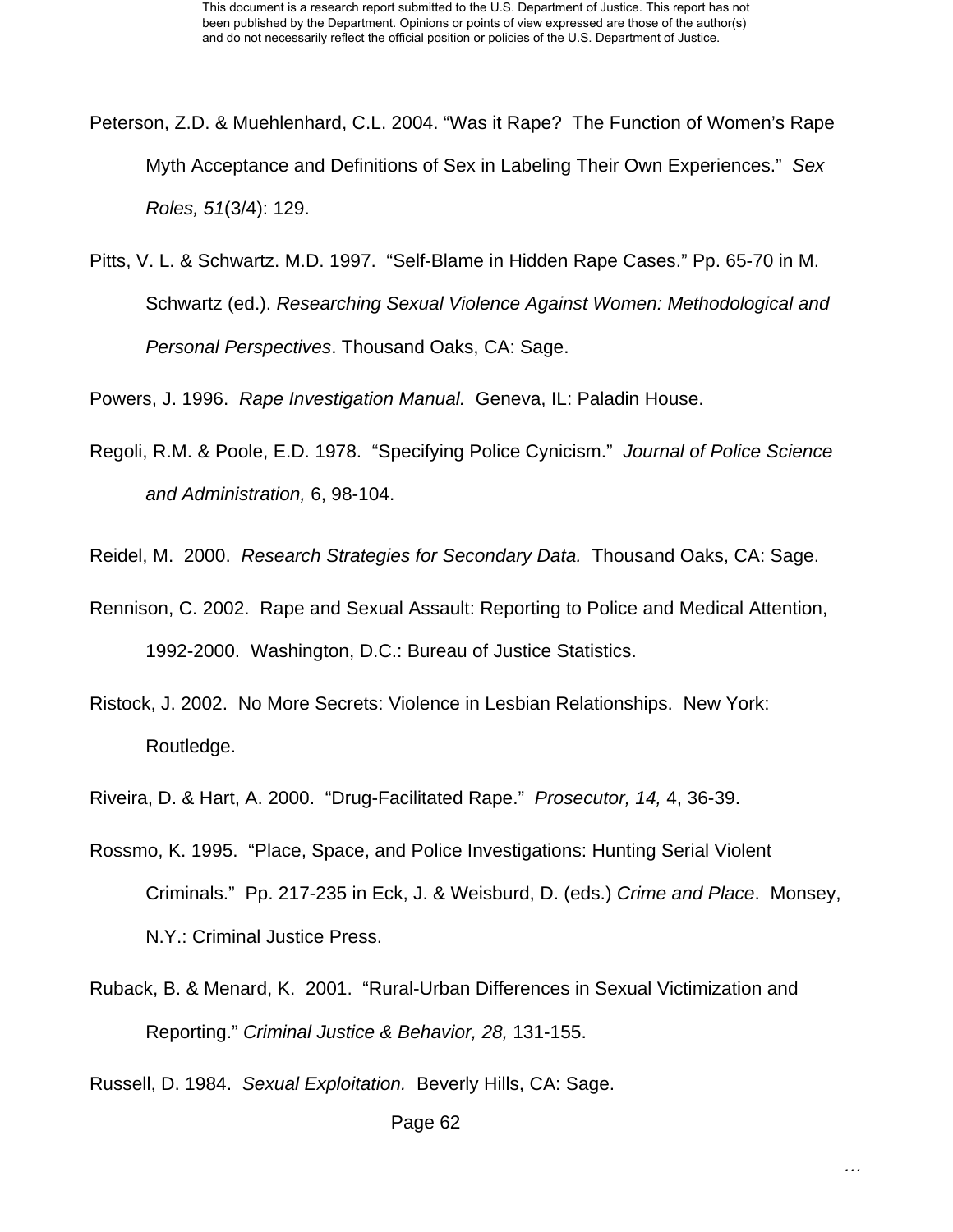Sayers, D. 1927 [1940]. *Clouds of Witness*. New York: Pocket Books.

Scarce, M. 1997. *Male on Male Rape.* New York: Plenum.

Shafter, J.L. 1997. *Analysis of Incomplete Multivariate Data.* London: Cahpman & Hall.

Temkin, J. 2002. *Rape and the Legal Process, 2nd ed.* Oxford: Oxford University Press.

- Temkin, J. 1997. "Plus ca Change: Reporting Rape in the 1990s." *British Journal of Criminology, 37,* 507-538.
- Schwartz, M. & DeKeseredy, W. 1997. *Sexual Assault on the College Campus.* Thousand Oaks, CA: Sage.
- Schwartz, M. & Leggett, M. 1999. "Bad Dates or Emotional Trauma? The Aftermath of Campus Sexual Assault." *Violence Against Women, 5*, 251-271.
- Stanko, E. 1997. "'I Second That Emotion.' Reflections on Feminism, Emotionality, and Research in Sexual Violence." Pp. 74-85 in M. Schwartz (ed). *Researching Sexual Violence Against Women*. Thousand Oaks, CA: Sage
- Strandberg, K. 2001. "Team Approach to Rape Investigations: SART Focuses on the Needs of the Victim." *Law Enforcement Technology 28,* 8, 20-34.
- Vogel, J. 2002. "Drug Facilitated Sexual Assault." *Law Enforcement Technology, 29,* 5, 64- 70.
- Warren, J. & Hislop, J. "Female Sex Offenders." Pp. 421-434 in Hazelwood, R. and Burgess, A. (eds.) *Practical Aspects of Rape Investigation, 3rd ed.* Boca Raton: CRC Press.
- White, W. 1997. "False Confessions and the Constitution." *Harvard Civil Rights & Civil Liberties Law Review, 32,* 103-157.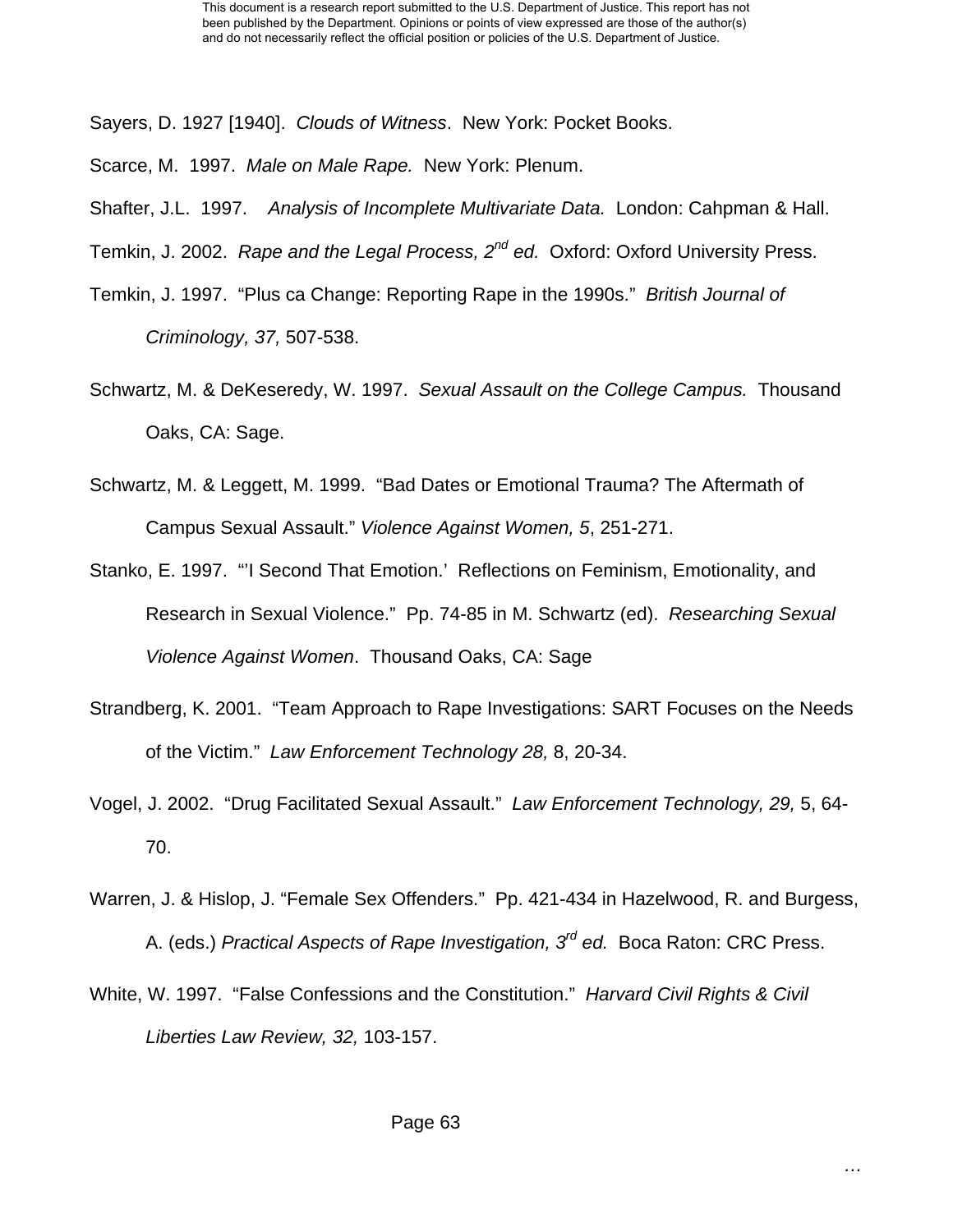This document is a research report submitted to the U.S. Department of Justice. This report has not been published by the Department. Opinions or points of view expressed are those of the author(s) and do not necessarily reflect the official position or policies of the U.S. Department of Justice.

APPENDIX A.

## RAPE MYTH SCALE

alpha = .790

- 1. A woman can be raped by someone she had consensual sex with at an earlier time.
- 2. Forced sex isn't a crime or a police matter unless the offender has a weapon
- 3. The perpetrators in most rape cases are strangers to the victims.
- 4. Most rape victims tell the truth about the incident.
- 5. Women commonly exaggerate the emotional impact of rape.
- 6. When a rape charge is made, it is often difficult to establish whether consent was given.
- 7. Victims often share the responsibility for being raped.
- 8. Date rape sometimes involves women who report rape after they regret having sex with

someone

- 9. Women who get drunk are partially responsible if they are raped.
- 10. One of the early steps in any rape investigation would be to investigate whether the woman is promiscuous or has a bad reputation.

11. When a woman reports to the police a rape that took place days or weeks earlier, it is probably a false report.

12. Women who wear very revealing clothes in public are partially responsible if they are raped.

13. One reason why women might report rape is to get revenge when a relationship goes bad.

14. Men can get so carried away sexually that they will have sex even when a woman says no.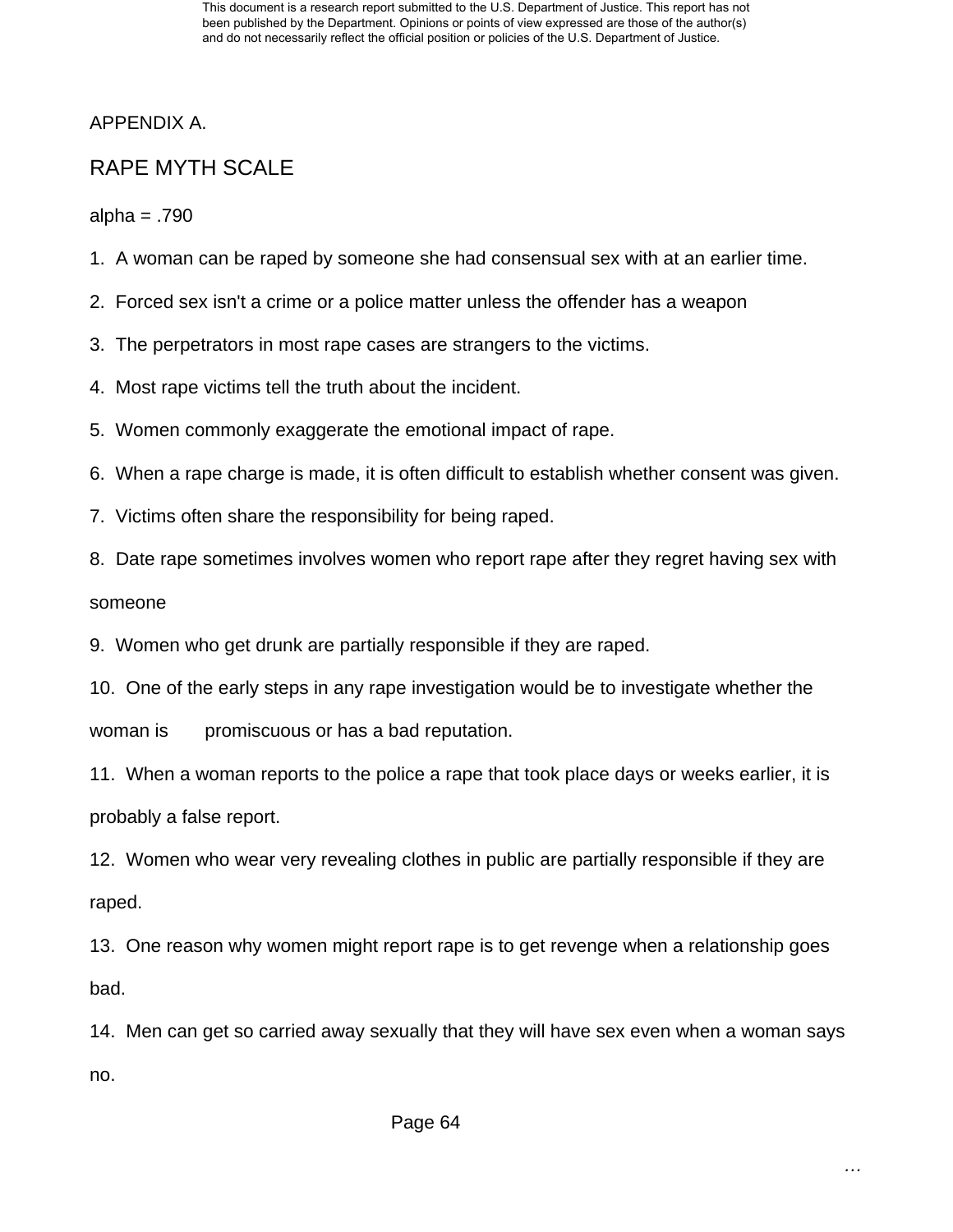APPENDIX B.

# POLICE SUBCULTURE SCALE

alpha =  $.757$ 

1. If law enforcement officers act in a service capacity (community policing, helping people in need), it detracts from their ability to fight crime.

2. Many of the decisions made by courts interfere with the ability of law enforcement officers to fight crime.

3. Most people lie when answering questions asked by law enforcement officers.

4. Most people lack the proper level of respect for law enforcement officers

5. Law enforcement officers should not have to handle calls that involve social or personal

problems where no crime is involved.

6. Making an arrest isn't worth it if it really disrupts my home life.

7. Arrest policies depend more on "politics" than on concepts of sound crime-fighting.

8. Arrest statistics are manipulated by the higher brass to make them look good.

9. A bad arrest probably isn't all that bad if you figure that the perpetrator has committed many other crimes.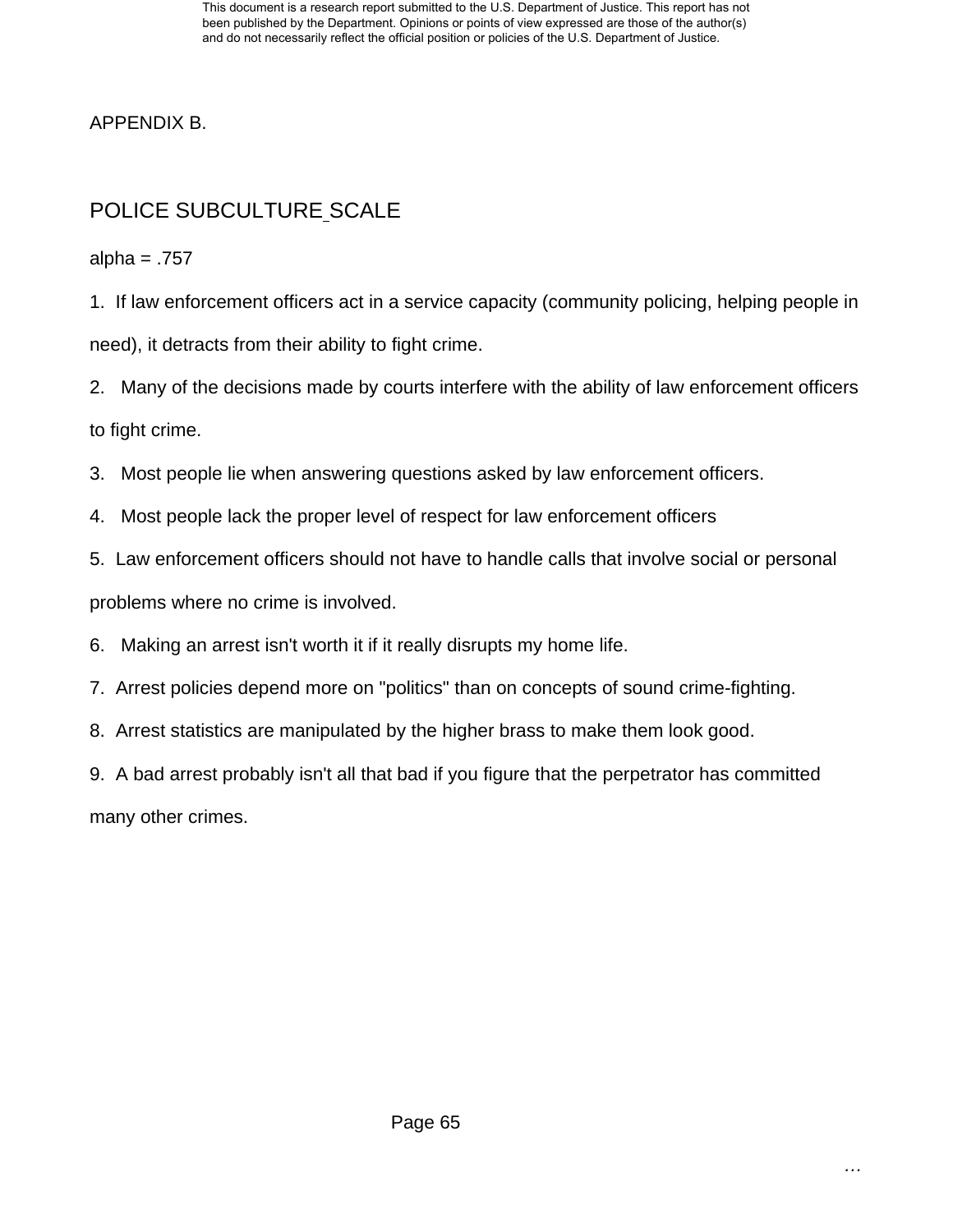APPENDIX C. FIRST RESPONDER SURVEY FORM

### **U.S. Department of Justice, National Institute of Justice Martin D. Schwartz, Ph.D.**

**The following questions concern the experience, knowledge and opinions you may hold as a law enforcement officer in a variety of areas, but particularly on arrests and in responding to cases of rape and sexual assault.** 

**Since these questions ask about your personal thoughts and experiences, we are greatly concerned about security and privacy, and have taken several steps to ensure total confidentiality. Please do NOT put your name or other identifying information on this form, and please seal the completed form when you are done in an envelope (see below).** 

**We are researchers unconnected to any police department, and we guarantee that your answers will be held in complete confidence. Answers will be put into a data file, with no identifiers, and then the survey forms will be immediately destroyed (shredded).** 

**We hope this helps you to feel comfortable answering each question honestly.** 

### **Confidentiality Instructions Summary**

- **Do NOT put your name or any other identifying mark or number on these forms.**
- **When you are done, please place your completed form in the smaller envelope AND SEAL IT immediately, again making NO mark on the envelope.**
- **You and the others taking the survey with you should immediately place all smaller envelopes in the provided larger envelopes addressed to Martin Schwartz. This also should be sealed at this time and placed in the U.S. Mail at your earliest convenience.**
- **IMPORTANT NOTICE: Surveys provided will be destroyed (shredded) as soon as information is transferred to a computer data file. Only group numbers will be used and analyzed – never individual survey answers.**

**FEDERAL RULES ON GUARANTEED CONFIDENTIALITY: As a federal project, this research is covered by federal law 42 USC 3789g, which provides that these surveys cannot be subpoenaed by any court, confiscated by any authority, or turned over to any persons other than the Principal Investigator (Dr. Martin D. Schwartz) and the Research Associate (Jennifer Gibbs, MS). In simple English, it is a violation of federal law for administrators or internal affairs to be given these forms, or for them to use them in any way.**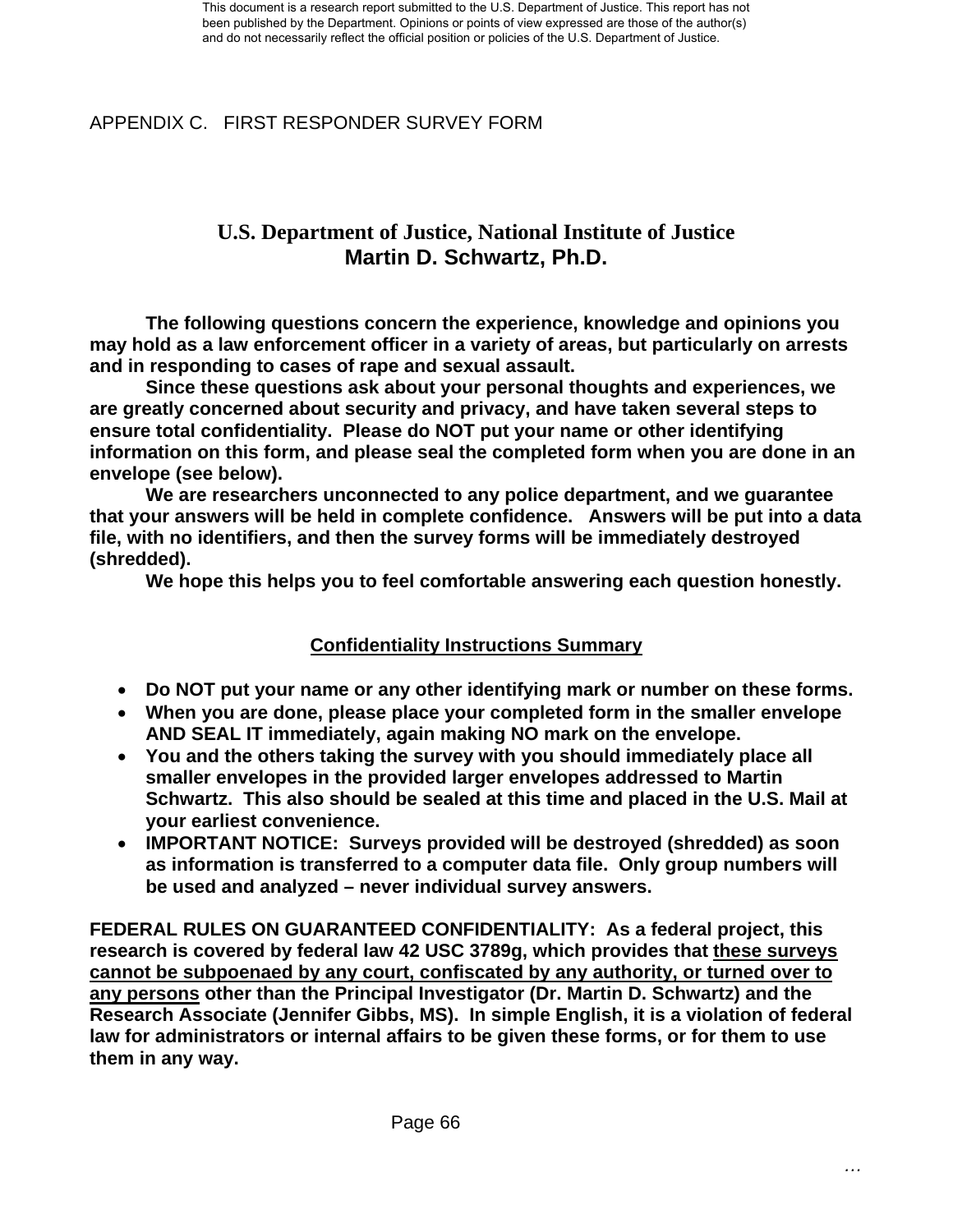### **TITLE 42. CHAPTER 46. Sec. 3789g: Confidentiality of information**

**(a) Research or statistical information; immunity from process; prohibition against admission as evidence or use in any proceedings** 

**…… no officer or employee of the Federal Government, and no recipient of assistance under the provisions of this chapter shall use or reveal any research or statistical information furnished under this chapter by any person and identifiable to any specific private person for any purpose other than the purpose for which it was obtained in accordance with this chapter. Such information and copies thereof shall be immune from legal process, and shall not, without the consent of the person furnishing such information, be admitted as evidence or used for any purpose in any action, suit, or other judicial, legislative, or administrative proceedings.**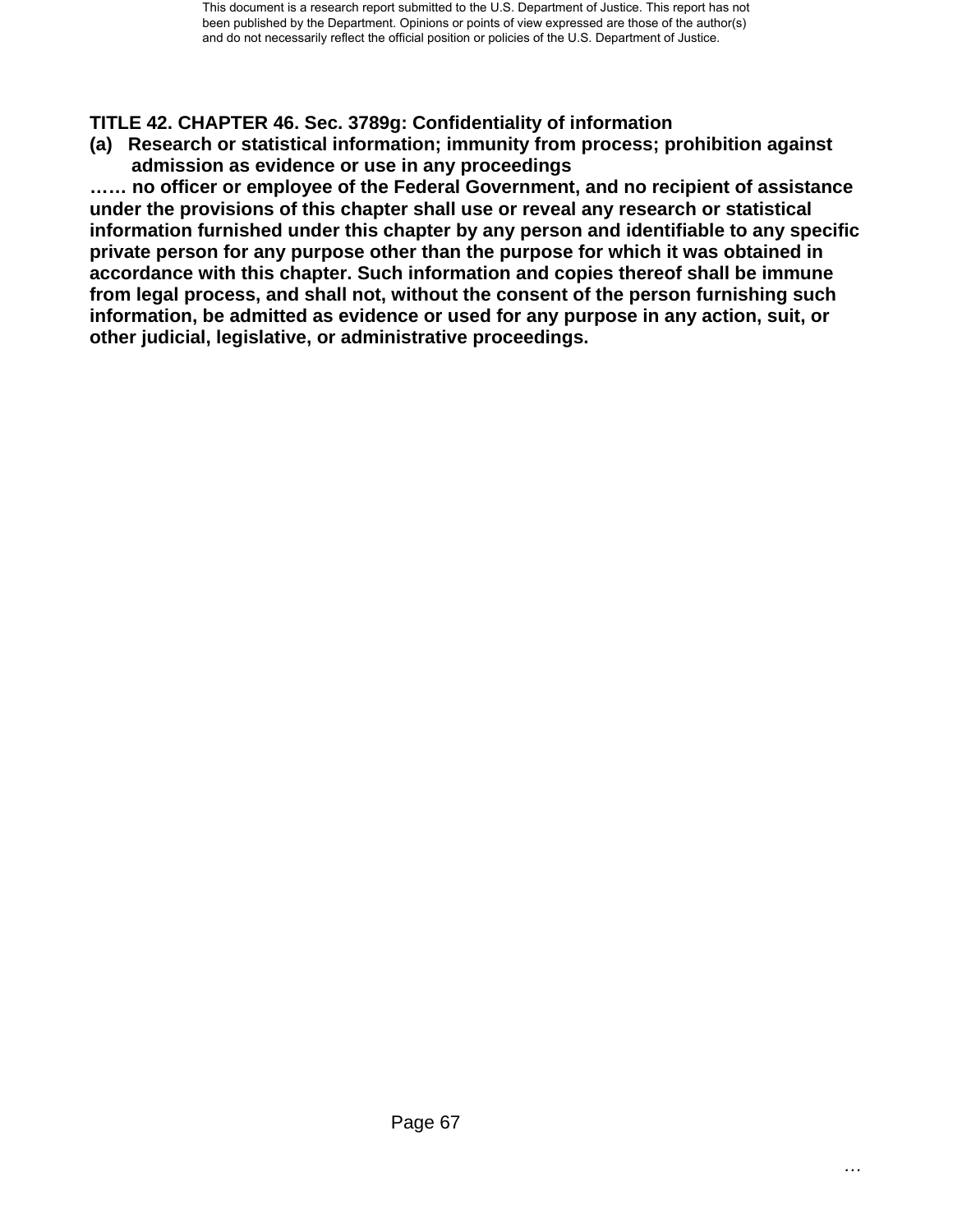This document is a research report submitted to the U.S. Department of Justice. This report has not been published by the Department. Opinions or points of view expressed are those of the author(s) and do not necessarily reflect the official position or policies of the U.S. Department of Justice.

### **Section 1. Background.**



1. Sex: 2. Department Type:

| Municipal, over 100 sworn<br>officers      |
|--------------------------------------------|
| Municipal, less than 100<br>sworn officers |
| Campus/University/any size                 |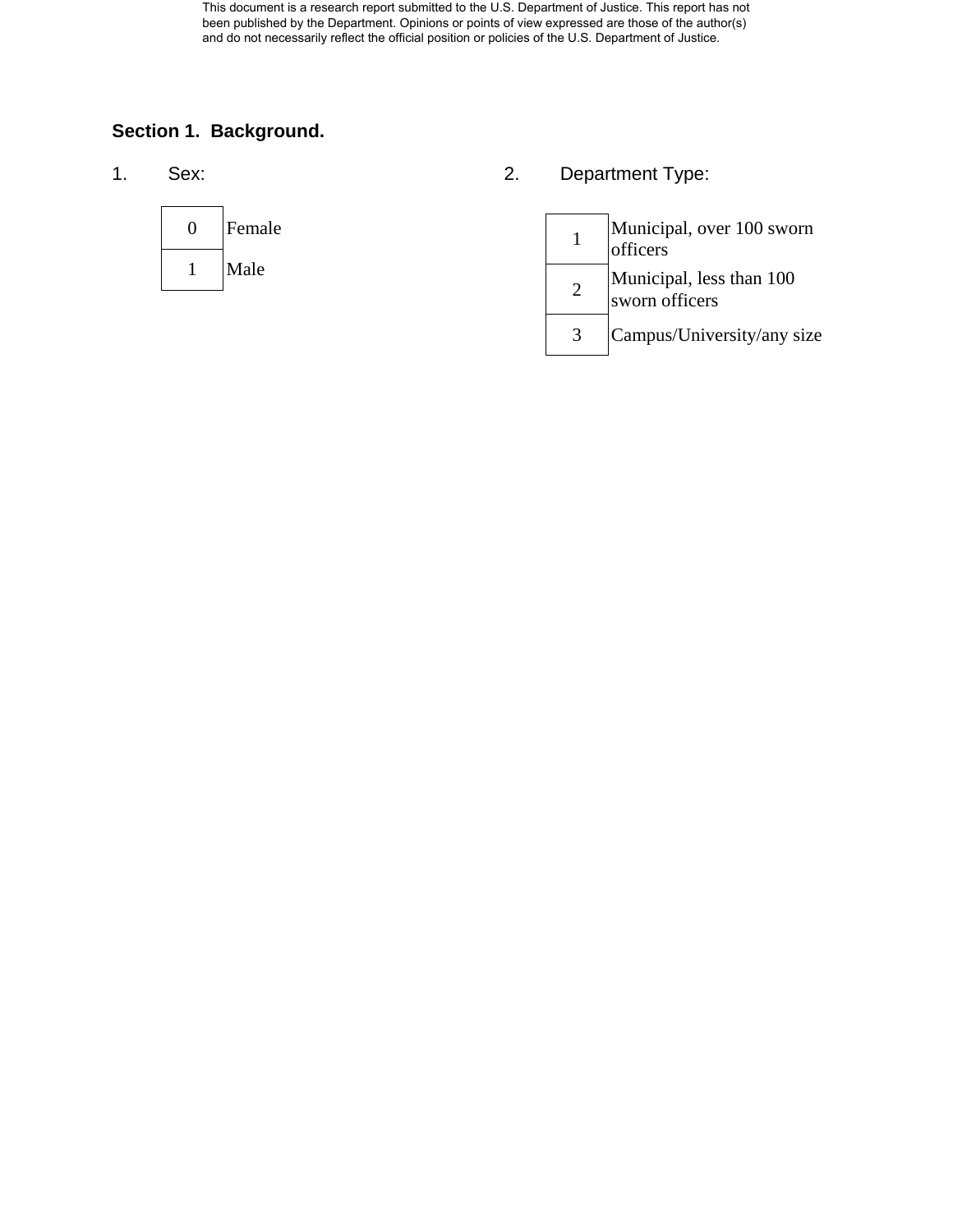### **For questions 3 and 4, please write your answer on the lines beside the question.**

- 3. Age (years): \_\_\_\_\_\_\_\_
- 4. How long have you been a sworn officer (in years)? \_\_\_\_

### **In the next section, please let us know how much you agree or disagree with the following statements. Your answers will be held in complete confidence.**

|    |                                                                                                                                                             | <b>Strongly</b><br>Agree | Agree          | <b>Disagree</b> | <b>Strongly</b><br><b>Disagree</b> |
|----|-------------------------------------------------------------------------------------------------------------------------------------------------------------|--------------------------|----------------|-----------------|------------------------------------|
| 5. | If law enforcement officers act in a service<br>capacity (community policing, helping<br>people in need), it detracts from their ability<br>to fight crime. | 1                        | $\overline{2}$ | 3               | 4                                  |
| 6. | Many of the decisions made by courts<br>interfere with the ability of law enforcement<br>officers to fight crime.                                           | 1                        | $\overline{2}$ | 3               | 4                                  |
| 7. | Most people lie when answering questions<br>asked by law enforcement officers.                                                                              | 1                        | $\overline{2}$ | 3               | 4                                  |
| 8. | Most people lack the proper level of<br>respect for law enforcement officers.                                                                               | 1                        | 2              | 3               | 4                                  |
| 9. | Law enforcement officers should not have<br>to handle calls that involve social or<br>personal problems where no crime is<br>involved.                      | 1                        | $\overline{2}$ | 3               | 4                                  |
|    | 10. Making an arrest isn't worth it if it really<br>disrupts my home life.                                                                                  | 1                        | 2              | 3               | 4                                  |
|    | 11. Arrest policies depend more on "politics"<br>than on concepts of sound crime-fighting.                                                                  | 1                        | $\overline{2}$ | 3               | 4                                  |
|    | 12. Arrest statistics are manipulated by the<br>higher brass to make them look good.                                                                        | 1                        | $\overline{2}$ | 3               | 4                                  |
|    | 13. Arrests represent the way society enforces<br>standards of right and wrong.                                                                             | 1                        | $\overline{2}$ | 3               | 4                                  |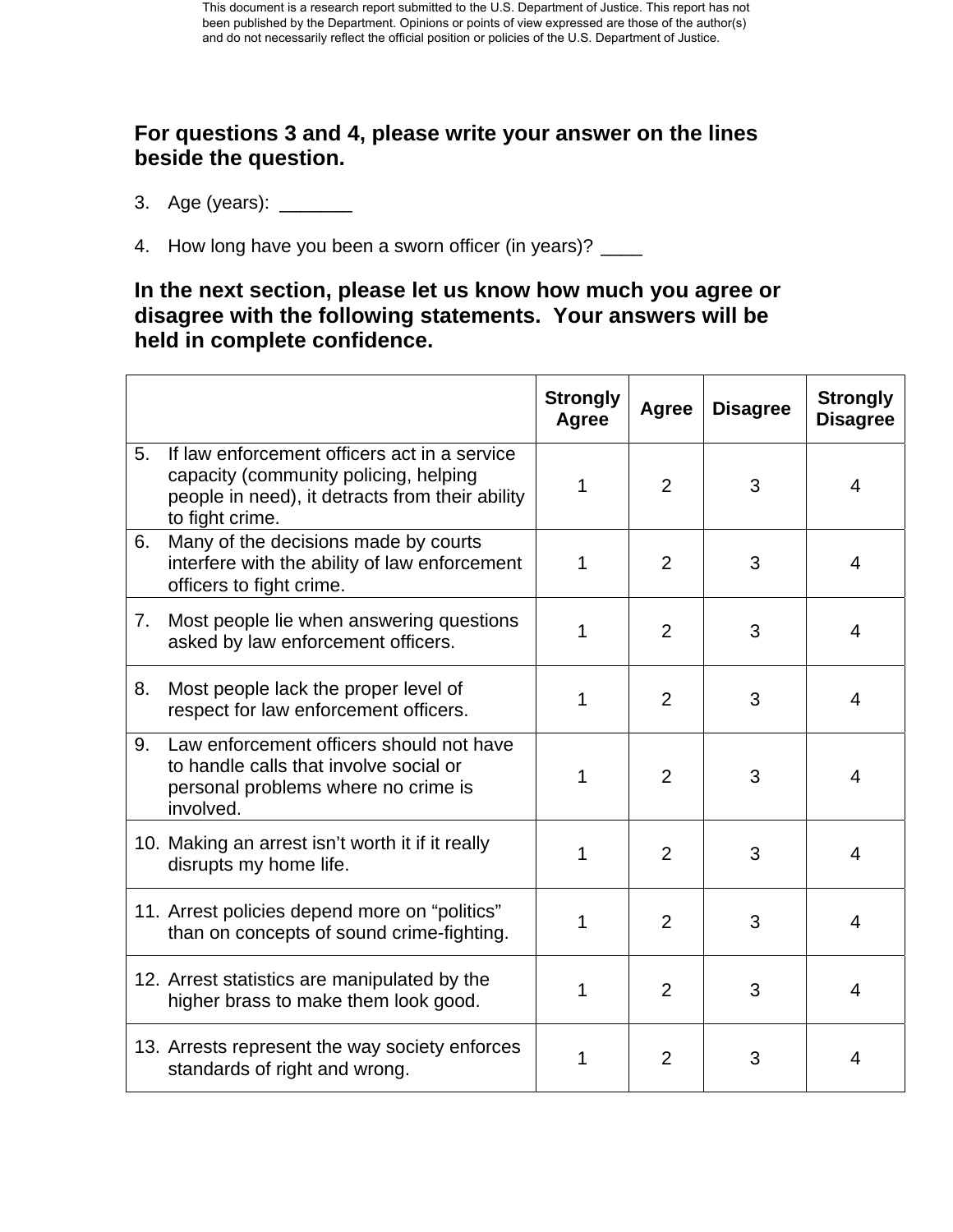|                                                                                                                        | <b>Strongly</b><br>Agree | Agree          | <b>Disagree</b> | <b>Strongly</b><br><b>Disagree</b> |
|------------------------------------------------------------------------------------------------------------------------|--------------------------|----------------|-----------------|------------------------------------|
| 14. Rape crisis counselors are a great help to<br>the police.                                                          |                          | $\mathcal{P}$  | 3               |                                    |
| 15. A bad arrest probably isn't all that bad if<br>you figure that the perpetrator has<br>committed many other crimes. |                          | $\overline{2}$ | 3               |                                    |
| 16. Police interrogation methods can lead to<br>false confessions.                                                     |                          | 2              | 3               |                                    |

### **This section asks about your background and departmental policies.**

|                |                                                                                                                                                          | Yes | No |
|----------------|----------------------------------------------------------------------------------------------------------------------------------------------------------|-----|----|
| <sup>17.</sup> | Have you had additional training (beyond the academy) related<br>to rape and sexual assault?                                                             |     |    |
| 18.            | Have you ever responded to a rape or sexual assault call?                                                                                                |     |    |
| 19.            | Does your departmental policy require that when you respond<br>to a rape you only establish the basic facts and then call a<br>sexual assault detective? |     |    |

|     |                                                                                                                                                               | Yes | Don't<br>Know | No |
|-----|---------------------------------------------------------------------------------------------------------------------------------------------------------------|-----|---------------|----|
| 20. | In your department, the decision on whether to<br>proceed in a rape case is affected by whether the<br>police believe that the prosecutor will take the case. |     |               |    |

### **In the next section, please let us know how much you agree or disagree with the following statements. Your answers will be held in complete confidence.**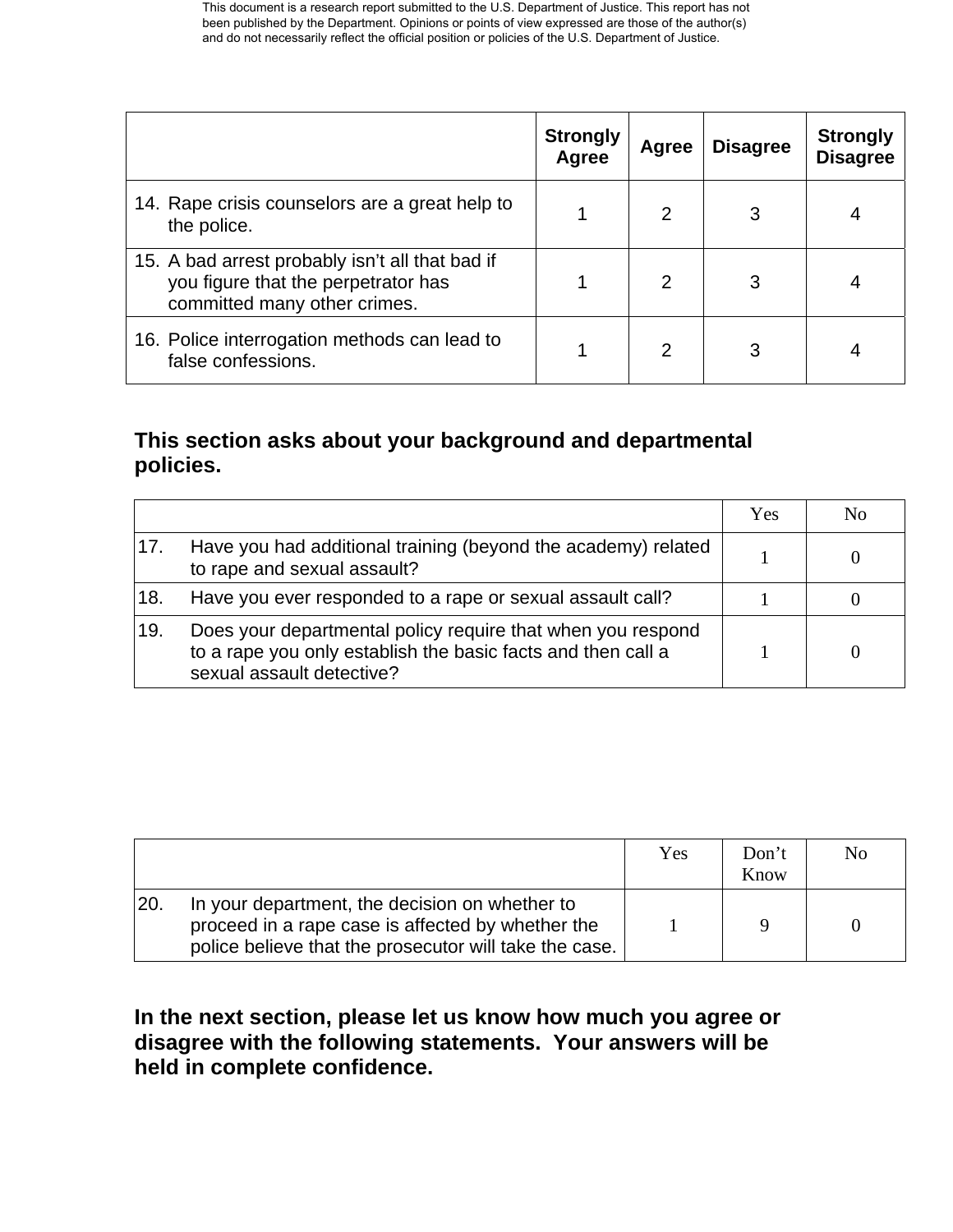|                                                                                                                                                                                                                        | <b>Strongly</b><br>Agree | Agree          | <b>Disagree</b> | <b>Strongly</b><br><b>Disagree</b> |
|------------------------------------------------------------------------------------------------------------------------------------------------------------------------------------------------------------------------|--------------------------|----------------|-----------------|------------------------------------|
| 21. A woman can be raped by someone she<br>had consensual sex with at an earlier time.                                                                                                                                 | 1                        | 2              | 3               | 4                                  |
| 22. Forced sex isn't a crime or a police matter<br>unless the offender has a weapon.                                                                                                                                   | 1                        | $\overline{2}$ | 3               | 4                                  |
| 23. Female officers are better at dealing with<br>rape victims.                                                                                                                                                        | 1                        | $\overline{2}$ | 3               | 4                                  |
| 24. When I first joined the force I received<br>enough specialized training to respond to<br>rape and sexual assault cases.                                                                                            | 1                        | 2              | 3               | 4                                  |
| 25. The perpetrators in most rape cases are<br>strangers to the victims.                                                                                                                                               | 1                        | 2              | 3               | 4                                  |
| 26. Most rape victims tell the truth about the<br>incident.                                                                                                                                                            | 1                        | 2              | 3               | 4                                  |
| 27. Women commonly exaggerate the<br>emotional impact of rape.                                                                                                                                                         | 1                        | $\overline{2}$ | 3               | 4                                  |
| 28. When a rape charge is made, it is often<br>difficult to establish whether consent was<br>given.                                                                                                                    | 1                        | $\overline{2}$ | 3               | 4                                  |
| 29. Victims often share some of the<br>responsibility for being raped.                                                                                                                                                 | 1                        | 2              | 3               | 4                                  |
| 30. Most rape reports by prostitutes are<br>economic crimes; her real concern is that<br>he didn't pay or that he stole her money.                                                                                     | 1                        | $\overline{2}$ | 3               | 4                                  |
| 31. A man can control his sexual behavior no<br>matter how attracted he is to someone.                                                                                                                                 | 1                        | $\overline{2}$ | 3               | 4                                  |
| 32. With the direction that rape laws have<br>taken, the only way that men can be<br>assured that they won't be accused of rape<br>is to require a sex partner to give verbal<br>consent each time that they have sex. | 1                        | 2              | 3               | 4                                  |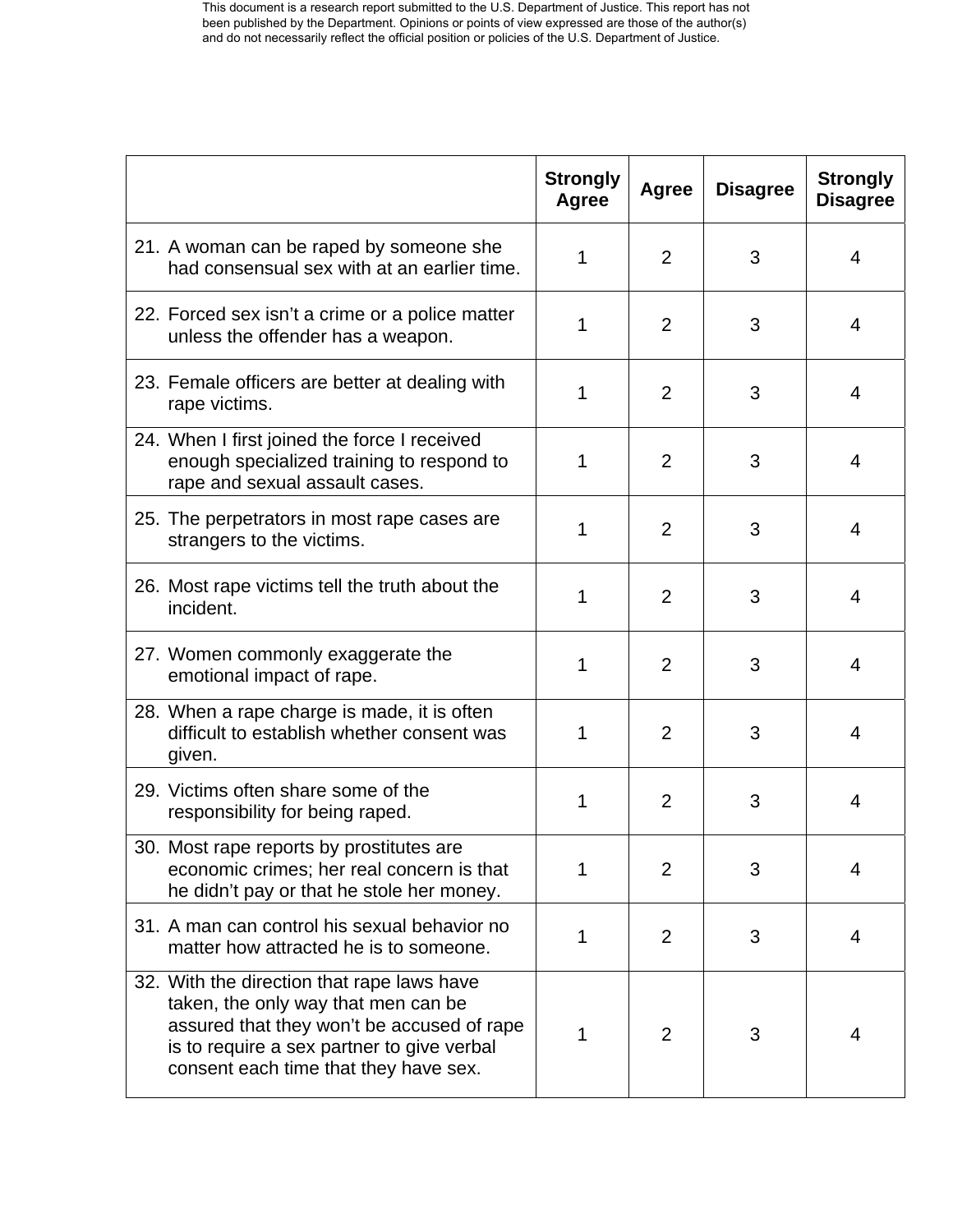|                                                                                                                                                 | <b>Strongly</b><br>Agree | Agree          | <b>Disagree</b> | <b>Strongly</b><br><b>Disagree</b> |
|-------------------------------------------------------------------------------------------------------------------------------------------------|--------------------------|----------------|-----------------|------------------------------------|
| 33. When a woman reports to the police a rape<br>that took place days or weeks earlier, it is<br>probably a false report.                       |                          | $\overline{2}$ | 3               | 4                                  |
| 34. Women who wear very revealing clothes in<br>public are partially responsible if they are<br>raped.                                          | 1                        | $\overline{2}$ | 3               | 4                                  |
| 35. One reason why women might report rape<br>is to get revenge when a relationship goes<br>bad.                                                | 1                        | $\overline{2}$ | 3               | 4                                  |
| 36. Men can get so carried away sexually that<br>they will have sex even when a woman<br>says no.                                               | 1                        | $\overline{2}$ | 3               | 4                                  |
| 37. Date rape sometimes involves women who<br>report rape after they regret having sex<br>with someone.                                         | 1                        | $\overline{2}$ | 3               | 4                                  |
| 38. Women who get drunk are partially<br>responsible if they are raped.                                                                         | 1                        | $\overline{2}$ | 3               | 4                                  |
| 39. One of the early steps in any rape<br>investigation would be to investigate<br>whether the woman is promiscuous or has<br>a bad reputation. | 1                        | $\overline{2}$ | 3               | 4                                  |

# **For question 40, please write your answer on the line beside the question.**

40. What percentage of rape reports do you think (your gut feeling) never happened; they are false reports? We don't mean dismissed cases, but flat out never happened.

 $\frac{1}{2}$ 

# **Please tell us a bit about yourself.**

41. How central to your life is the role of religion or spirituality?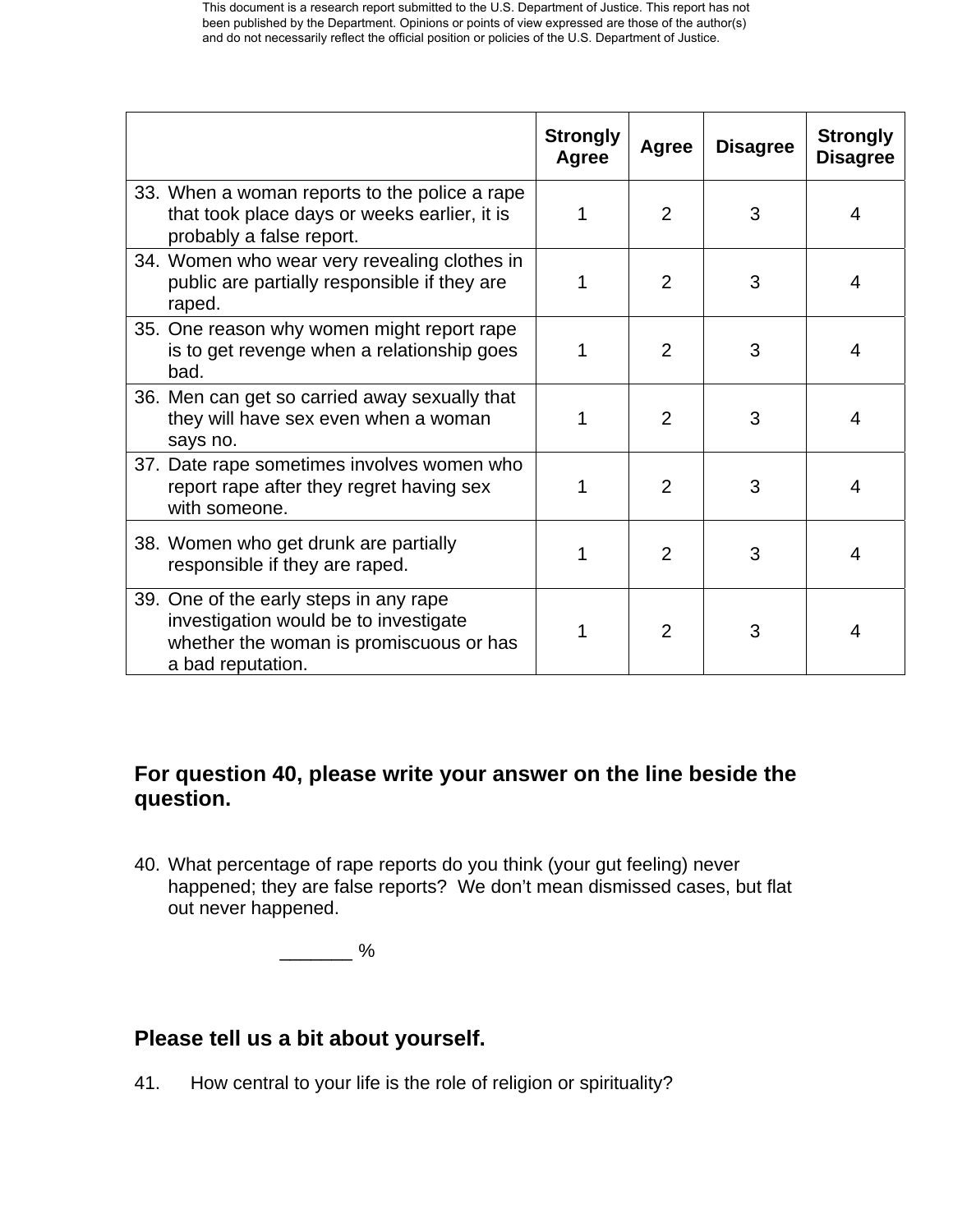|   | It is very important; I consider myself a religious person.              |
|---|--------------------------------------------------------------------------|
|   | It is important, even if I do not attend services regularly.             |
| 3 | I am a believer, although it isn't the central defining part of my life. |
| 4 | I am not sure; I don't think about religion very much.                   |
|   | I am not a believer or religious.                                        |

42. Race/ethnicity: Please check the category that is nearest to how you normally describe yourself. If none of the categories are appropriate, please list in "other" the description you find most accurate.

|                | White/Caucasian                                                                 |
|----------------|---------------------------------------------------------------------------------|
| 2              | <b>Black or African-American</b>                                                |
| 3              | Native American or Alaskan Native                                               |
| $\overline{4}$ | Latino/Hispanic (Mexican, Puerto Rican, Cuban, or other Latin-American)         |
| 5              | Asian-American or Pacific Islander (Chinese, Japanese, Hawaiian, Laotian, etc.) |
| 9              | Other or biracial, or describe                                                  |

## 43. Current Marital Status

|                | Single/Never Married             |
|----------------|----------------------------------|
| 2              | Living Together, but Not Married |
| 3              | Married                          |
| $\overline{4}$ | Separated                        |
| 5              | Divorced                         |
|                | Widowed                          |

#### 44. What is the highest level of education you have completed?

Some High School

High School diploma or GED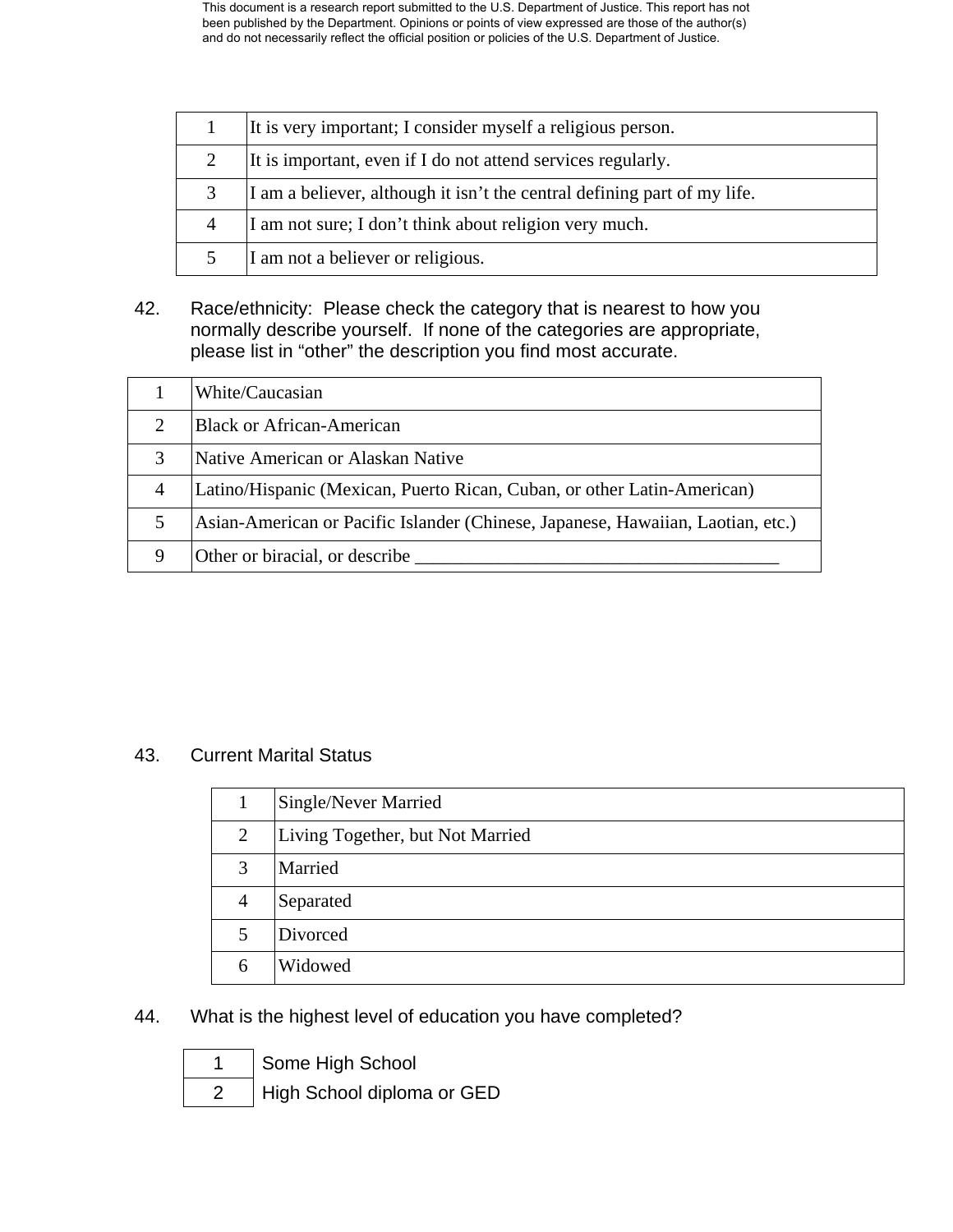| 3 | Some college                                                              |
|---|---------------------------------------------------------------------------|
| 4 | Associate's degree                                                        |
| 5 | Bachelor's degree                                                         |
| 6 | Teacher certification or other certification beyond the Bachelor's degree |
|   | Master's degree                                                           |
| 8 | Ph.D., J.D., Ed.D. or similar advanced degree                             |

## 45. Were you ever in the military?



46. What is the highest level of education you have completed?

|   | Some High School                                                          |
|---|---------------------------------------------------------------------------|
| 2 | High School diploma or GED                                                |
| 3 | Some college                                                              |
| 4 | Associate's degree                                                        |
| 5 | Bachelor's degree                                                         |
| 6 | Teacher certification or other certification beyond the Bachelor's degree |
|   | Master's degree                                                           |
| 8 | Ph.D., J.D., Ed.D. or similar advanced degree                             |

## 47. Were you ever in the military?

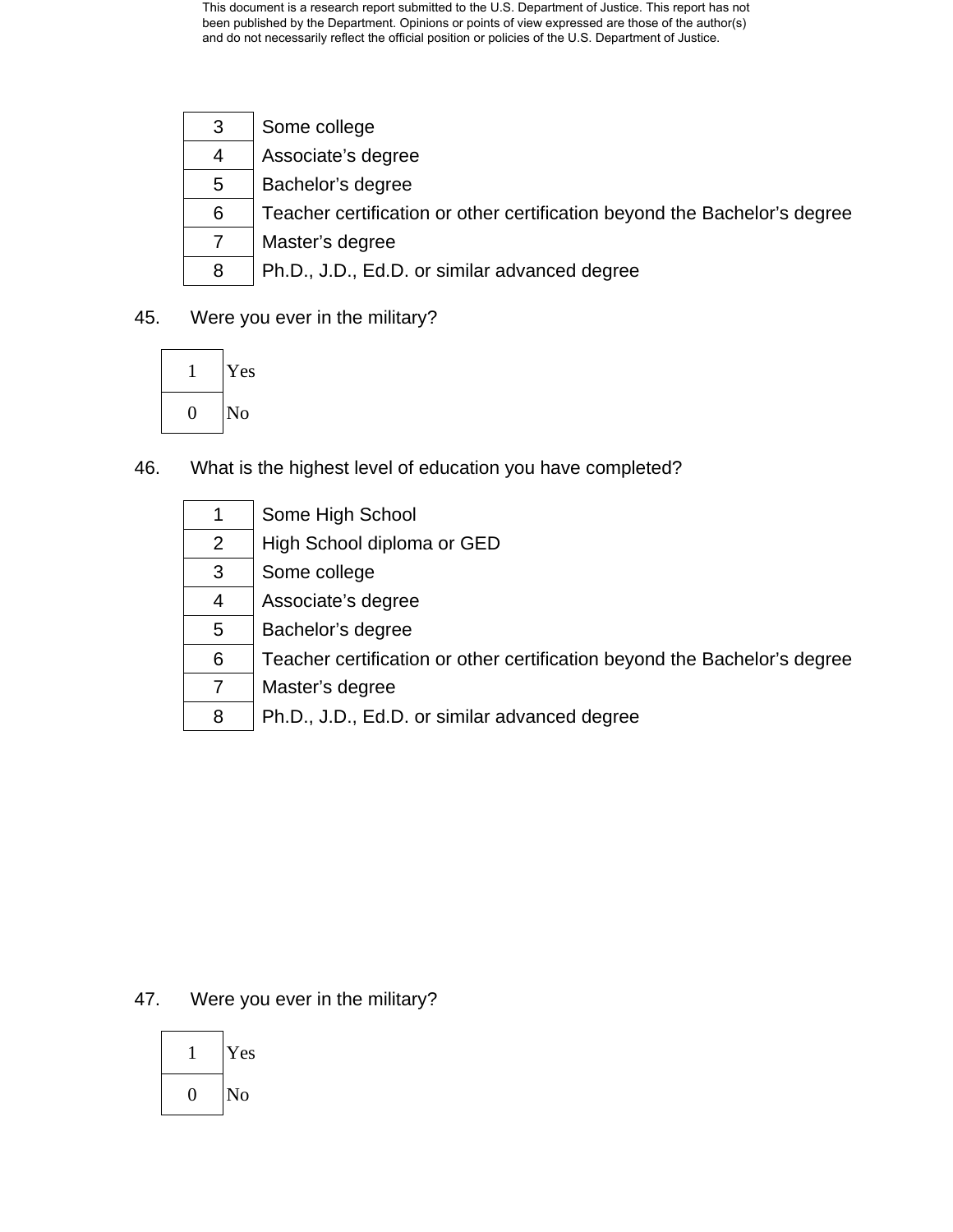If so, how many years were you in the military?

Which branch? Most controlled with the Muslim Active Duty?

|   | Air Force           |
|---|---------------------|
| 2 | Army                |
| 3 | <b>Marine Corps</b> |
|   | <b>Navy</b>         |
|   | <b>Coast Guard</b>  |

| <b>Active Duty</b>           |
|------------------------------|
| Reserves /<br>National Guard |

# **ANY COMMENTS?**

**In any survey of this sort, some people have more to say than can be contained in the answers above. Also, we realize we may not have asked the right questions. If you have any comments, additions, explanations, or anything else to tell us, we would love to hear from you in the space provided on the following page.** 

*Thank you for completing this survey.* 

APPENDIX D. CONSENT FORM FOR QUANTITATIVE RESPONDENTS

CONSENT FORM

Title of Research: Police Investigations of Rape